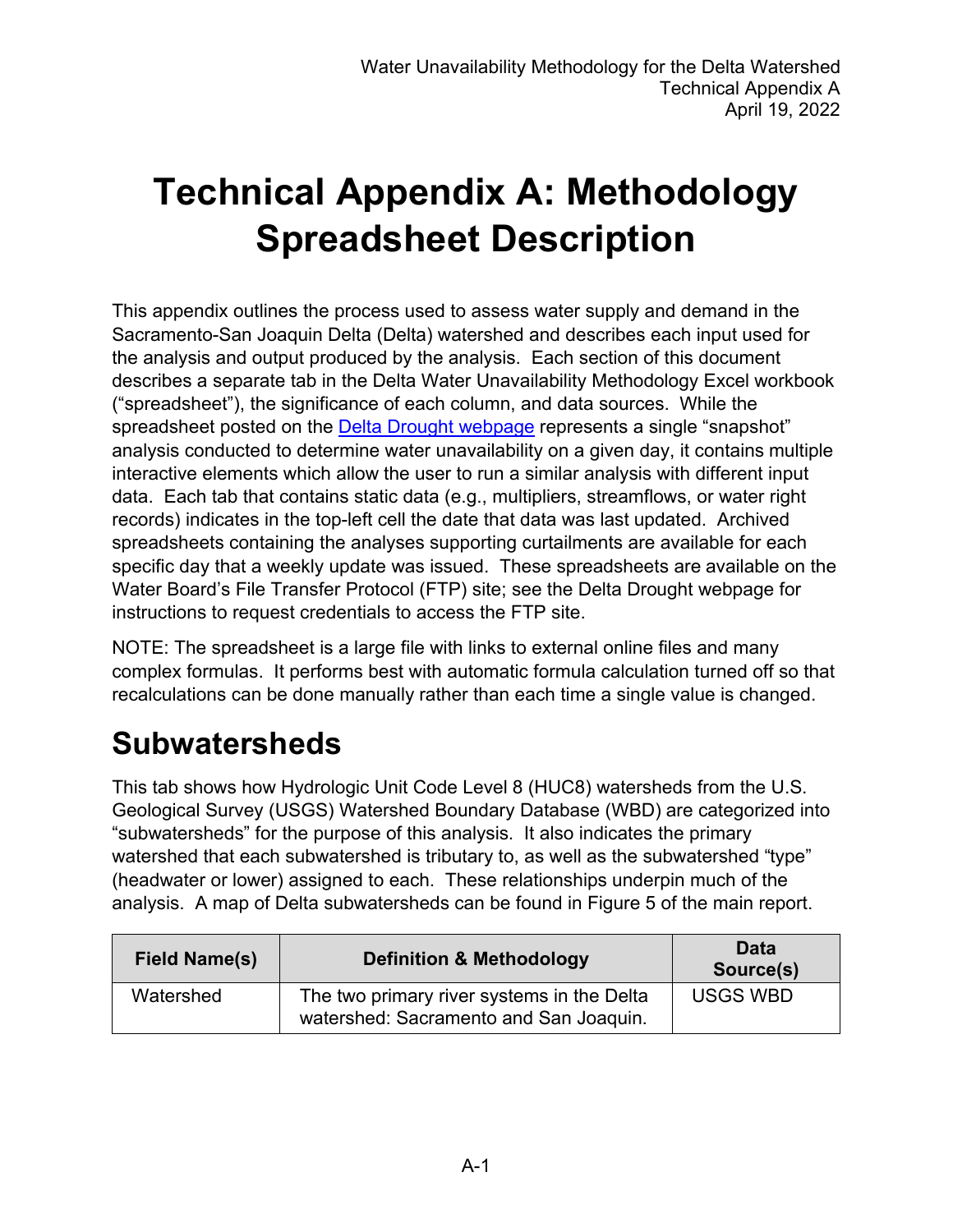| <b>Field Name(s)</b>        | <b>Definition &amp; Methodology</b>                                                                                                                                                                                                                                                                                                                                                                                                                                           | <b>Data</b><br>Source(s) |
|-----------------------------|-------------------------------------------------------------------------------------------------------------------------------------------------------------------------------------------------------------------------------------------------------------------------------------------------------------------------------------------------------------------------------------------------------------------------------------------------------------------------------|--------------------------|
| Subwatershed                | An area encompassing one or more HUC8<br>watersheds, determined based on<br>geospatial mapping of stream and<br>diversion locations and the unavailability<br>of full natural flow (FNF) supply locations<br>("gages"). Subwatershed is the smallest<br>area over which water unavailability is<br>determined.                                                                                                                                                                | Staff-<br>determined     |
| Subwatershed<br><b>Type</b> | Subwatersheds are categorized as either<br>'headwater' or 'lower' for the purpose of<br>this analysis:<br>- A headwater subwatershed contains<br>water demands that can only be met by<br>water supplies in the subwatershed (i.e.,<br>there are no tributaries flowing into the<br>subwatershed from another<br>subwatershed).<br>- A lower subwatershed can receive water<br>supplies from outside its boundaries (i.e.,<br>it is located downstream of the<br>headwaters). | Staff-<br>determined     |
| HUC8 <sup>1</sup>           | The boundaries of watersheds which<br>contain land that all drains to the outlet, as<br>delineated and classified by the USGS.<br>This delineation provides a consistent<br>boundary for classifying water supplies<br>and demands for the analysis.                                                                                                                                                                                                                          | <b>USGS WBD</b>          |

To the right of the data table is a key for the various colors used for each tab of the spreadsheet. **Yellow tabs** contain data fields that can be updated or revised to change the analysis; cells with modifiable data are highlighted yellow in those tabs. **Blue tabs** contain data related to water supply, **green tabs** contain data related to water demand, and **orange tabs** contain analyses of water unavailability at various scales that are used to determine water right curtailments.

<span id="page-1-0"></span><sup>&</sup>lt;sup>1</sup> As described in Section 2.3.1 of the main report, any records assigned to the Upper Mokelumne, Middle San Joaquin-Lower Chowchilla, Fresno River, or Upper Calaveras California HUC8s (headwater subwatersheds) in the spreadsheet were based on a closer analysis of Hydrologic Unit Code Level 10 (HUC10) boundaries and other criteria. Points of Diversion (PODs) located in these HUC8s that did not meet these criteria are assigned to the Lower San Joaquin River or San Joaquin Delta HUC8s (lower subwatersheds) in this spreadsheet.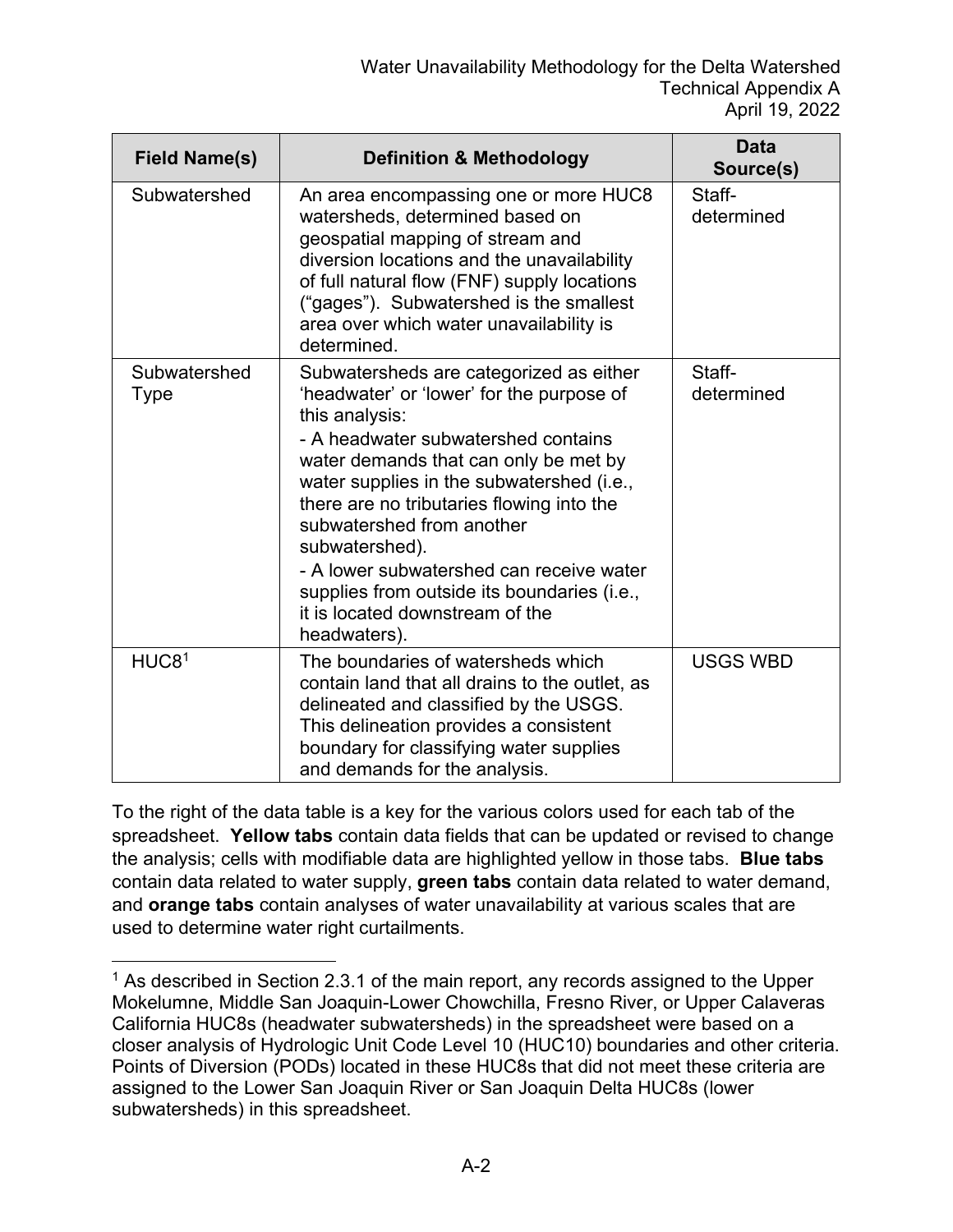## **Supply Past**

This tab contains past supply data for the current water year, which is only used in the water unavailability analyses if the user-specified date range (see Supply Forecast section) contains dates in the past. Water supply observations are obtained from the California Nevada River Forecast Center (CNRFC) and consist of full natural flow (FNF, also known as "unimpaired flow") estimates in thousand acre-feet (TAF). Values must be manually entered into this tab; direct links to individual datasets for each site are provided in the spreadsheet.

## **Supply Forecast**

This tab contains forecasted supply data for a user-specified date range. Water supply forecasts are obtained either from the Department of Water Resources (DWR) Bulletin 120 Water Supply Forecast (B-120) or from CNRFC and consist of FNF estimates. Direct links to individual forecast datasets are provided in the spreadsheet. Supply volumes are provided in units of TAF.

This tab is grouped vertically into three tables separated by gray rows. The top table contains user-specified start and end dates (inclusive) over which water supply and demand are calculated. The dates entered in these cells may range from the start date of the current water year (see Supply Past section) to one year from the current date (e.g., if the spreadsheet is modified on February 1, 2022, any date between October 1, 2021 and February 1, 2023 could be entered). To compute supply for the specified period using CRNFC data, daily past and/or forecasted supply values are added for dates within the period. To compute supply using B-120 data, monthly forecasts are converted to an average daily demand for each month, which is multiplied by the number of days in each month that fall within the specified period to calculate a total volume of water.

The top table also allows the user to select a supply forecast data source; selecting "CNRFC" will use those forecasts for all subwatersheds, while selecting "B120" will use forecasts for the ten major subwatersheds and CNRFC for the smaller ones. Finally, in the top table the user can select the calendar year of quality-controlled demand data from 2018 or 2019 (see Appendix B) to use in the analysis. Finally, the top table allows the user to select a demand scenario (i.e., which diversions will contribute to demand evaluated): only direct diversions, only storage diversions, or the sum of direct and storage diversions, which was the basis for all previous analyses (see Final Demand section for more information on disaggregated direct and storage diversions).

The second table allows the user to select one of seven supply exceedance probabilities for each subwatershed: 99% (equivalent to the minimum forecast), 90%, 75%, 50% (equivalent to the median forecast), 25% 10%, and 1% (equivalent to the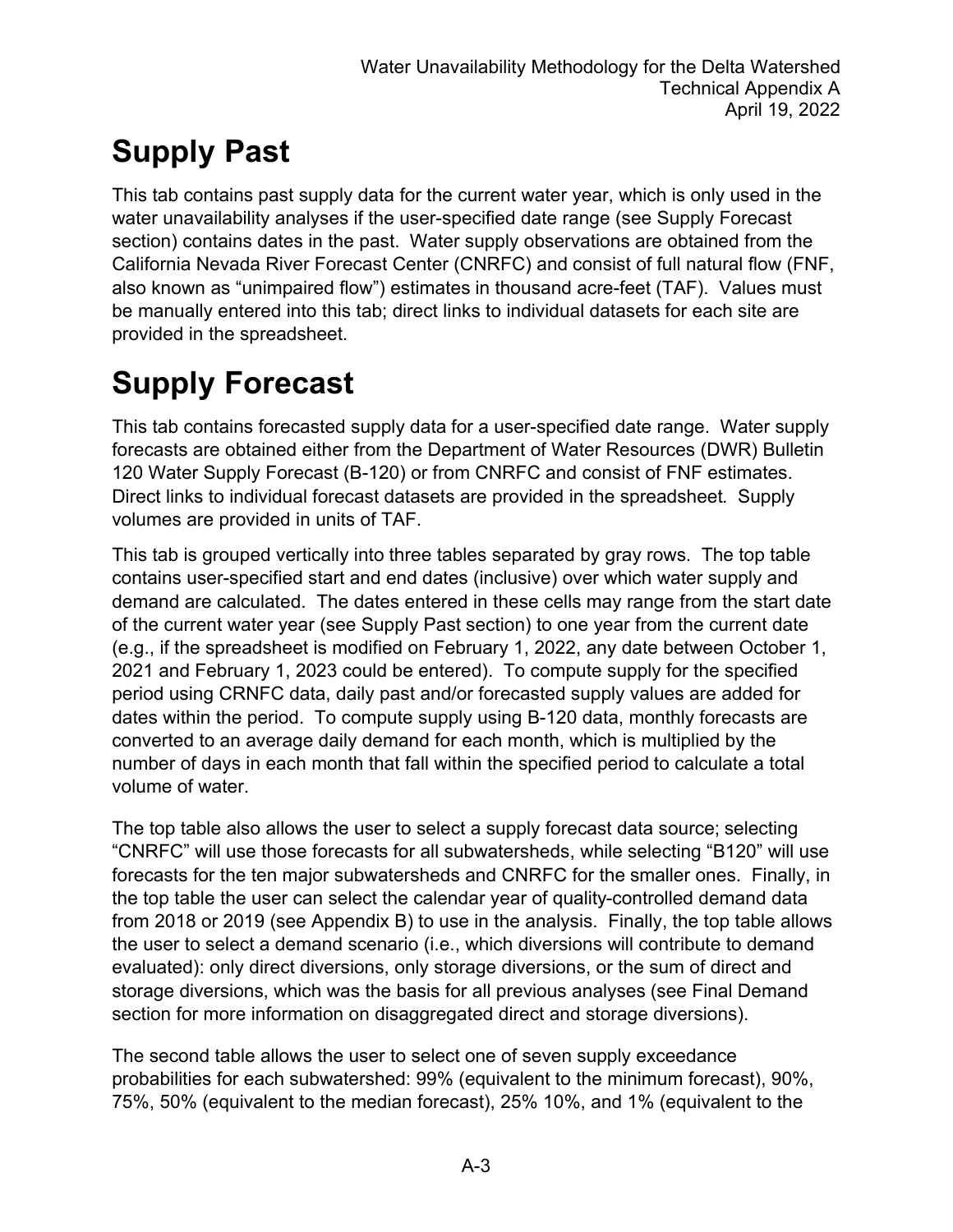maximum forecast). Alternatively, a "Custom" forecast can be selected to use userspecified volumes entered in the second row.

The third table contains forecasted FNF values for the user-specified time period for each CNRFC gage in each subwatershed. The row of gage names includes direct links to each forecast comma-separated value (CSV) file on the CNRFC website, which are updated daily; to update the forecasts in the spreadsheet, the user must click these links (or open all of them using Excel's Edit Links window in the Data toolbar) to open all forecast CSVs, then recalculate these formulas. Forecasts are presented as volumes for each of the seven forecast exceedance probabilities. Each forecast exceedance is calculated from the 41 different "traces" for the respective gage in the fourth table; the 75% through 10% exceedances are calculated using Excel's exclusive percentile function, which is equivalent to computing plotting positions with the Weibull formula.

The fourth table contains forecasted FNF values for each CNRFC gage. Forecasts are presented in the form of 41 different "traces" for each gage each day; this table contains the total forecasted supply over the user-specified time period in the top table, referencing the online forecast CSV file for each gage. CNRFC forecasts are presented as daily average FNF in thousand cubic feet per second (TCFS), which are converted to volumes of TAF in the spreadsheet.

The fifth table contains B-120 forecasted FNF values for the ten major subwatersheds, as published in monthly Water Supply Index (WSI) or weekly Distribution (DIST) products released January through June. These values must be entered manually, and the far-left column contains links to forecast data sources for each subwatershed. While monthly WSI products provide monthly forecasts for all six exceedance probabilities, weekly DIST products provide only 50% monthly forecasts. DIST products also include forecasts for the Mokelumne and Cosumnes subwatersheds, which are not provided in WSI products. The third column in this table contains the calculated B-120 forecast for the user-specified period based on daily averages, including both forecasted and past values; B-120 values for past months are calculated FNF, which are equal for all forecast exceedances. While CNRFC forecasts are available up to one year from the current date, B-120 forecasts are only available until the end of September of the current water year.

## **Final Supply**

This tab contains water supply data from the Supply Forecast tab that is reformatted and computed to represent available supply data for each of the Delta watershed's 20 subwatersheds. This tab also contains intermediate supply calculations which are used in water unavailability analyses at the headwater and subwatershed scales. All supply volumes in this tab are provided in units of acre-feet (AF).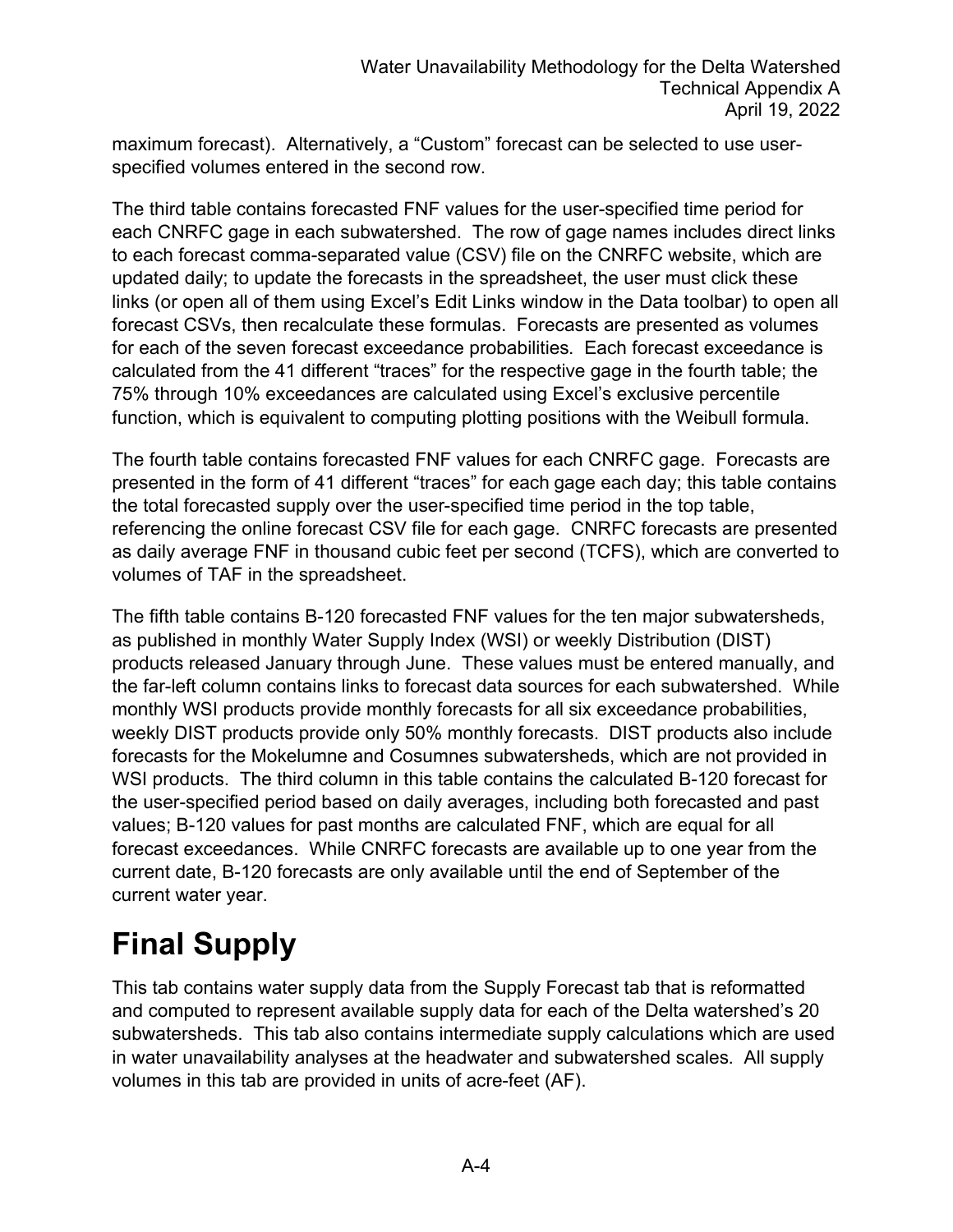This tab is grouped vertically into four tables separated by gray rows. The top table contains water supply forecasts for seven exceedance probabilities for each subwatershed: 99% (equivalent to the minimum forecast), 90%, 75%, 50% (equivalent to the median forecast), 25% 10%, 1% (equivalent to the maximum forecast), or a userspecified Custom forecast (see Supply Forecast section). The top row is populated with forecasts based on the user-specified exceedance forecast for each subwatershed (see Supply Forecast section). Water supply computations for each subwatershed based on the forecasted values in the Supply Forecast tab are explained in the table below. Some subwatersheds are computed using Gap Filling (GF) factors that are explained in the next section.

| <b>Field Name(s)</b>      | <b>Definition &amp; Methodology</b>                                                                                                                                               | <b>Data</b><br>Source(s)         |
|---------------------------|-----------------------------------------------------------------------------------------------------------------------------------------------------------------------------------|----------------------------------|
| Exceedance                | The probability of the water supply over the<br>user-specified period exceeding the given<br>volume.                                                                              |                                  |
| Sacramento<br><b>Bend</b> | Supply forecasts for the Sacramento River<br>at Bend subwatershed:<br>- CNRFC gage BDBC1.<br>- B-120 SRSWI or DIST (50% only).                                                    | CNRFC,<br><b>B-120</b>           |
| Stony                     | Supply forecasts for the Stony Creek<br>subwatershed (at East Park Reservoir):<br>- Augmented, CNRFC gage EPRC1 * GF<br>Stony Increase Factor.                                    | CNRFC w/<br>staff<br>adjustments |
| Cache                     | Supply forecasts for the Cache Creek<br>subwatershed (above Rumsey):<br>- Extrapolated, Stony * GF Cache-Stony<br>Ratio.                                                          | <b>Staff estimates</b>           |
| <b>Upper Feather</b>      | Supply forecasts for the Upper Feather<br>River subwatershed (at Lake Oroville):<br>- CNRFC gage ORDC1.<br>- B-120 SRSWI or DIST (50% only).                                      | CNRFC.<br>$B-120$                |
| Yuba                      | Supply forecasts for the Yuba River<br>subwatershed (at Englebright Reservoir or<br>near Smartville plus Deer Creek):<br>- CNRFC gage HLEC1.<br>- B-120 SRSWI or DIST (50% only). | CNRFC,<br><b>B-120</b>           |
| <b>Bear</b>               | Supply forecasts for the Bear River<br>subwatershed (near Wheatland):<br>- Extrapolated, Upper Feather * GF Bear-<br>Yuba Ratio.                                                  | <b>Staff estimates</b>           |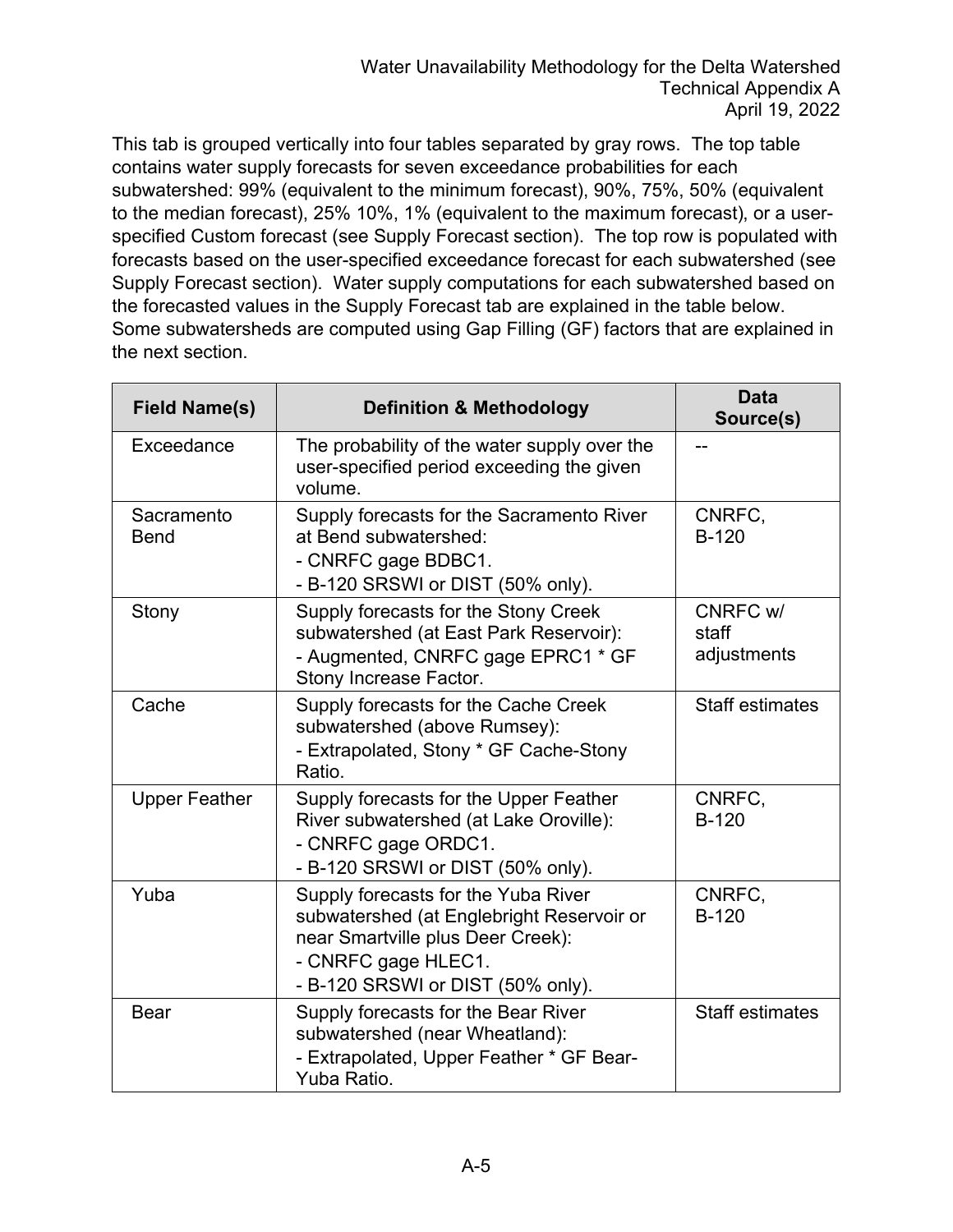| <b>Field Name(s)</b>              | <b>Definition &amp; Methodology</b>                                                                                                                                                                                                                                                                                                                                                  | Data<br>Source(s)                |
|-----------------------------------|--------------------------------------------------------------------------------------------------------------------------------------------------------------------------------------------------------------------------------------------------------------------------------------------------------------------------------------------------------------------------------------|----------------------------------|
| Upper<br>American                 | Supply forecasts for the Upper American<br>River subwatershed (at Folsom Lake):<br>- CNRFC gage FOLC1.<br>- B-120 SRSWI or DIST (50% only).                                                                                                                                                                                                                                          | CNRFC,<br>$B-120$                |
| Putah                             | Supply forecast for the Putah Creek<br>subwatershed (near Winters):<br>- Extrapolated, Stony * GF Putah-Stony<br>Ratio.                                                                                                                                                                                                                                                              | <b>Staff estimates</b>           |
| Upper<br>Sacramento<br>Valley     | Supply forecasts for the Upper Sacramento<br><b>River Valley subwatershed (tributaries</b><br>between Bend and Butte Slough, including<br>Redbank, Elder, Thomes, Antelope, Mill,<br>Deer, Big Chico, and Butte Creeks):<br>- Augmented, CNRFC gages<br>(EDCC1+TCRC1) * GF Elder-Thomes<br>Increase Factor +<br>(MLMC1+DCVC1+BKCC1) * GF Mill-Deer-<br><b>Butte Increase Factor.</b> | CNRFC w/<br>staff<br>adjustments |
| Sacramento<br><b>Valley Floor</b> | Supply forecasts for the Sacramento Valley<br>Floor subwatershed (minor east and west<br>side tributaries between Stony Creek and<br>the Delta, including tributaries to the Lower<br>Feather and American Rivers):<br>- Extrapolated, (Sacramento Bend+Upper<br>Feather+Upper American) * GF<br>Sacramento Valley Ratio.                                                            | <b>Staff estimates</b>           |
| Sacramento<br>Total               | The sum of all subwatershed supplies in<br>the Sacramento River watershed for the<br>given forecast exceedance over the user-<br>specified time period.                                                                                                                                                                                                                              | Calculated                       |
| Chowchilla                        | Supply forecasts for the Chowchilla River<br>subwatershed (at Buchanan Reservoir):<br>- CNRFC gage BHNC1.                                                                                                                                                                                                                                                                            | <b>CNRFC</b>                     |
| Upper San<br>Joaquin              | Supply forecasts for the Upper San<br>Joaquin River subwatershed (at Millerton<br>Reservoir):<br>- CNRFC gage FRAC1.<br>- B-120 SJSWI or DIST (50% only).                                                                                                                                                                                                                            | CNRFC,<br>$B-120$                |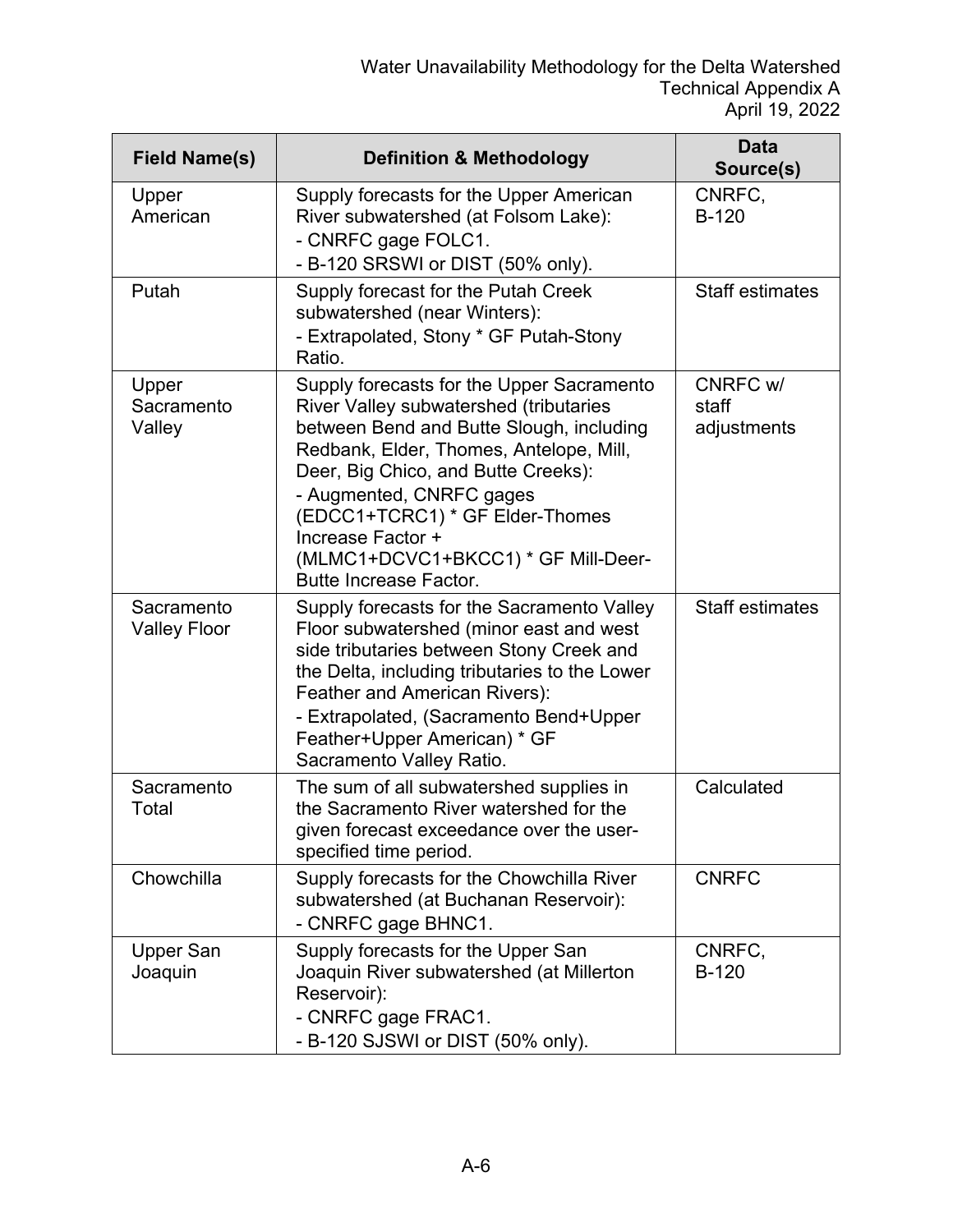| <b>Field Name(s)</b>               | <b>Definition &amp; Methodology</b>                                                                                                                                                                                                                                                                                                                                                         | <b>Data</b><br>Source(s)  |
|------------------------------------|---------------------------------------------------------------------------------------------------------------------------------------------------------------------------------------------------------------------------------------------------------------------------------------------------------------------------------------------------------------------------------------------|---------------------------|
| Fresno                             | Supply forecasts for the Fresno River<br>subwatershed (at Hensley Lake):<br>- CNRFC gage HIDC1.                                                                                                                                                                                                                                                                                             | <b>CNRFC</b>              |
| Merced                             | Supply forecasts for the Merced River<br>subwatershed (at Exchequer Reservoir or<br>below Merced Falls):<br>- CNRFC gage EXQC1.<br>- B-120 SJSWI or DIST (50% only).                                                                                                                                                                                                                        | CNRFC,<br>$B-120$         |
| Tuolumne                           | Supply forecasts for the Tuolumne River<br>subwatershed (at New Don Pedro<br>Reservoir or below La Grange Reservoir):<br>- CNRFC gage NDPC1.<br>- B-120 SJSWI or DIST (50% only).                                                                                                                                                                                                           | CNRFC,<br>$B-120$         |
| <b>Stanislaus</b>                  | Supply forecasts for the Stanislaus River<br>subwatershed (at New Melones Reservoir<br>or below Goodwin Reservoir):<br>- CNRFC gage NMSC1.<br>- B-120 SJSWI or DIST (50% only).                                                                                                                                                                                                             | CNRFC,<br>$B-120$         |
| Calaveras                          | Supply forecasts for the Calaveras River<br>subwatershed (at New Hogan Reservoir):<br>- CNRFC gage NHGC1.                                                                                                                                                                                                                                                                                   | <b>CNRFC</b>              |
| Mokelumne                          | Supply forecasts for the Mokelumne River<br>subwatershed (at Pardee Reservoir):<br>- CNRFC gage CMPC1.<br>- B-120 DIST (50% only).                                                                                                                                                                                                                                                          | <b>CNRFC</b>              |
| Cosumnes                           | Supply forecasts for the Cosumnes River<br>subwatershed (at Michigan Bar):<br>- CNRFC gage MHBC1.<br>- B-120 DIST (50% only).                                                                                                                                                                                                                                                               | <b>CNRFC</b>              |
| San Joaquin<br><b>Valley Floor</b> | Supply forecasts for the San Joaquin River<br>Valley Floor subwatershed (including minor<br>east and west side tributaries between the<br>Chowchilla and American Rivers):<br>- Extrapolation, CNRFC gages<br>MPAC1+OWCC1+MEEC1 + (Upper San<br>Joaquin+Merced+Tuolumne+Stanislaus)*<br>GF San Joaquin Valley Ratio +<br>(Mokelumne+Cosumnes) * GF San<br>Joaquin-Mokelumne-Cosumnes Ratio. | CNRFC, staff<br>estimates |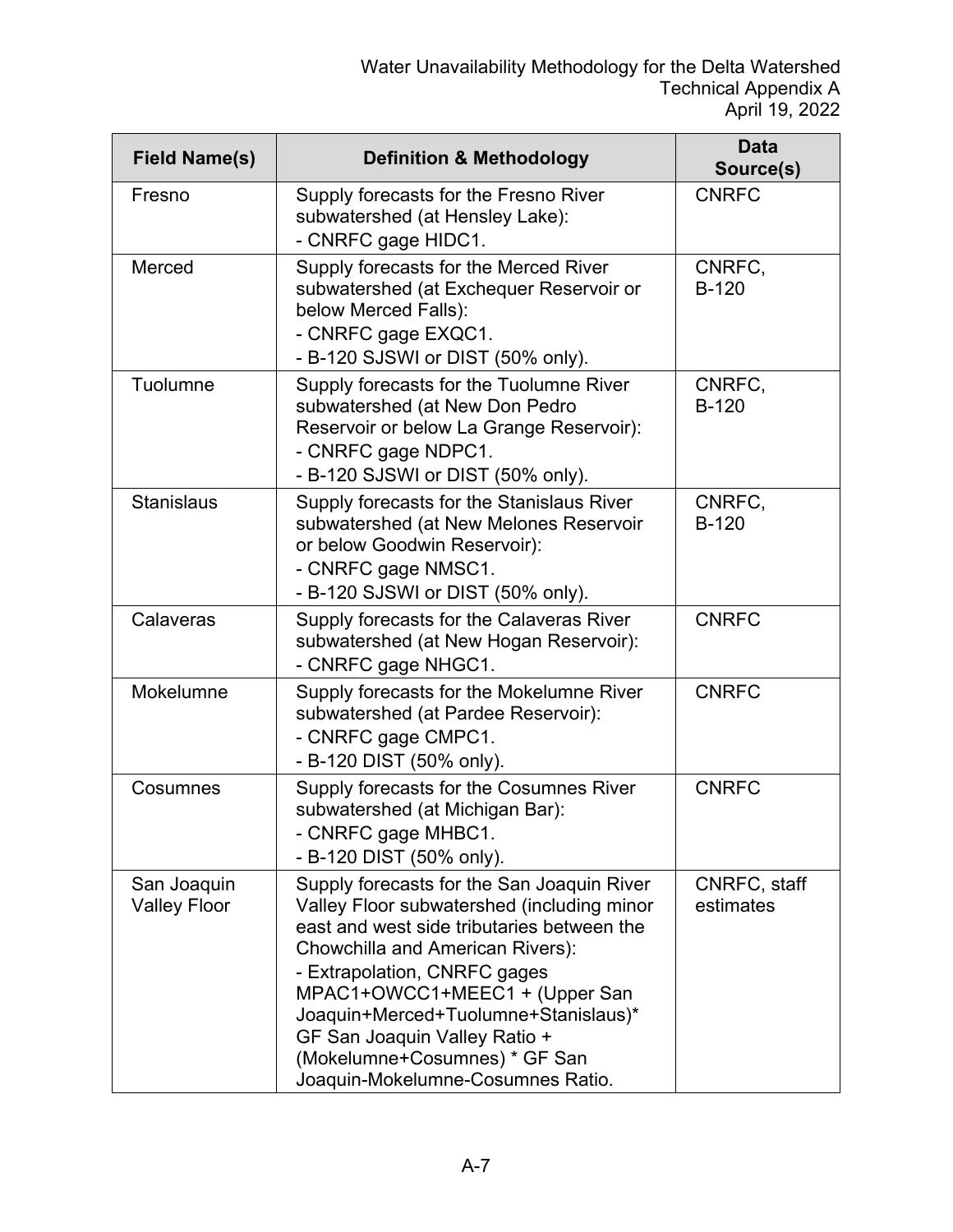| <b>Field Name(s)</b>               | <b>Definition &amp; Methodology</b>                                                                                                                                  | Data<br>Source(s) |
|------------------------------------|----------------------------------------------------------------------------------------------------------------------------------------------------------------------|-------------------|
| San Joaquin<br>Total               | The sum of all subwatershed supplies in<br>the San Joaquin River watershed for the<br>given forecast exceedance over the user-<br>specified time period.             | Calculated        |
| Delta<br>Watershed<br>Total        | The sum of all supplies in the Delta<br>watershed for the given forecast<br>exceedance over the user-specified time<br>period.                                       | Calculated        |
| $\%$<br>Sacramento/<br>San Joaquin | The percent of total Delta watershed<br>supply for the given forecast exceedance<br>over the user-specified time period which<br>came from the respective watershed. | Calculated        |

The second table in this tab contains calculations related to the contributions of each subwatershed to watershed-wide supply. The first row indicates if any Riparian-priority claims in each subwatershed faced water unavailability over the user-specified period (see Headwaters section). In other words, these cells identify if each subwatershed's supplies and demands should be excluded from the Watershed unavailability analysis due to lack of connectivity with the Delta watershed; they have conditional formatting to **highlight red** if the subwatershed lacks connectivity. Lower subwatersheds have static values that indicate they are never disconnected from the watershed. The second row indicates if any subwatershed's supply is less than its abandoned instream flow requirement for the user-specified period (see Instream Flows section), with conditional formatting to **highlight red** if the instream flow is greater. The fourth row calculates the volume of instream flow in excess of the FNF supply for each subwatershed; these volumes are not available to Riparian-only claims in the watershed-wide analysis (see Watersheds section). Finally, the fourth row calculates the supply from each subwatershed that contributes to the watershed-wide analysis: if the subwatershed is disconnected its contributing supply is zero, otherwise its Total Supply is equal to its Selected Supply Forecast value plus its Instream Flow in Excess of Supply value. Supply ratios for the Delta watershed are calculated based on total supply volumes for each watershed for the purpose of Legal Delta demand proration (see Watersheds section).

The third table in this tab indicates the priority date of the most senior right or claim in each subwatershed, as well as the Sacramento and San Joaquin watersheds and the Legal Delta as a whole, that would be under curtailment for the user-specified time period with the user-specified supply forecasts (see Final Supply section) and the Watershed-wide unavailability analysis (see Watersheds section below). These cells will only display "Riparian" priority if the supply in the given headwater subwatershed is forecasted to be zero; they will display "All Pre-14" if all pre-1914 appropriative water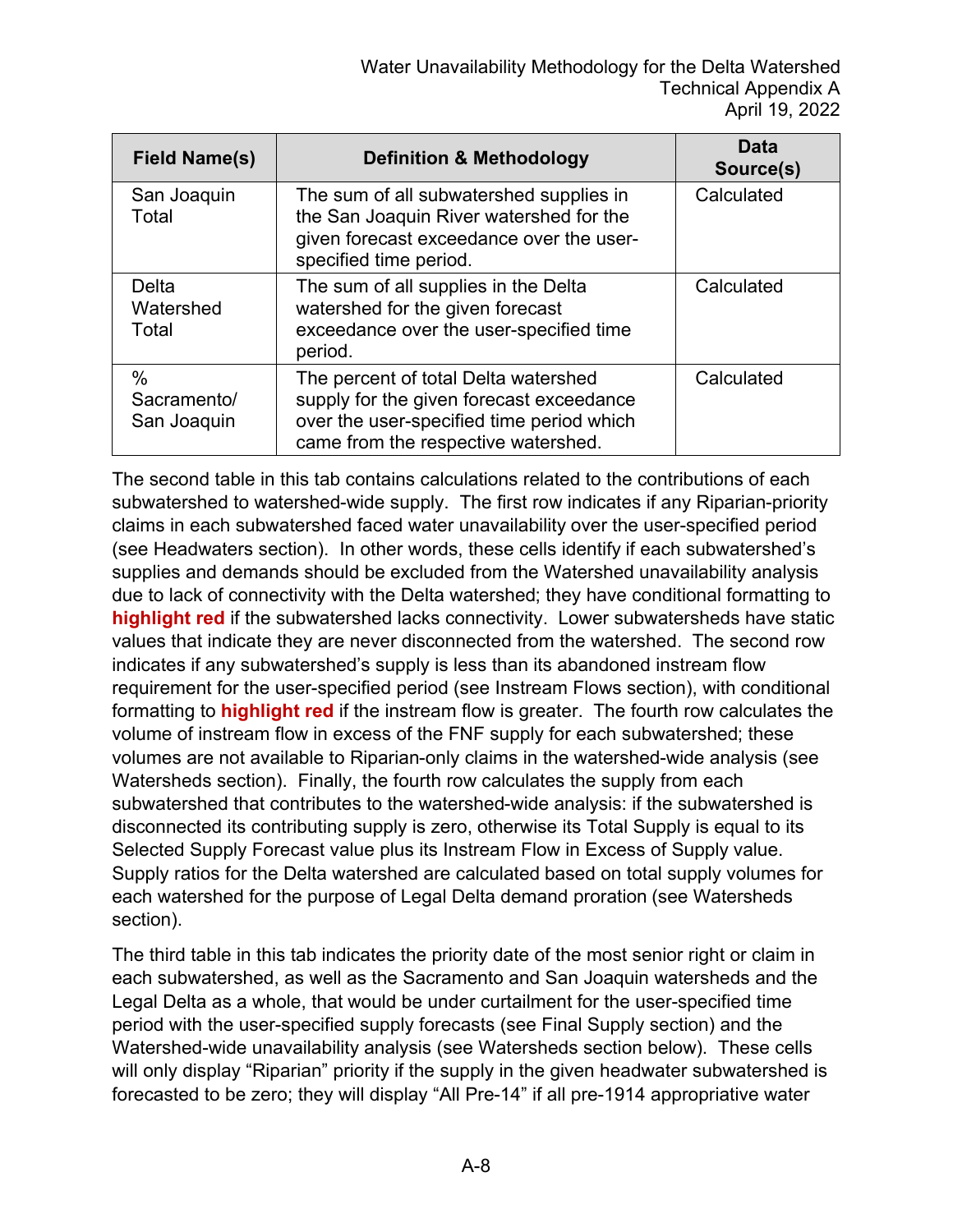right claims are under curtailment. Values of "Project" mean that one or more Project water rights (assumed to be the most junior in the Delta watershed) are under curtailment. These cells display "-" if no water rights or claims are under curtailment for the given subwatershed/watershed. In some cases, these cells may display the priority of a right that has no water available in that subwatershed but is not curtailed because it diverts from additional subwatershed(s) or is located in the Legal Delta; these rights are only curtailed if water is unavailable from all sources (see Curtailments section). The third table also contains calculations of the total unmet demand and excess local supply in each subwatershed; unmet demand would be zero if no rights or claims in the subwatershed face water unavailability, while excess supply would be zero if some rights or claims face water unavailability. Excess supplies from individual headwater subwatersheds may meet demands further downstream in the watershed, so the total excess supply for each watershed is less than the sum its subwatersheds. The fourth table in this tab contains a reformatted and simplified version of the third table, with priority dates of first curtailments displayed as years only.

## **Gap Filling**

This tab contains monthly factors which are used to fill gaps in supply data for select subwatersheds, either to estimate missing past/forecasted data (extrapolation) or to adjust existing supply data (augmentation). These monthly average factors are computed outside the Methodology spreadsheet based on past supply data, and detailed methods for each subwatershed are described in the table below. Outlying values (outside the range of the overall mean plus or minus three times the overall standard deviation) are not included in the calculated monthly mean factors shown in this tab. The bottom Supply Forecast Period row contains average calculated factors for the user-specified time period (see Supply Forecast section) based on the number of days in each month that fall within the specified period.

| <b>Field Name(s)</b> | <b>Definition &amp; Methodology</b>                                     | Data<br>Source(s) |
|----------------------|-------------------------------------------------------------------------|-------------------|
| Month                | Month of the calendar year for which the<br>gap-filling factor applies. | $- -$             |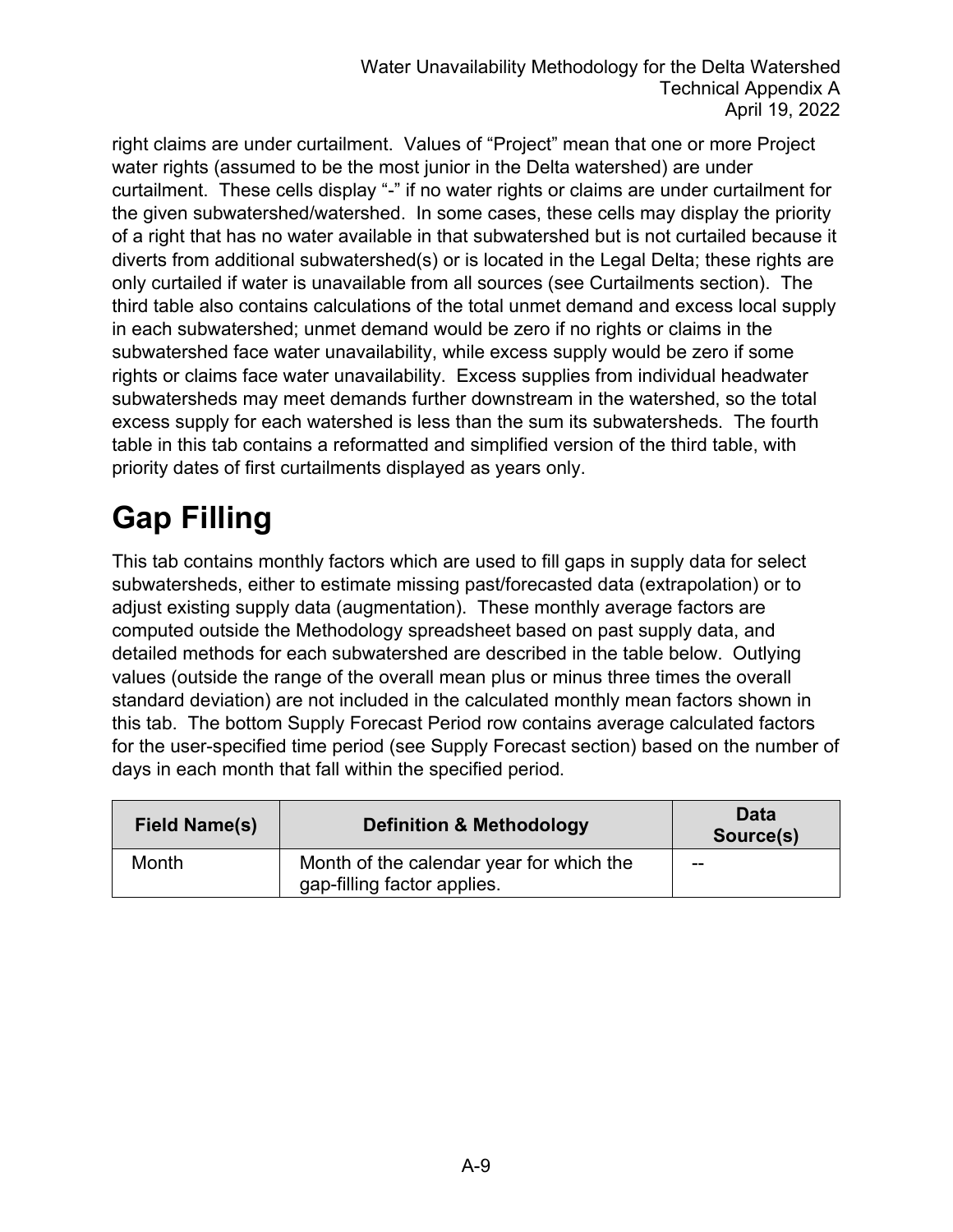| <b>Field Name(s)</b>           | <b>Definition &amp; Methodology</b>                                                                                                                                                                                                                                                                                                                                                                                                     | <b>Data</b><br>Source(s) |
|--------------------------------|-----------------------------------------------------------------------------------------------------------------------------------------------------------------------------------------------------------------------------------------------------------------------------------------------------------------------------------------------------------------------------------------------------------------------------------------|--------------------------|
| Cache-Stony<br>Ratio (CSR)     | Factor used to extrapolate the FNF supply<br>for the Cache Creek subwatershed based<br>on data for the Stony Creek<br>subwatershed:<br>- CSR = DWR subbasin UF3 / DWR<br>subbasin UF4 for WY -1922-2014,<br>removed outlying values and averaged by<br>month.<br>- GF Cache = CSR*(EPRC1*SIF) for WY<br>2015-Present and Forecasts.                                                                                                     | Calculated               |
| Stony Increase<br>Factor (SIF) | Factor used to augment recent FNF<br>supply values for the Stony Creek<br>subwatershed to approximate the entire<br>subwatershed's supply based on past<br>DWR data (CNRFC gage EPRC1 is<br>located upstream of several tributaries):<br>- SIF = DWR subbasin UF4 / CNRFC<br>gage EPRC1 for WYs 2013-2014,<br>removed outlying values and averaged by<br>month.<br>- GF Stony = SIF*EPRC1 for WY 2015-<br><b>Present and Forecasts.</b> | Calculated               |
| Bear-Yuba<br>Ratio (BYR)       | Factor used to extrapolate the FNF supply<br>for the Bear River subwatershed based on<br>data for the Yuba River subwatershed:<br>- BYR = DWR subbasin UF10 / CDEC<br>gage YRS for WY -1922-2014, removed<br>outlying values and averaged by month.<br>- GF Bear = BYR*YRS for WY 2015-<br><b>Present and Forecasts.</b>                                                                                                                | Calculated               |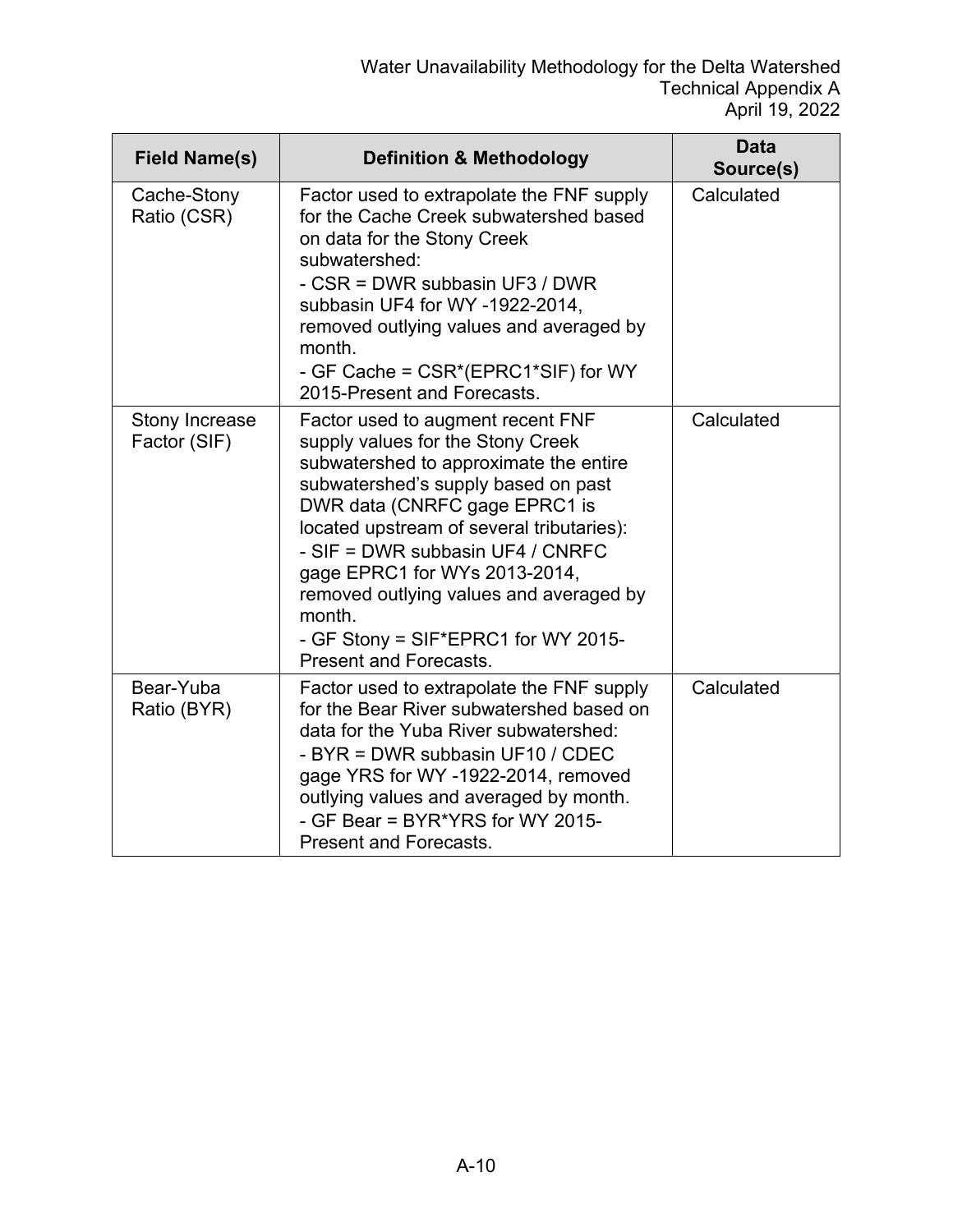| <b>Field Name(s)</b>                          | <b>Definition &amp; Methodology</b>                                                                                                                                                                                                                                                                                                                                                                                                                                                                                                                                 | <b>Data</b><br>Source(s) |
|-----------------------------------------------|---------------------------------------------------------------------------------------------------------------------------------------------------------------------------------------------------------------------------------------------------------------------------------------------------------------------------------------------------------------------------------------------------------------------------------------------------------------------------------------------------------------------------------------------------------------------|--------------------------|
| Elder-Thomes<br>Increase<br>Factor (ETIF)     | Factor used to augment recent FNF<br>supply values for west side tributaries in<br>the Upper Sacramento River Valley<br>subwatershed to approximate the supply<br>of all west side tributaries based on past<br>DWR data (CNRFC gages EDCC1 and<br>TCRC1 do not include all west side<br>tributaries):<br>- ETIF = DWR subbasin UF5 / (CNRFC<br>gages EDCC1+TCRC1) for WYs 2013-<br>2014, removed outlying values and<br>averaged by month.<br>- GF Upper Sacramento Valley West =<br>ETIF*(EDCC1+TCRC1) for WY 2015-<br><b>Present and Forecasts.</b>              | Calculated               |
| Mill-Deer-Butte<br>Increase<br>Factor (MDBIF) | Factor used to augment recent FNF<br>supply values for east side tributaries in<br>the Upper Sacramento River Valley<br>subwatershed to approximate the supply<br>of all east side tributaries based on past<br>DWR data (CNRFC gages MLMC1,<br>DCVC1, and BKCC1 do not include all<br>east side tributaries):<br>- MDBIF = DWR subbasin UF7 / (CNRFC<br>gages MLMC1+DCVC1+BKCC1) for WYs<br>2013-2014, removed outlying values and<br>averaged by month.<br>- GF Upper Sacramento Valley East =<br>MDBIF*(MLMC1+DCVC1+BKCC1) for WY<br>2015-Present and Forecasts. | Calculated               |
| Putah-Stony<br>Ratio (PSR)                    | Factor used to extrapolate the FNF supply<br>for the Putah Creek subwatershed based<br>on data for the Stony Creek<br>subwatershed:<br>- PSR = DWR subbasin UF2 / DWR<br>subbasin UF4 for WY 1922-2014,<br>removed outlying values and averaged by<br>month.<br>- GF Putah = PSR*(EPRC1*SIF) for WY<br>2015-Present and Forecasts.                                                                                                                                                                                                                                  | Calculated               |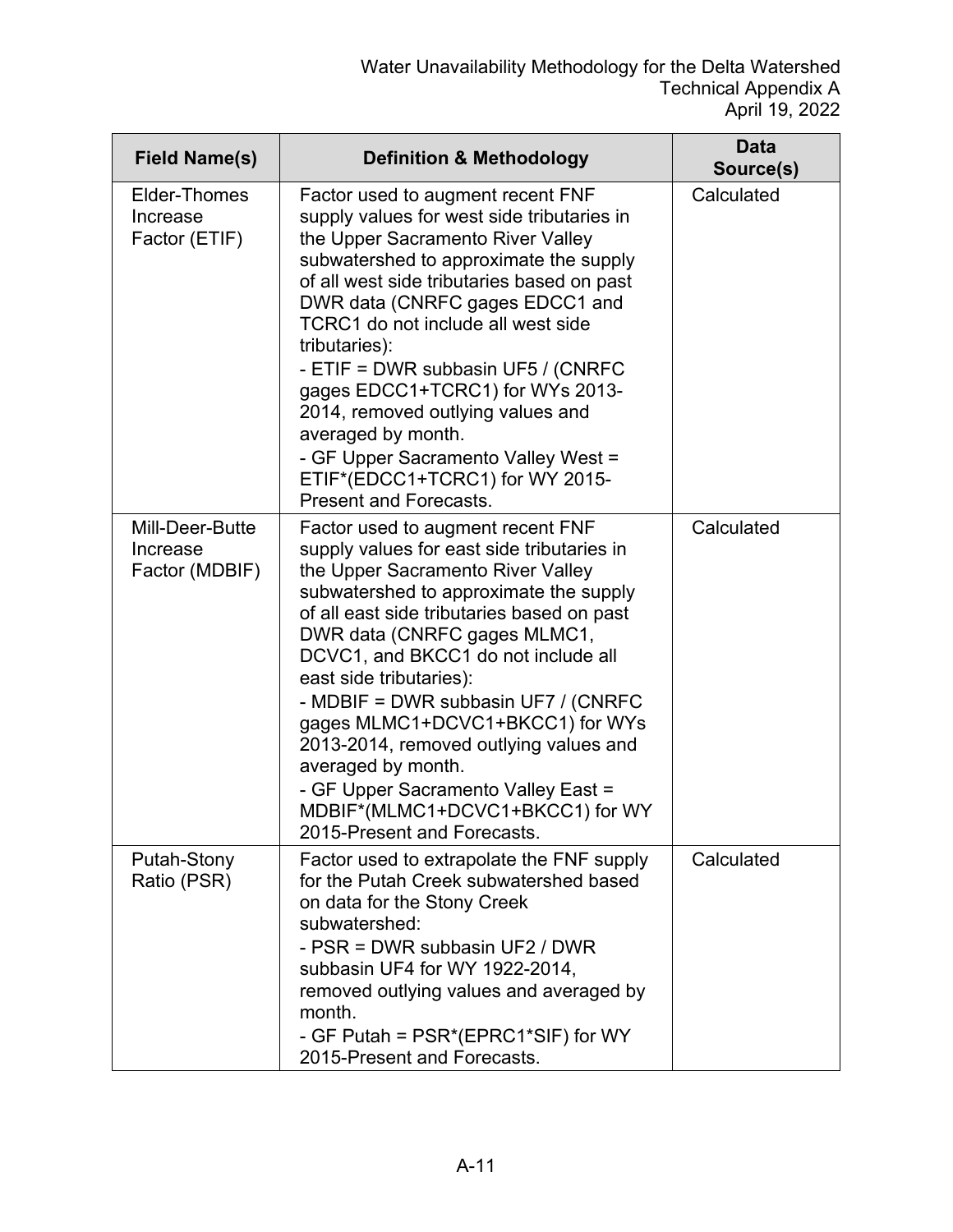| <b>Field Name(s)</b>                                                           | <b>Definition &amp; Methodology</b>                                                                                                                                                                                                                                                                                                                                                                                                                                                                                                    | Data<br>Source(s) |
|--------------------------------------------------------------------------------|----------------------------------------------------------------------------------------------------------------------------------------------------------------------------------------------------------------------------------------------------------------------------------------------------------------------------------------------------------------------------------------------------------------------------------------------------------------------------------------------------------------------------------------|-------------------|
| Sacramento<br><b>Valley Ratio</b><br>(SRVR)                                    | Factor used to extrapolate the FNF supply<br>for the Sacramento River Valley Floor<br>subwatershed based on data for the<br>Sacramento, Feather, and American<br>Rivers (no recent or projected supply data<br>exists for the Valley Floor):<br>- SRVR = DWR subbasin UF1 / CDEC<br>gages SBB+FTO+AMF for WY 1922-<br>2014, removed outlying values and<br>averaged by month.<br>- GF Sacramento Valley Floor =<br>SRVR*(SBB+FTO+AMF) for WY 2015-<br>Present and Forecasted.                                                          | Calculated        |
| San Joaquin-<br>Mokelumne-<br>Cosumnes<br>Ratio (SJMCR)                        | Factor used to extrapolate the FNF supply<br>for east side tributaries in the San Joaquin<br>River Valley Floor subwatershed based on<br>data for the Mokelumne and Cosumnes<br>Rivers (no recent or projected supply data<br>exists for the Valley Floor):<br>- SJMCR = DWR subbasin UF12 / CDEC<br>gages MKM+CSN for WY-1922-2014,<br>removed outlying values and averaged by<br>month.<br>- GF San Joaquin Valley Floor East =<br>SJMCR*(MKM+CSN) for WY 2015-<br>Present and Forecasted.                                           | Calculated        |
| San Joaquin-<br>Merced-<br>Tuolumne-<br><b>Stanislaus</b><br>Ratio<br>(SJMTSR) | Factor used to estimate the FNF supply<br>for west side tributaries in the San Joaquin<br>River Valley Floor subwatershed based on<br>data for the San Joaquin, Merced,<br>Tuolumne, and Stanislaus Rivers (no<br>recent or projected supply data exists for<br>the Valley Floor):<br>- SJMTSR = DWR subbasin UF24 / CDEC<br>gages SJF+MRC+TLG+SNS for WY -<br>1922-2014, removed outlying values and<br>averaged by month.<br>- GF San Joaquin Valley Floor West =<br>SJMTSR*(SJF+MRC+TLG+SNS) for WY<br>2015-Present and Forecasted. | Calculated        |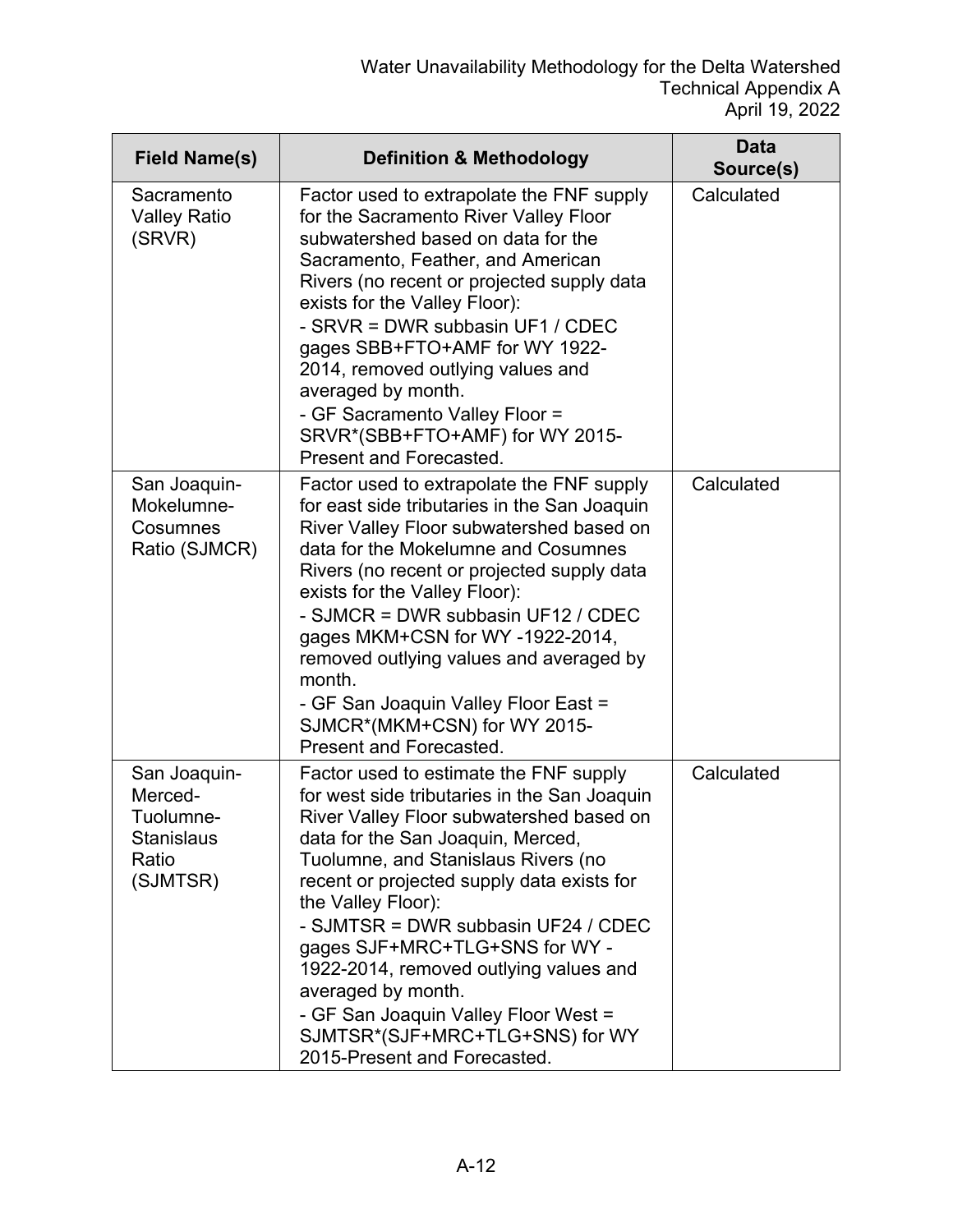#### **Instream Flows**

This tab contains instream flow requirements for each subwatershed, which are used to increase available supplies to account for the abandonment of these dedicated flows below their intended reach. Flow requirements are sourced from the Division's Sacramento Valley Water Allocation Model (SacWAM) and Water Supply Effects (WSE) model. Only requirements which crossed subwatershed boundaries or ended near the bottom of a subwatershed (less than 30 river miles from its mouth) are included. If the instream flow reach ends higher up in the subwatershed, such that it may meet demand in that subwatershed itself, the abandoned instream flow is not considered in the analysis. The source of each instream flow requirement is detailed in the Note column.

All flow values in the Instream Flows table are given in average cubic feet per second (CFS) by month, with the exception of the Supply Forecast Period column which converts flows for the user-specified time period (see Supply Forecast section) to a volume in acre-feet (AF) using daily averages and the number of days in each month that fall within the specified period. The supply contribution of each subwatershed to the watershed-wide analysis is represented by the greater of either the forecasted full natural flow (FNF) or the abandoned instream flow in this table for the respective subwatershed (see Final Supply section). In other words, during very dry conditions instream flows are assumed to consist of supplemental reservoir releases which would replace available natural flows when abandoned below their intended reach. During wet conditions instream flows are assumed to consist of bypassed natural flows, which would not contribute abandoned water in excess of FNF below their intended reach.

## **Demand**

This tab contains monthly water diversion (demand) data for water right records in the Delta watershed. This data originated from the State Water Board's Electronic Water Rights Information Management System (eWRIMS) database. Technical Appendix B describes the process used to select these water right records and quality-control reported data to produce this dataset. In this tab each row quantifies reported water diversions for a single water right or claim in each month of the 2018 and 2019 calendar years, which are used as proxies for 2021 water demand in this analysis. Demand data are further distributed to individual points of diversion (PODs) and account for return flows in the Final Demand tab (see Final Demand section).

| <b>Field</b><br>Name(s) | <b>Definition &amp; Methodology</b>                                                                                                       | Data<br>Source(s)  |
|-------------------------|-------------------------------------------------------------------------------------------------------------------------------------------|--------------------|
| Application ID          | Water Right Application ID; each water right<br>record on file with the State Water Board<br>(Board) is assigned a unique Application ID. | eWRIMS<br>database |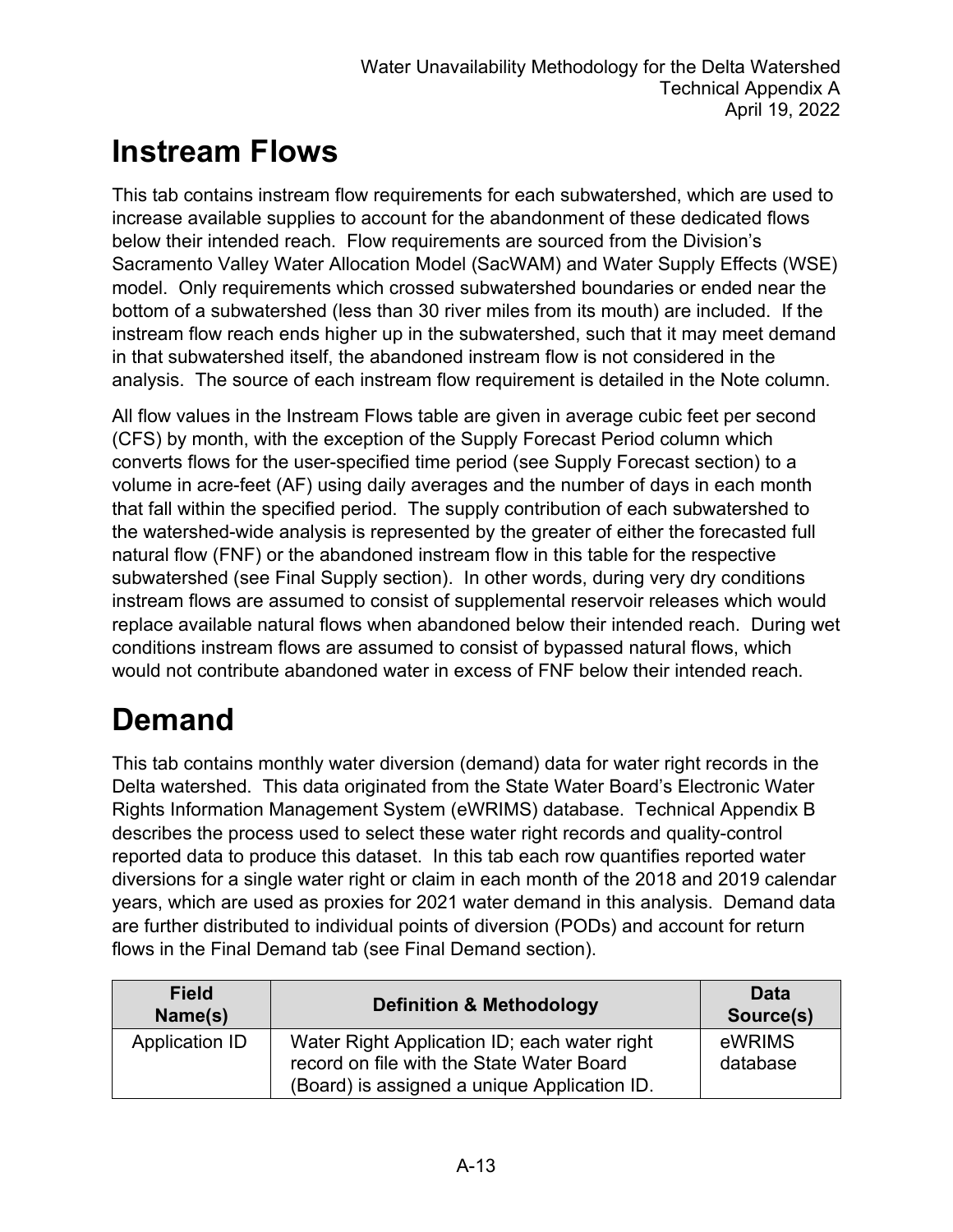| <b>Field</b><br>Name(s)             | <b>Definition &amp; Methodology</b>                                                                                                                                                                                                                                                                                                                                                                                                                                                                                                                                                                                                                                                                                                                                                                                                                                                                                                                                                                                                                                                                                                                                                                                                                                                                                                                                                                                                                                                                                                                                                                                          | <b>Data</b><br>Source(s)                      |
|-------------------------------------|------------------------------------------------------------------------------------------------------------------------------------------------------------------------------------------------------------------------------------------------------------------------------------------------------------------------------------------------------------------------------------------------------------------------------------------------------------------------------------------------------------------------------------------------------------------------------------------------------------------------------------------------------------------------------------------------------------------------------------------------------------------------------------------------------------------------------------------------------------------------------------------------------------------------------------------------------------------------------------------------------------------------------------------------------------------------------------------------------------------------------------------------------------------------------------------------------------------------------------------------------------------------------------------------------------------------------------------------------------------------------------------------------------------------------------------------------------------------------------------------------------------------------------------------------------------------------------------------------------------------------|-----------------------------------------------|
| <b>Water Right</b><br><b>Type</b>   | Water right or claim type (see Appendix B for<br>additional information on the different<br>Statement assigned categories):<br>- Appropriative: A post-1914 appropriative<br>water right pursuant to a permit or license from<br>the Board.<br>- Statement of Div[ersion] and Use (Riparian):<br>A riparian water right claim.<br>- Statement of Div[ersion] and Use (Riparian or<br>Pre-1914): A riparian and/or pre-1914<br>appropriative water right claim.<br>- Statement of Div[ersion] and Use (Pre-1914):<br>A pre-1914 appropriative water right claim.<br>- Statement of Div[ersion] and Use (Reserved):<br>A federal reserved water right claim.<br>- Statement of Div[ersion] and Use (Other):<br>Any other category of water right claim (e.g.,<br>court decreed/adjudicated or<br>contract/agreement).<br>- Statement of Div[ersion] and Use<br>(Unclassified): A water right claim with an<br>unspecified category.<br>- Statement of Div[ersion] and Use (Pending):<br>A statement filed to document diversions while<br>an appropriative water right application is<br>pending.<br>- Stockpond or Federal Stockpond: A water<br>right for a small livestock watering<br>impoundment constructed before 1969 (Water<br>Code §1226).<br>- Registration (Domestic, Livestock, or<br>Cannabis): Water rights issued for certain<br>small projects (Water Code §§1228-1229).<br>- Federal Claims: A claim of federal reserved<br>water rights filed before July 1, 1984 (Water<br>Code §1227).<br>- Section 12 File: A specific type of water right,<br>similar to a pre-1914 appropriative water right<br>claim. | eWRIMS<br>database w/<br>staff<br>adjustments |
| <b>Water Right</b><br><b>Status</b> | Status of the water right or claim:                                                                                                                                                                                                                                                                                                                                                                                                                                                                                                                                                                                                                                                                                                                                                                                                                                                                                                                                                                                                                                                                                                                                                                                                                                                                                                                                                                                                                                                                                                                                                                                          | eWRIMS<br>database                            |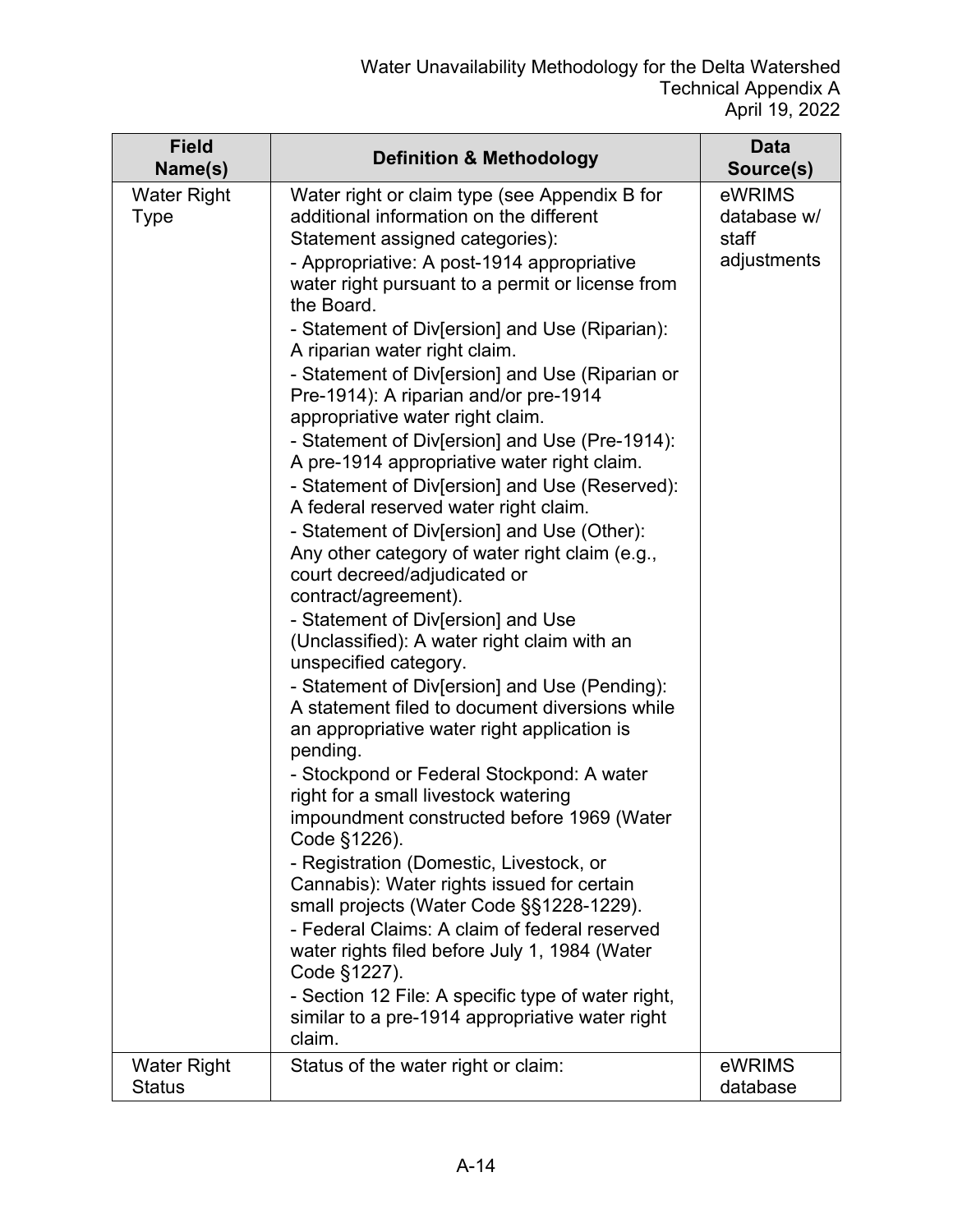| <b>Field</b><br>Name(s)     | <b>Definition &amp; Methodology</b>                                                                                                                                                                                                                                                                                                                                                                                                                                                                                                                                                                                                                                                                                                                                                                                                                                                                                                                                                                                                                                                    | <b>Data</b><br>Source(s) |
|-----------------------------|----------------------------------------------------------------------------------------------------------------------------------------------------------------------------------------------------------------------------------------------------------------------------------------------------------------------------------------------------------------------------------------------------------------------------------------------------------------------------------------------------------------------------------------------------------------------------------------------------------------------------------------------------------------------------------------------------------------------------------------------------------------------------------------------------------------------------------------------------------------------------------------------------------------------------------------------------------------------------------------------------------------------------------------------------------------------------------------|--------------------------|
|                             | - Licensed: A post-1914 appropriative water<br>right for which the Board has issued a license.<br>- Permitted: A post-1914 appropriative water<br>right for which the Board has issued a permit.<br>- Claimed: A water right claimed by the owner<br>(i.e., Statements of Diversion and Use) which<br>the Board has not verified.<br>- Certified: A Stockpond, Federal Stockpond,<br>or Section 12 File water right for which the<br>Board has issued a certificate.<br>- Registered: A Domestic, Livestock, Cannabis,<br>or other small water right Registration which<br>has been approved by the Board.                                                                                                                                                                                                                                                                                                                                                                                                                                                                             |                          |
| Primary<br>Owner            | Name of the primary owner of the water right<br>record.                                                                                                                                                                                                                                                                                                                                                                                                                                                                                                                                                                                                                                                                                                                                                                                                                                                                                                                                                                                                                                | eWRIMS<br>database       |
| <b>Beneficial</b><br>Use(s) | Concatenated list of the beneficial use(s) of<br>water associated with the water right record, as<br>defined by Water Code §§660-669.                                                                                                                                                                                                                                                                                                                                                                                                                                                                                                                                                                                                                                                                                                                                                                                                                                                                                                                                                  | eWRIMS<br>database       |
| <b>Priority Date</b>        | The priority date of the water right or claim<br>(YYYY/MM/DD):<br>- Appropriative, Federal Stockponds,<br>Cannabis/Domestic/Livestock Registration:<br>The earlier of the Application Acceptance Date<br>and Application Received Date values.<br>- Statements (Riparian): 'Riparian' are<br>assumed to have a more senior priority date<br>than all appropriative water rights and claims.<br>- Statements (Pre-1914, 'Riparian or Pre-<br>1914', Pending, Unclassified, or Other):<br>Assumed to be January 1 <sup>st</sup> of the earliest<br>claimed Year Diversion Commenced attribute,<br>which is present in both Initial Statements of<br>Diversion and Use and annual Supplemental<br>Statements of Diversion and Use.<br>- Stockpond: The earlier of the Application<br>Acceptance Date or Application Received Date<br>values, if this date is after 1977. Otherwise,<br>assumed to be January 1 <sup>st</sup> of the Year<br>Diversion First Commenced value.<br>- Federal Claims: Assumed to be January 1 <sup>st</sup> of<br>the Year Diversion First Commenced value if | eWRIMS<br>database       |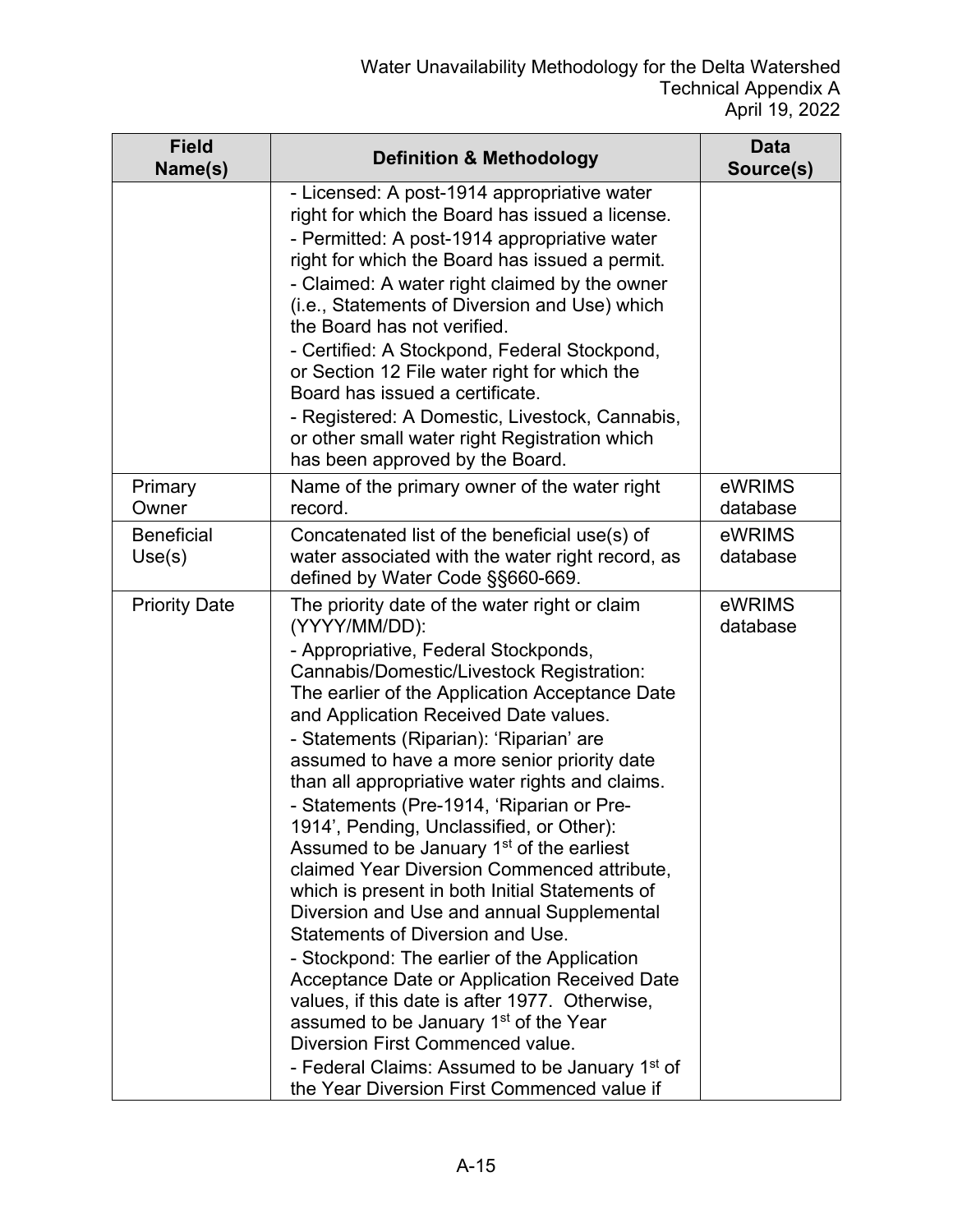| <b>Field</b><br>Name(s)         | <b>Definition &amp; Methodology</b>                                                                                                                                                                                                                                                                                                                                                                                                                                                                                                                                                                                                                                                                                                                                                                                                                                                                                                                                                                                                                                                                                                                                   | <b>Data</b><br>Source(s) |
|---------------------------------|-----------------------------------------------------------------------------------------------------------------------------------------------------------------------------------------------------------------------------------------------------------------------------------------------------------------------------------------------------------------------------------------------------------------------------------------------------------------------------------------------------------------------------------------------------------------------------------------------------------------------------------------------------------------------------------------------------------------------------------------------------------------------------------------------------------------------------------------------------------------------------------------------------------------------------------------------------------------------------------------------------------------------------------------------------------------------------------------------------------------------------------------------------------------------|--------------------------|
|                                 | this date is before 1914. Otherwise, the earlier<br>of the Application Acceptance Date and<br>Application Received Date values.<br>- Section 12 File: The Priority Date value.                                                                                                                                                                                                                                                                                                                                                                                                                                                                                                                                                                                                                                                                                                                                                                                                                                                                                                                                                                                        |                          |
| Assumed<br><b>Priority Date</b> | The date which carries over to all other parts of<br>the spreadsheet. Equal to the Priority Date<br>except for certain rights and claims:<br>- Statements ('Riparian or Pre-1914' or Other):<br>Assumed to be 'Riparian' because the<br>statement does not contain sufficient<br>information to designate a volume of demand<br>to each type of claim. Conservatively assumed<br>to have a more senior priority date than all<br>appropriative water rights and claims. <sup>2</sup><br>- Statements (Pre-1914 or Unclassified) with a<br>Priority Date after 1914: In 1914 but with the<br>relative order of dates preserved by assigning<br>sequential dates to each starting with<br>1914/01/02.<br>- Statements (Pending): 'Pending' and<br>assumed to be the most junior of all records,<br>because the statement was only filed to<br>document diversions while an appropriative<br>water right application is pending.<br>- Appropriative Project water rights listed in<br>Board Decision 1641 (excepting 2 New<br>Melones Project rights, per Board Decision<br>1422): 'Project' and assumed to be junior to<br>other appropriative water rights and claims. | Staff-<br>determined     |
| <b>Face Value</b><br>(AFA)      | The maximum volume of water authorized for<br>diversion annually under an appropriative<br>water right. Statements, including Riparian<br>and Pre-1914 Appropriative claims, do not<br>have an assigned face value; for the purposes                                                                                                                                                                                                                                                                                                                                                                                                                                                                                                                                                                                                                                                                                                                                                                                                                                                                                                                                  | eWRIMS<br>database       |

<sup>&</sup>lt;sup>2</sup> For claims in the Legal Delta, this categorization of colorable riparian claims is consistent with recent judicial decisions (see e.g., *Modesto Irrigation District v. Heather Robinson Tanaka*, 48 Cal.App.5th 898 (2020)) and with the legal principles described in a memorandum dated December 15, 2017, regarding Issues Related to Overlap between Pre-1914 and Riparian Water Right Claims in the Delta and available on the website of the Office of the Delta Watermaster (Overlap Memo).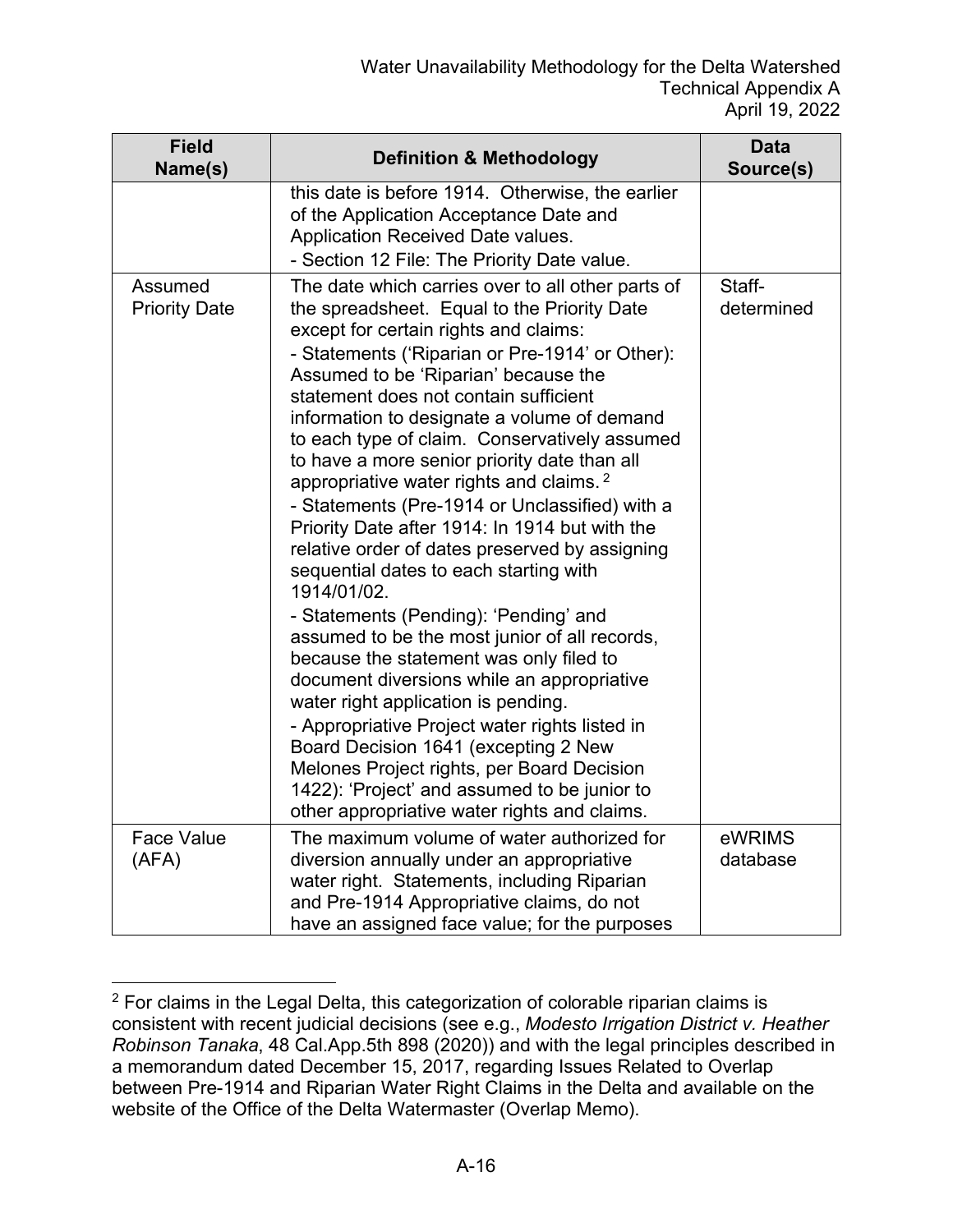| <b>Field</b><br>Name(s)                         | <b>Definition &amp; Methodology</b>                                                                                                                                                                                                                     | <b>Data</b><br>Source(s)                      |
|-------------------------------------------------|---------------------------------------------------------------------------------------------------------------------------------------------------------------------------------------------------------------------------------------------------------|-----------------------------------------------|
|                                                 | of this analysis, their face value is assumed to<br>be zero.                                                                                                                                                                                            |                                               |
| 2018/2019<br><b>Total Direct</b><br>(AFA)       | The total reported direct diversion of the water<br>right record in calendar year 2018 or 2019.<br>Values for select water right records were<br>manually reviewed by staff and corrected as<br>necessary (see Direct Review columns).                  | eWRIMS<br>database w/<br>staff<br>adjustments |
| 2018/2019<br><b>Total Storage</b><br>(AFA)      | The total reported diversion to storage of the<br>water right record in calendar year 2018 or<br>2019. Values for select water right records<br>were manually reviewed by staff and corrected<br>as necessary (see Storage Review columns).             | eWRIMS<br>database w/<br>staff<br>adjustments |
| 2018/2019<br>Total<br><b>Diversion</b><br>(AFA) | The total reported diversion of the water right<br>record in calendar year 2018 or 2019 (sum of<br>Total Direct and Total Storage columns).                                                                                                             | eWRIMS<br>database w/<br>staff<br>adjustments |
| 2018/2019<br>Direct/Storage<br><b>Review</b>    | Indicates whether and how the 2018 or 2019<br>reported diversion was reviewed or corrected<br>by staff:                                                                                                                                                 | Staff-<br>determined                          |
|                                                 | - Estimated Downward: Staff reviewed and<br>corrected the user-reported diversion value to<br>be higher than reported.<br>- Estimated Upward: Staff reviewed and                                                                                        |                                               |
|                                                 | corrected the user-reported diversion value to<br>be lower than reported.<br>- Reviewed Not Changed: Staff reviewed the<br>reported diversion value but did not apply a                                                                                 |                                               |
|                                                 | correction.<br>- Not Reviewed: Staff did not manually review<br>the annual report.                                                                                                                                                                      |                                               |
| 2018/2019<br>Jan-Dec<br>Direct (AF)             | The total reported direct diversion of the water<br>right record in each month of calendar year<br>2018 or 2019. Values for select water right<br>records were manually reviewed by staff and<br>corrected as necessary (see Direct Review<br>columns). | eWRIMS<br>database w/<br>staff<br>adjustments |
| 2018/2019<br>Jan-Dec<br>Storage (AF)            | The total reported diversion to storage of the<br>water right record in each month of calendar<br>year 2018 or 2019. Values for select water<br>right records were manually reviewed by staff                                                           | eWRIMS<br>database w/<br>staff<br>adjustments |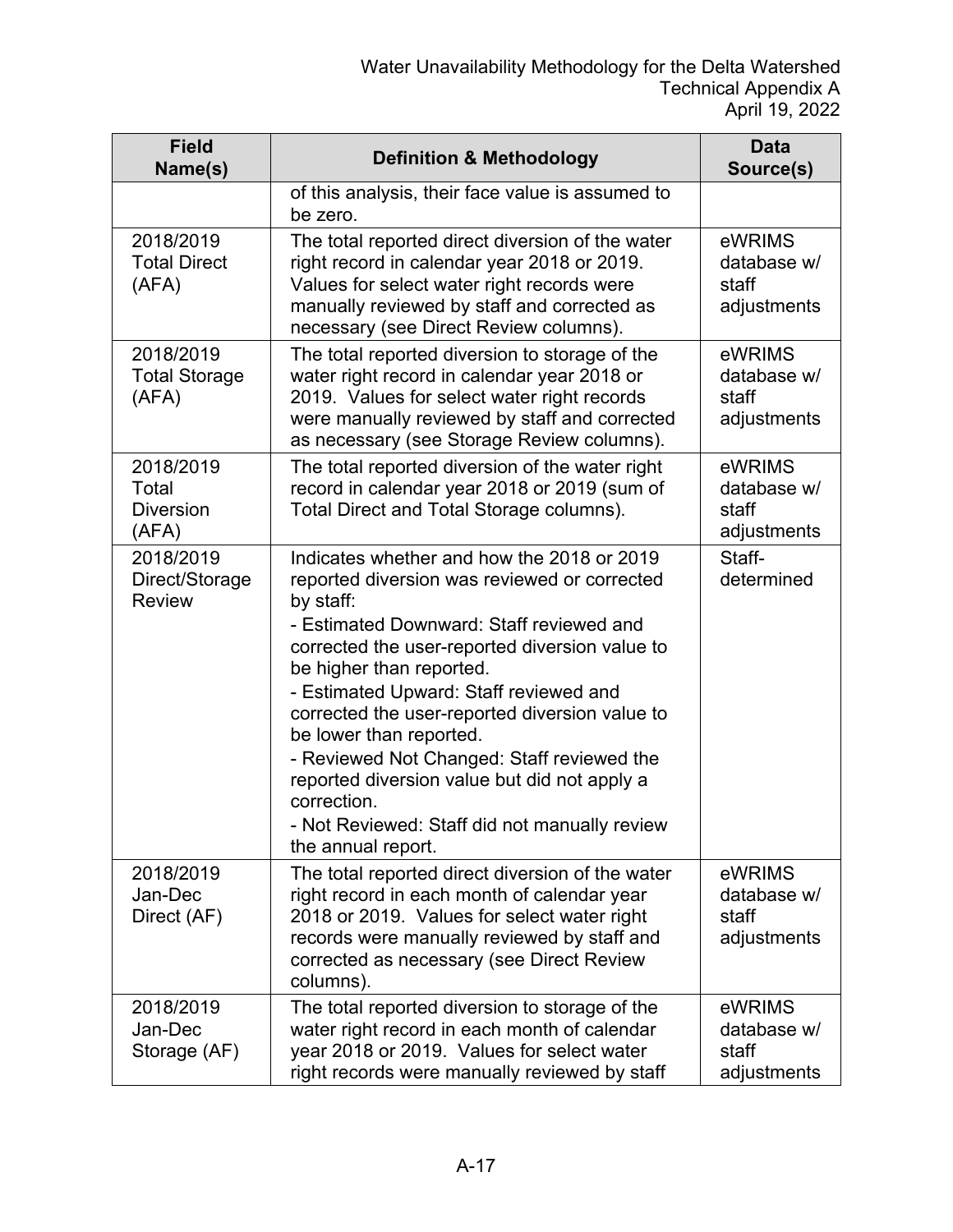| <b>Field</b><br>Name(s) | <b>Definition &amp; Methodology</b>                         | <b>Data</b><br>Source(s) |
|-------------------------|-------------------------------------------------------------|--------------------------|
|                         | and corrected as necessary (see Storage<br>Review columns). |                          |

#### **Return Flows**

This tab contains factors which are used to adjust demand data to account for return flows in each subwatershed. Return Flow factors are calculated for each month in the Sacramento and San Joaquin River watersheds as the percent of diversion which returned as flow in the same month (Factor = Total Diversions / Total Return Flows). Data used to determine the factors, which include return flows from both agricultural and municipal water uses, were sourced from CalSim 3 results published by DWR.

All values in the Return Flows table are given as multipliers (i.e., a value of 0.6 means that the analysis will reduce demands in the given subwatershed in the given month by 40%). Demand values in the analysis are adjusted by multiplying monthly direct diversion demand for a given water right or claim by the monthly factor for the appropriate subwatershed where it diverts; return flows are not applied to reduce demands for diversions to storage. The Methodology currently only applies return flow factors to reduce demands in lower valley portions of the Delta watershed (the Sacramento Bend, Upper Sacramento Valley, Sacramento Valley Floor, and San Joaquin Valley Floor subwatersheds) because return flows from diversions in headwater subwatersheds are not expected to be available in the same subwatershed (i.e., they return further downstream on the valley floor). Demand adjustments are done in the Final Demand tab of the spreadsheet (see next section).

## **Final Demand**

This tab contains monthly demand data for water rights and claims in the Delta watershed, modified from the Demand tab (see previous section) to account for return flows and the distribution of demand to individual points of diversion (PODs). This demand separation is necessary because annual water right reports, and thus the data in the Demand tab of the spreadsheet, are provided for each water right record rather than each POD. While the data necessary to separate demands to each POD originated from the Division's eWRIMS database, some staff judgement is required to develop the Direct and Storage Weights listed in this tab based on the nature of PODs associated with each right. Demand adjustments to account for return flows are sourced from the Return Flows tab of the spreadsheet. Each row quantifies monthly demands from a single water right or claim's POD. This tab also contains demands calculated for the user-specified period using daily averages multiplied by the number of days in each month that fall within the specified period (see Supply Forecast section).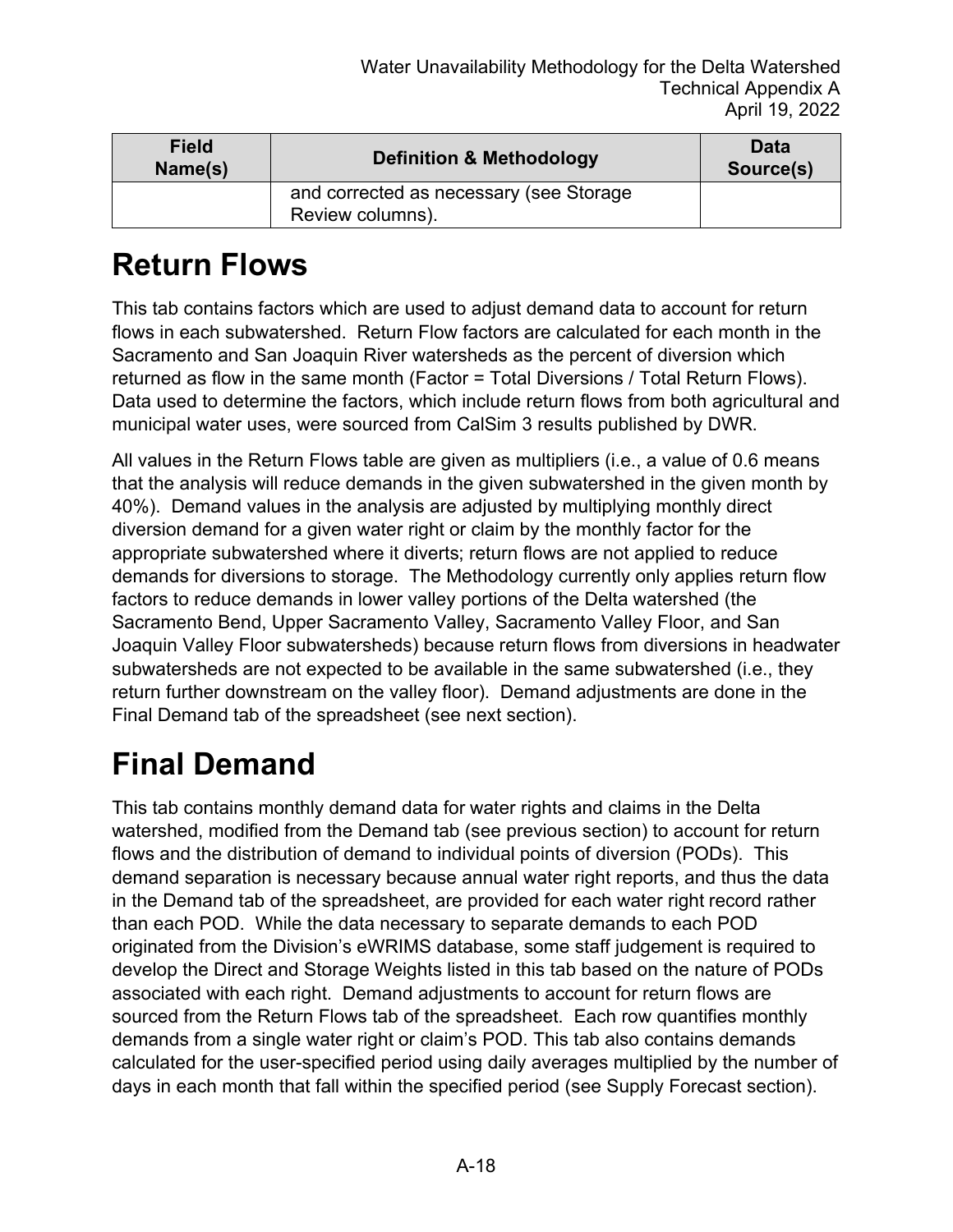| <b>Field Name(s)</b>    | <b>Definition &amp; Methodology</b>                                                                                                                                                                                                                                                                                                                                                                                                                                            | <b>Data</b><br>Source(s)                      |
|-------------------------|--------------------------------------------------------------------------------------------------------------------------------------------------------------------------------------------------------------------------------------------------------------------------------------------------------------------------------------------------------------------------------------------------------------------------------------------------------------------------------|-----------------------------------------------|
| <b>Application ID</b>   | Application ID of the water right or<br>claim, sourced from the Demand tab.<br>Water rights or claims with multiple<br>PODs are split into multiple rows, one<br>for each POD.                                                                                                                                                                                                                                                                                                 | eWRIMS<br>database                            |
| <b>Water Right Type</b> | Water right or claim type, sourced from<br>the Demand tab.                                                                                                                                                                                                                                                                                                                                                                                                                     | eWRIMS<br>database w/<br>staff<br>adjustments |
| <b>Primary Owner</b>    | Name of the primary owner of the<br>water right record.                                                                                                                                                                                                                                                                                                                                                                                                                        | eWRIMS<br>database                            |
| POD ID                  | Unique numeric identifier for the POD.                                                                                                                                                                                                                                                                                                                                                                                                                                         | eWRIMS<br>database                            |
| Latitude/<br>Longitude  | Latitude and longitude coordinates of<br>the POD location (NAD83).                                                                                                                                                                                                                                                                                                                                                                                                             | eWRIMS<br>database                            |
| HUC <sub>8</sub>        | The name of the Hydrologic Unit Code<br>Level 8 watershed where demand from<br>the POD. Water right or claim PODs<br>are automatically assigned a HUC8<br>value in eWRIMS based on their<br>location. HUC8 values for some PODs<br>in the Upper Mokelumne, Middle San<br>Joaquin-Lower Chowchilla, and Fresno<br>River were manually assigned to other<br>HUC8s so that PODs in these<br>subwatersheds represent headwater<br>demands that can only be met by local<br>supply. | eWRIMS<br>database,<br><b>USGS WBD</b>        |
| Subwatershed            | Subwatershed where demand from the<br>POD is row is located. Sourced from<br>the Subwatersheds tab based on the<br>HUC8 value.                                                                                                                                                                                                                                                                                                                                                 | Staff-<br>determined                          |
| Watershed               | The watershed in which the demand<br>occurs: the Sacramento River<br>watershed or the San Joaquin River<br>watershed. Sourced from the<br>Subwatersheds tab based on the<br>HUC8 value.                                                                                                                                                                                                                                                                                        | eWRIMS<br>database,<br><b>USGS WBD</b>        |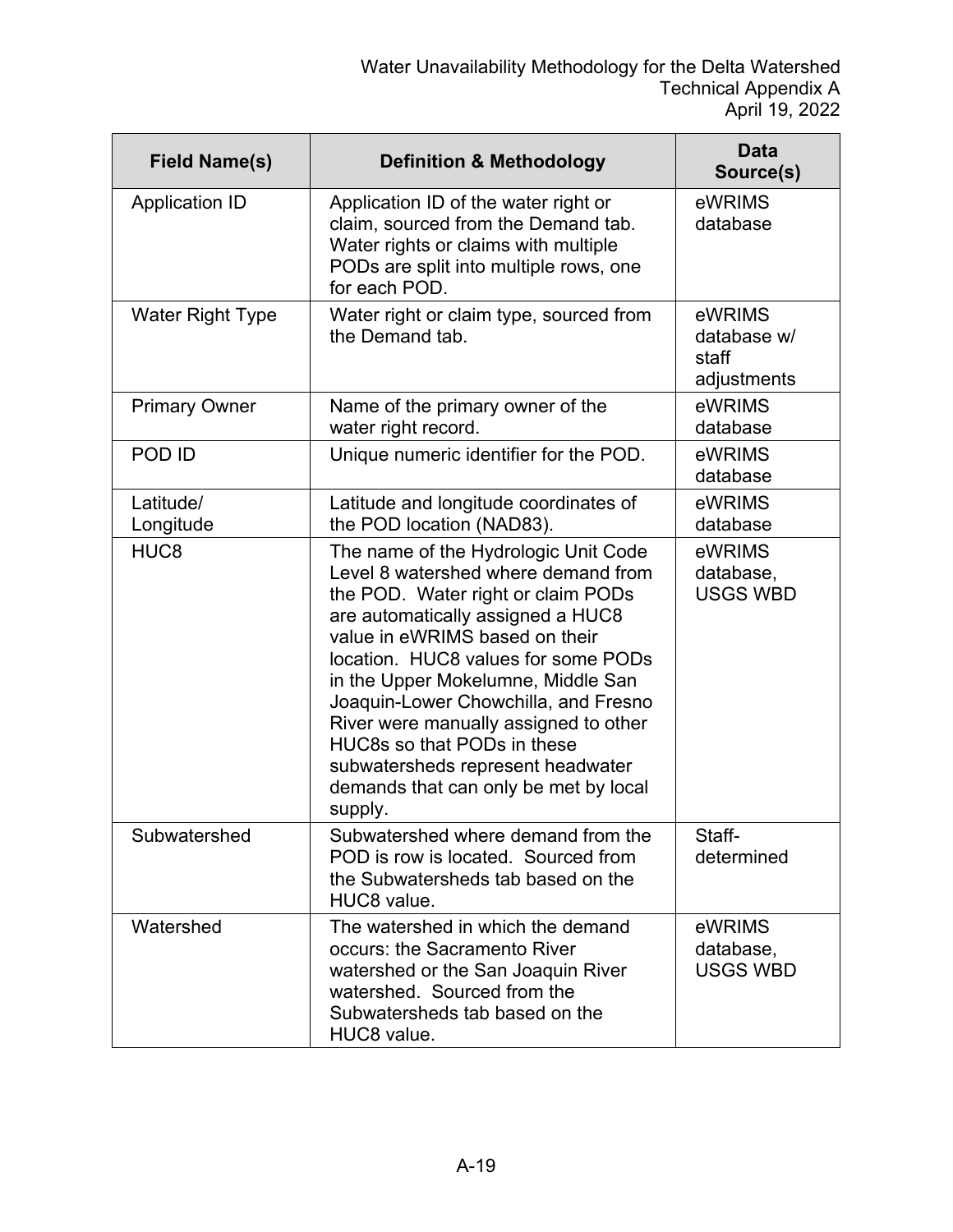| <b>Field Name(s)</b> | <b>Definition &amp; Methodology</b>                                                                                                                                                                                                                                                                                                                                                                                                                                                                                                                                                                                                                                                                 | <b>Data</b><br>Source(s)                      |
|----------------------|-----------------------------------------------------------------------------------------------------------------------------------------------------------------------------------------------------------------------------------------------------------------------------------------------------------------------------------------------------------------------------------------------------------------------------------------------------------------------------------------------------------------------------------------------------------------------------------------------------------------------------------------------------------------------------------------------------|-----------------------------------------------|
| Legal Delta?         | Indicates if that POD is located in the<br>Legal Delta (TRUE/FALSE). Assigned<br>in the eWRIMS database based on the<br>location of the POD.                                                                                                                                                                                                                                                                                                                                                                                                                                                                                                                                                        | eWRIMS<br>database w/<br>staff<br>adjustments |
| <b>Priority Date</b> | The priority date of a water right or<br>claim, sourced from the 'Assumed<br>Priority Date' field in the Demand tab<br>(YYYY/MM/DD).                                                                                                                                                                                                                                                                                                                                                                                                                                                                                                                                                                | eWRIMS<br>database w/<br>staff<br>adjustments |
| <b>Priority Year</b> | The year of the priority date, sourced<br>from the previous column. Riparian,<br>Project, or Pending priorities are shown<br>as such.                                                                                                                                                                                                                                                                                                                                                                                                                                                                                                                                                               | eWRIMS<br>database w/<br>staff<br>adjustments |
| <b>Direct Weight</b> | The percent of a given water right or<br>claim's direct diversion demand which<br>was assumed to occur from a given<br>POD:<br>- Direct Weight $=$ (1 if an Active point of<br>Direct Diversion, 0 if Inactive or Point<br>of Rediversion) / (total number of<br>Active Points of Diversion in the Delta<br>watershed for the given record).<br>- Equal to one for any records with only<br>one POD.<br>- Equal to zero for PODs associated<br>only with storage (as long as the water<br>right record has additional PODs<br>associated with direct diversions).<br>- The sum of Direct Weights for most<br>water rights or claims is equal to one<br>(see exception in Demand Comment<br>column). | Staff-<br>determined                          |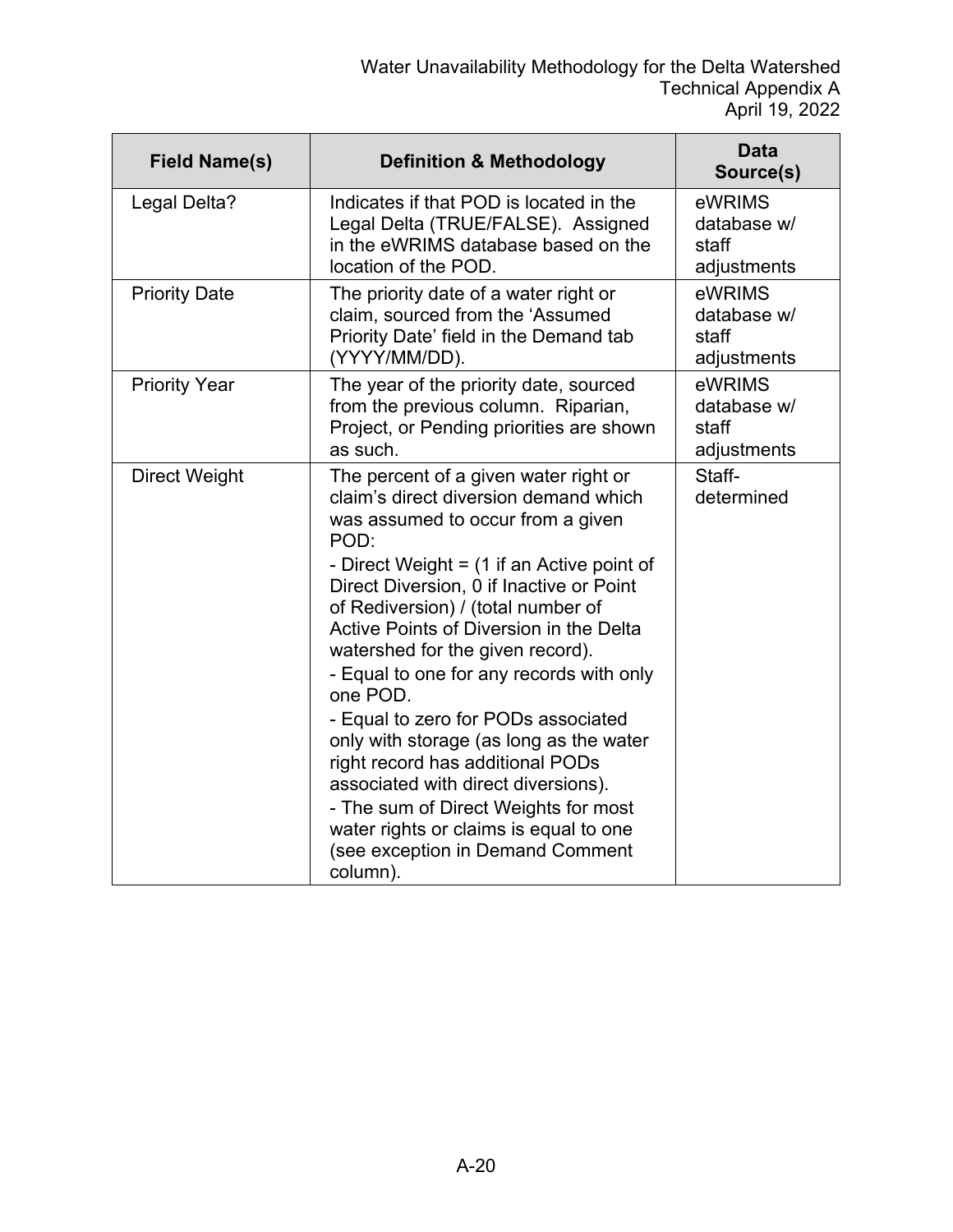| <b>Field Name(s)</b>  | <b>Definition &amp; Methodology</b>                                                                                                                                                                                                                                                                                                                                                                                                                                                                                                                                                                                                                                                                                                                                                          | <b>Data</b><br>Source(s) |
|-----------------------|----------------------------------------------------------------------------------------------------------------------------------------------------------------------------------------------------------------------------------------------------------------------------------------------------------------------------------------------------------------------------------------------------------------------------------------------------------------------------------------------------------------------------------------------------------------------------------------------------------------------------------------------------------------------------------------------------------------------------------------------------------------------------------------------|--------------------------|
| Storage Weight        | The percent of a given water right or<br>claim's diversion to storage demand<br>which was assumed to occur from a<br>given POD:<br>- Storage Weight = (1 if an Active point<br>of Diversion to Storage, 0 if Inactive or<br>Point of Rediversion) / (total number of<br>Active Points of Diversion to Storage in<br>the Delta watershed for the given<br>record).<br>- Equal to one for any records with only<br>one POD.<br>- Equal to zero for PODs associated<br>only with direct diversions (as long as<br>the water right record has additional<br>PODs associated with storage).<br>- The sum of Storage Weights for most<br>water rights or claims is equal to one<br>(see exception in Demand Comment<br>column), regardless of whether they<br>have reported diversions to storage. | Staff-<br>determined     |
| <b>Demand Comment</b> | Additional detail about the Direct or<br>Storage Weights or other aspects of<br>the demand:<br>- POD(s) outside Delta watershed: The<br>water right or claim has one or more<br>associated PODs which divert from<br>streams outside the Delta watershed<br>(sum of Direct and/or Storage Weights<br>is less than one).<br>- Inactive: The POD is not actively<br>used (Direct and Storage Weights are<br>zero).<br>- Rediversion: The POD does not divert<br>natural flow (Direct and Storage<br>Weights are zero).<br>- Project: The water right is listed in<br>Board Decision 1641 and its Priority<br>Date is set to 'Project.' Indicates the<br>associated project (e.g., Shasta).                                                                                                     | Staff-<br>determined     |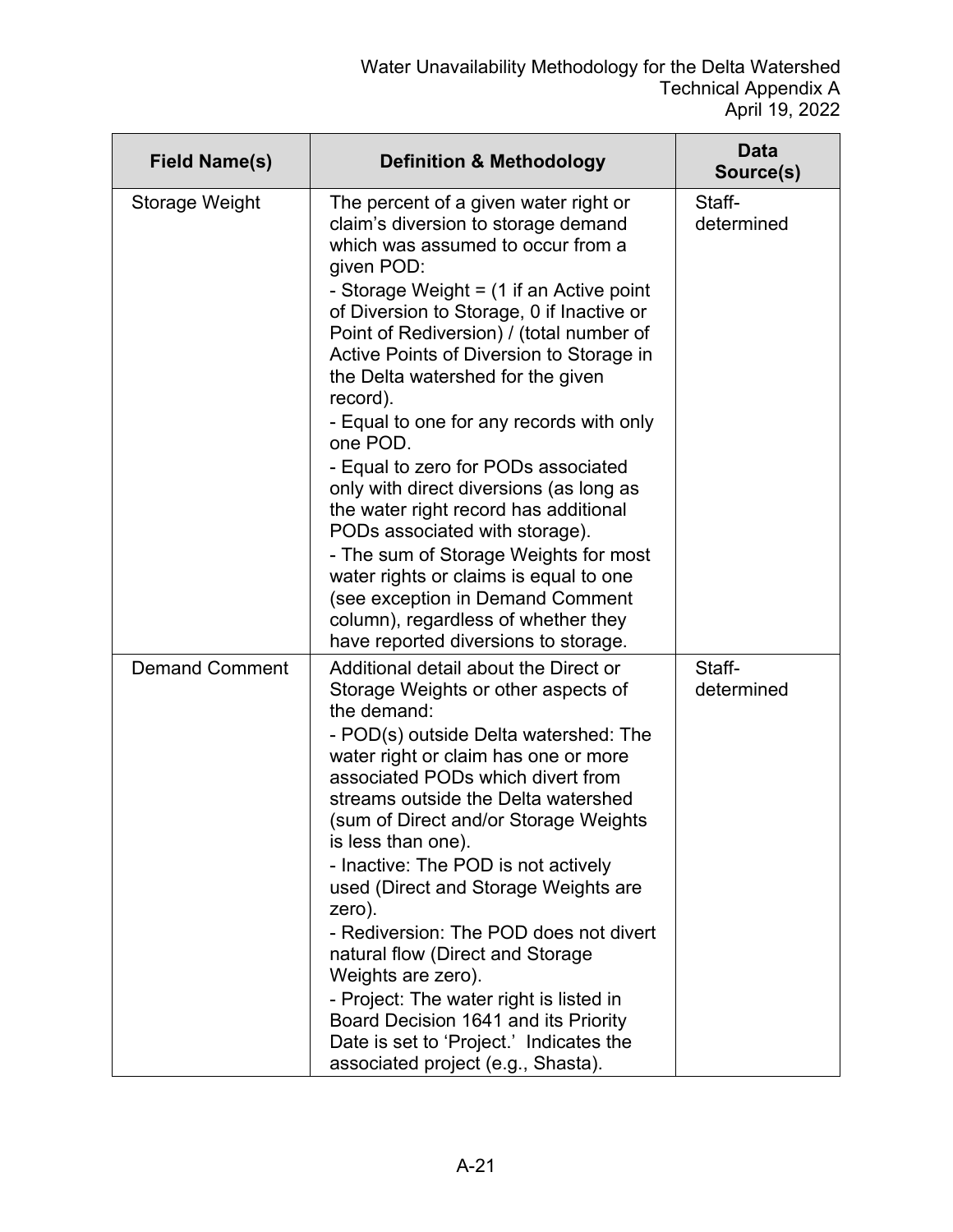| <b>Field Name(s)</b>                               | <b>Definition &amp; Methodology</b>                                                                                                                                                                                                                                                                                                           | <b>Data</b><br>Source(s)                    |
|----------------------------------------------------|-----------------------------------------------------------------------------------------------------------------------------------------------------------------------------------------------------------------------------------------------------------------------------------------------------------------------------------------------|---------------------------------------------|
| <b>Storage Comment</b>                             | The name of a storage reservoir that<br>appears to be associated with a given<br>POD, with terms like "Reservoir",<br>"Lake", "Pond", or "Dam" removed.                                                                                                                                                                                       | eWRIMS<br>database,<br>staff-<br>determined |
| 2018/2019 Jan-<br>Dec<br>Direct/Storage<br>(AF)    | Monthly demands of a given water right<br>or claim from a given POD for a given<br>demand year for direct diversion.<br>Calculated as follows:<br>(Application ID Demand for month of<br>demand year, sourced from Demand<br>tab) * (Return Flow Factor for<br>subwatershed and month, sourced<br>from Return Flows tab) * (Direct<br>Weight) | Calculated                                  |
| 2018/2019 Jan-<br>Dec Storage (AF)                 | Monthly demands of a given water right<br>or claim from a given POD for a given<br>demand year for storage. Calculated<br>as follows:<br>(Application ID Demand for month of<br>demand year, sourced from Demand<br>tab) * (Storage Weight)                                                                                                   | Calculated                                  |
| 2018/2019 Period<br>Direct/Storage/<br>Demand (AF) | Monthly demands (direct, storage, or<br>the sum of both) of a given water right<br>or claim POD for a given demand year<br>for the user-specified period in the<br>Supply Forecast tab, calculated based<br>on a daily average for each month and<br>the number of days in each month that<br>fall within the period.                         | Calculated                                  |
| <b>Selected Period</b><br>Demand (AF)              | Monthly demand based on the user-<br>specified Demand Scenario for the<br>user-specified Demand Year for a<br>given water right or claim POD over the<br>user-specified period.                                                                                                                                                               | Calculated                                  |

#### **Headwaters**

This tab contains tabular water unavailability analyses for the 17 headwater subwatersheds in the Delta watershed. In each, forecasted water supplies are used to determine water unavailability for each water right or claim in order of priority date. Rights or claims which are not expected to have water available to meet their demands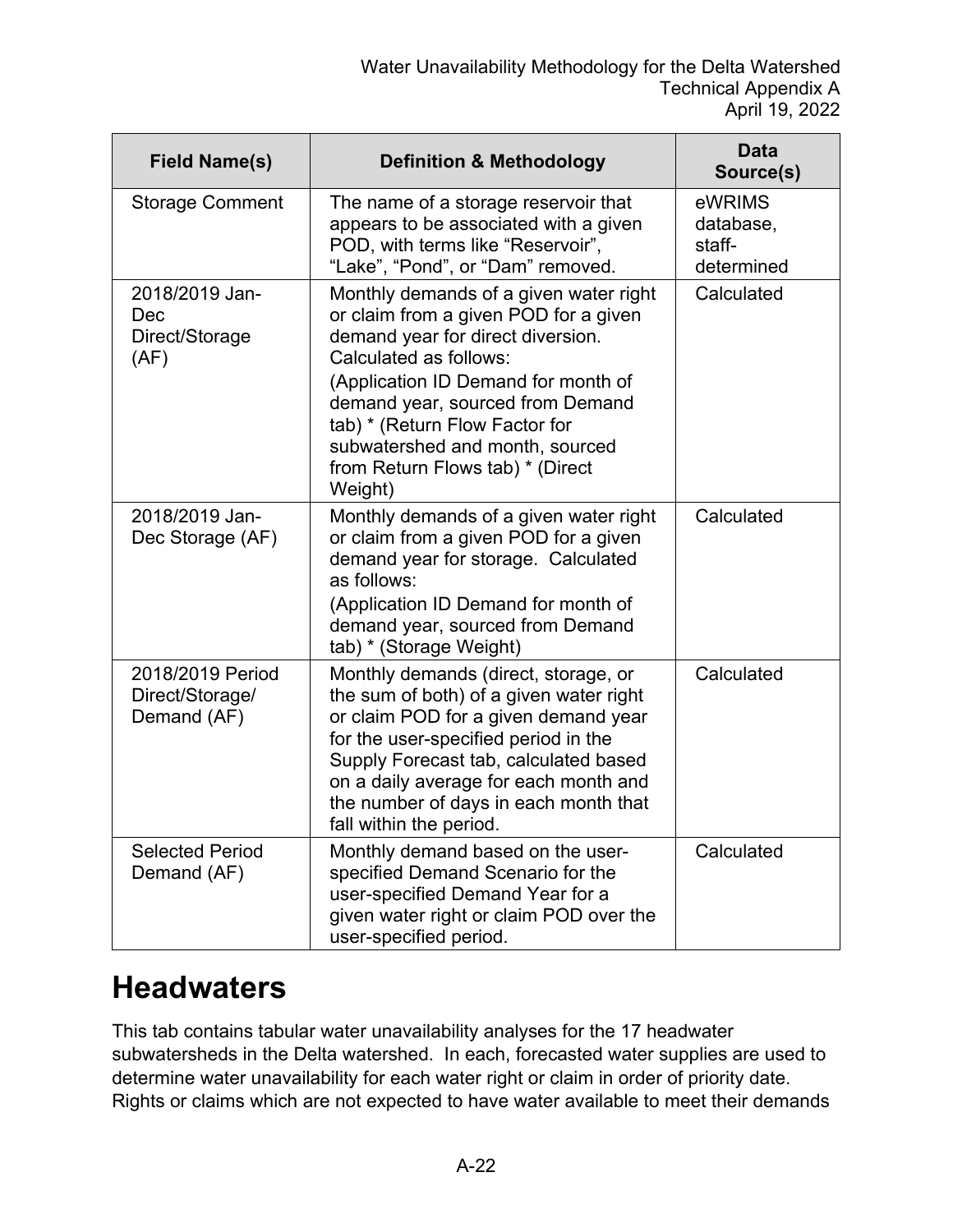due to limited local supplies are flagged for the receipt of a notice of water unavailability or curtailment order, and these unmet demands are excluded from the Watershed-level analysis (see next section). If the Headwaters Analysis indicates that any Riparian claims of right (senior demands) would face water unavailability, all supplies and demands from that subwatershed are excluded from its respective Watershed analysis (see calculations in Final Supply section). In other words, these streams are assumed to not have connectivity to the Delta watershed due to senior demands exceeding all available water supplies.

This analysis is set-up for each headwater subwatershed as follows:

- 1. The water rights and claims listed in the Final Demand tab of the spreadsheet are grouped by subwatershed.
- 2. Any rights or claims located in the Legal Delta (Legal Delta? = TRUE) are excluded; this only occurs in the furthest downstream reaches of the Putah Creek, Stanislaus River, Calaveras River, Mokelumne River, and Cosumnes River headwater subwatersheds. Water unavailability for these rights or claims is only analyzed in the Watershed analyses, as they are assumed to have access to water from both the Sacramento and San Joaquin Rivers and not be limited by local supplies.
- 3. Any duplicate records (i.e., with the same Application ID, Subwatershed, and Legal Delta? values) are merged; this occurs for any records with multiple PODs in the same subwatershed. All Riparian-priority claims in each subwatershed are also merged since water unavailability is not determined for individual Riparianpriority claims; they are merged into two distinct categories based on their Water Right Type.
- 4. Any records with total Direct and Storage Weight (see Final Demand section) sums of zero for the given Application ID, Subwatershed, and Legal Delta? values (i.e., with only inactive PODs or points of rediversion in the given area) are removed to ensure that water availability for these rights or claims is analyzed only based on where they divert natural flow. This affects only three rights owned by the U.S. Bureau of Reclamation for Black Butte Reservoir on Stony Creek, New Melones Reservoir on the Stanislaus River, and Hensley Lake on the Fresno River.
- 5. Rights and claims in each subwatershed are sorted by priority date, with the most senior rights or claims first: Riparian, Pre-1914 Appropriative, Appropriative, Project (see the description of Assumed Priority Dates for certain Statements in the Demand section). All Riparian claims of right are assumed to have senior priority over all pre-1914 appropriative claims, which are in turn assumed to have priority over all post-1914 appropriative rights.
- 6. For each right or claim in a subwatershed, each of the following parameters is calculated or determined: demand, cumulative supply available, water unavailability (i.e., will this right or claim receive a notice of water unavailability or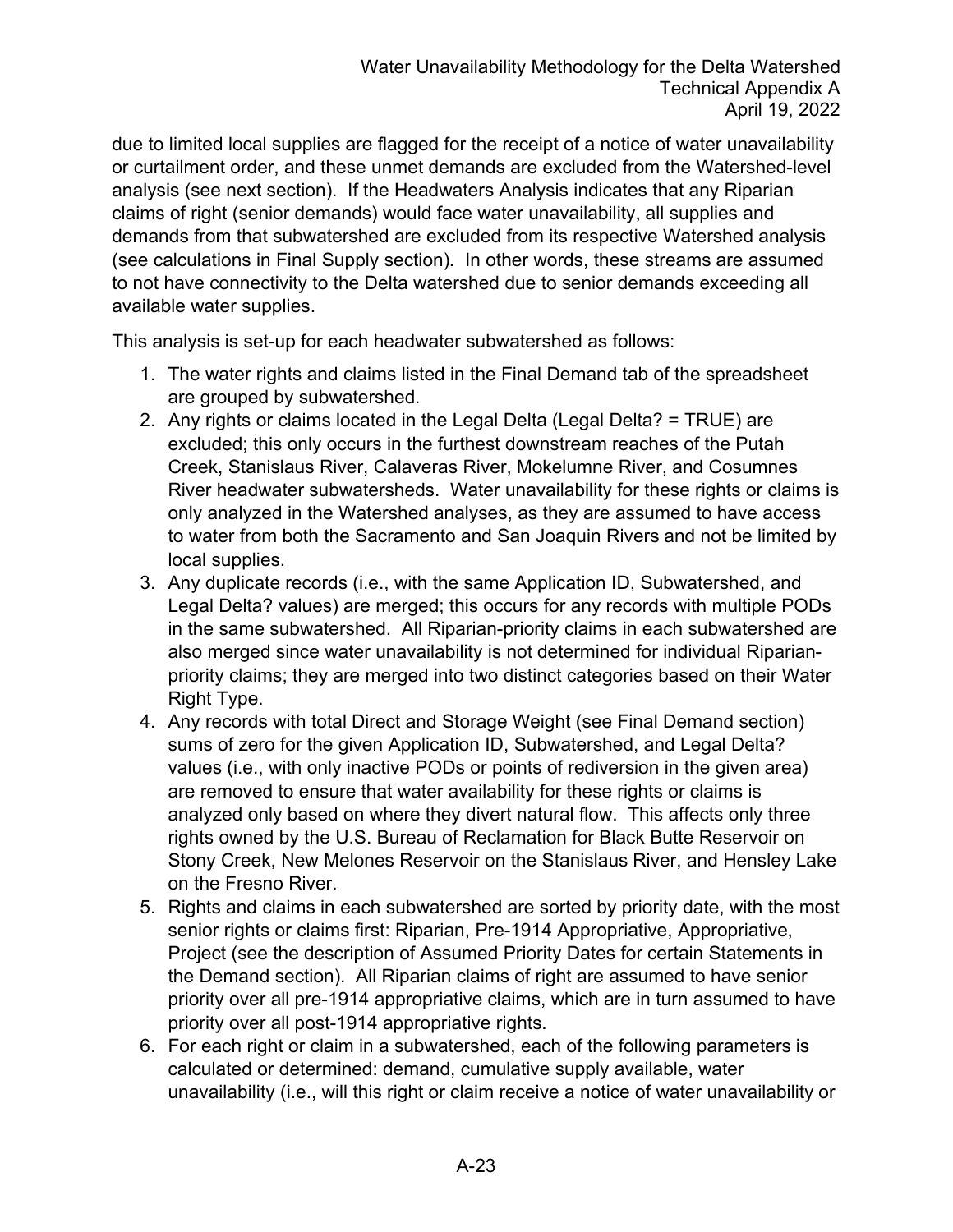curtailment order?), demand met, and demand unmet. Demands are calculated, and thus water unavailability is evaluated, only for the user-specified time period in the Supply Forecast tab.

This tab is grouped into seventeen tables separated by black rows. Each contains the analysis for a headwater subwatershed: Sacramento River above Bend, Stony Creek, Cache Creek, Upper Feather River, Yuba River, Bear River, Upper American River, Putah Creek, Chowchilla River, Upper San Joaquin River, Fresno River, Merced River, Tuolumne River, Stanislaus River, Calaveras River, Mokelumne River, and Cosumnes River.

| <b>Field Name(s)</b>    | <b>Definition &amp; Methodology</b>                                                                                                                                                                                         | Data<br>Source(s)                             |
|-------------------------|-----------------------------------------------------------------------------------------------------------------------------------------------------------------------------------------------------------------------------|-----------------------------------------------|
| Watershed               | The watershed in which the demand<br>occurs, Sacramento River or San<br>Joaquin River. Sourced from the Final<br>Demand tab.                                                                                                | <b>USGS WBD</b>                               |
| Subwatershed            | Smallest area over which water<br>unavailability is determined, based on<br>one or more HUC8s. This tab contains<br>data for only headwater subwatersheds<br>(see Subwatersheds tab), sourced from<br>the Final Demand tab. | Staff-<br>determined                          |
| <b>Application ID</b>   | Application ID of a given water right or<br>claim, sourced from the Final Demand<br>tab. Any duplicate Application IDs in a<br>single subwatershed are merged.                                                              | eWRIMS<br>database                            |
| <b>Primary Owner</b>    | Name of the primary owner of the water<br>right or claim, sourced from the Demand<br>tab.                                                                                                                                   | eWRIMS<br>database                            |
| <b>Water Right Type</b> | Water right or claim type, sourced from<br>the Demand tab.                                                                                                                                                                  | eWRIMS<br>database w/<br>staff<br>adjustments |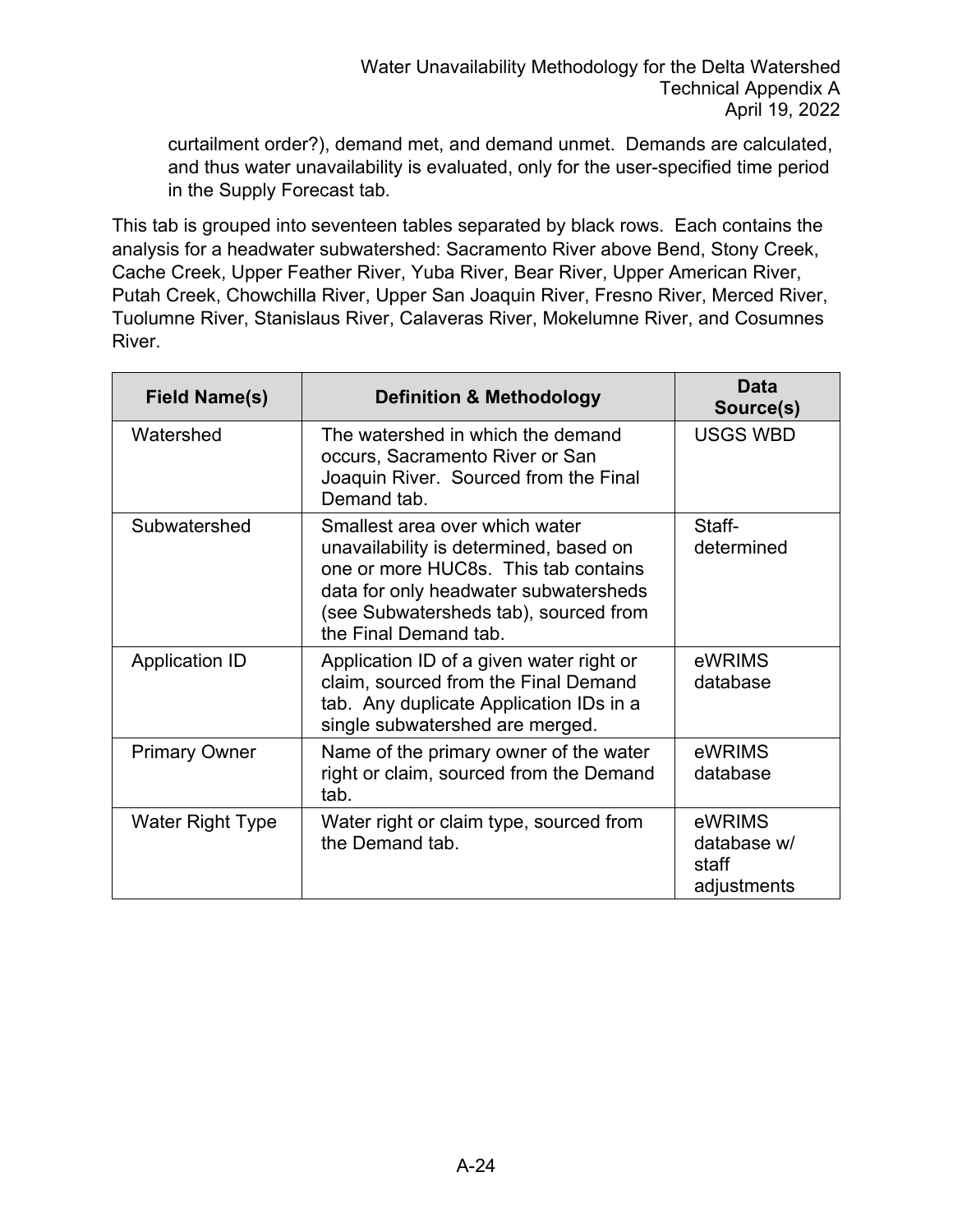| <b>Field Name(s)</b> | <b>Definition &amp; Methodology</b>                                                                                                                                                                                                                                                                                                                                                                                                                                                                                                                                                                                                                                                                                                                              | <b>Data</b><br>Source(s)                      |
|----------------------|------------------------------------------------------------------------------------------------------------------------------------------------------------------------------------------------------------------------------------------------------------------------------------------------------------------------------------------------------------------------------------------------------------------------------------------------------------------------------------------------------------------------------------------------------------------------------------------------------------------------------------------------------------------------------------------------------------------------------------------------------------------|-----------------------------------------------|
| <b>Priority Date</b> | The priority date of a water right or<br>claim, sourced from the 'Assumed<br>Priority Date' field in the Demand tab<br>(YYYY/MM/DD). Statements with<br>'Riparian' priority are grouped together<br>as two demands (either Riparian-only or<br>'Riparian or Pre-1914' and Other) at the<br>top of each subwatershed, both of<br>which are assumed to have equal<br>senior priority. With the exception of 2<br>New Melones water rights, Project<br>rights listed in Board Decision 1641 are<br>denoted as 'Project' priority and are<br>assumed to be junior to other<br>appropriative demands. Statements<br>with 'Pending' priority are assumed to<br>be junior to all other water rights and<br>claims and are listed at the bottom of<br>each subwatershed. | eWRIMS<br>database w/<br>staff<br>adjustments |
| Demand (AF)          | Demands by a given water right or claim<br>in the respective subwatershed for the<br>user-specified Demand Year over the<br>user-specified time period in the Supply<br>Forecast tab, summed from the<br>Selected Period Demand column of the<br>Final Demand tab. Excludes any<br>demands in the Legal Delta.                                                                                                                                                                                                                                                                                                                                                                                                                                                   | eWRIMS<br>database w/<br>staff<br>adjustments |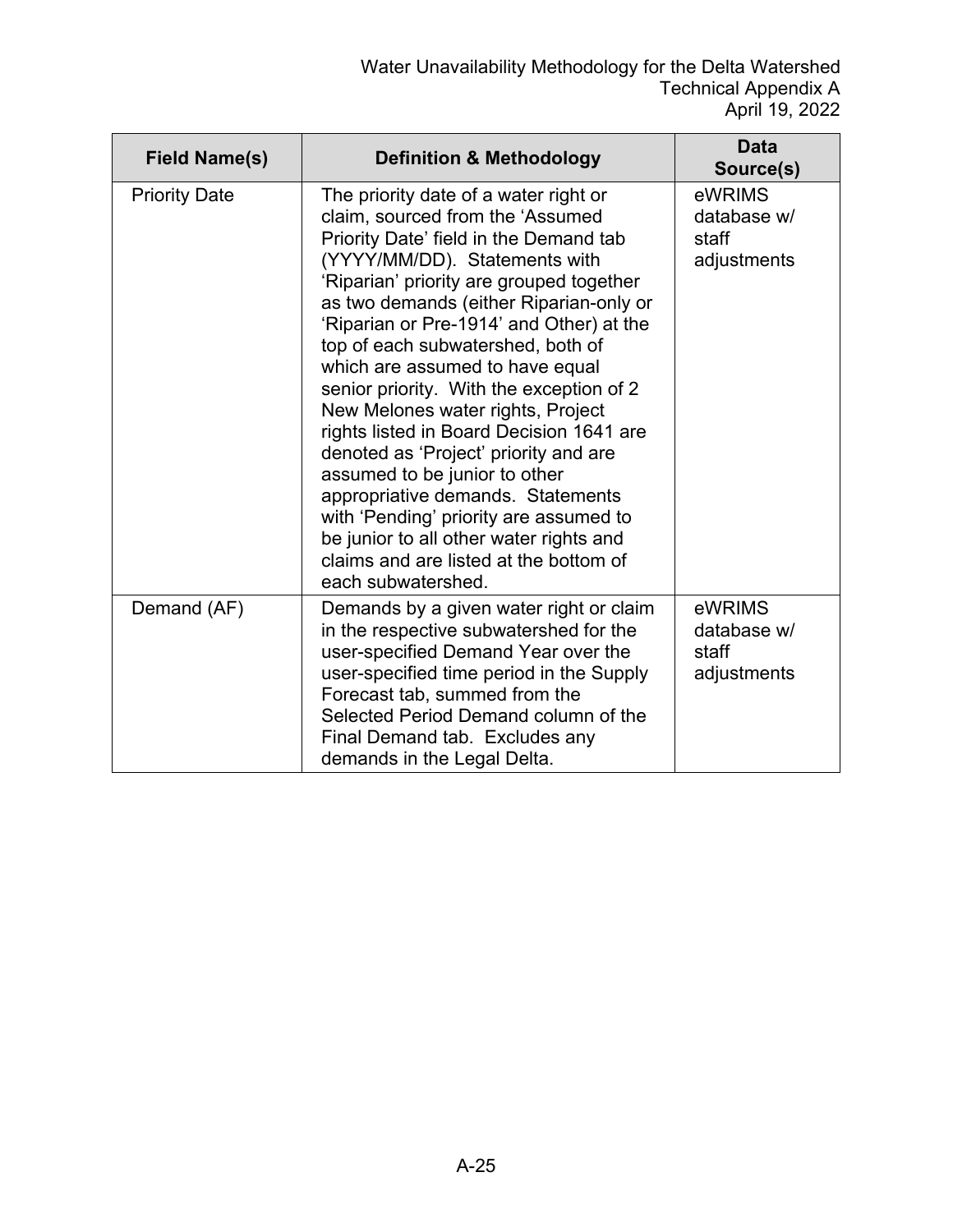| <b>Field Name(s)</b>                                  | <b>Definition &amp; Methodology</b>                                                                                                                                                                                                                                                                                                                                                                                                                                                                                                                                                                                                                                                                                                                    | <b>Data</b><br>Source(s)             |
|-------------------------------------------------------|--------------------------------------------------------------------------------------------------------------------------------------------------------------------------------------------------------------------------------------------------------------------------------------------------------------------------------------------------------------------------------------------------------------------------------------------------------------------------------------------------------------------------------------------------------------------------------------------------------------------------------------------------------------------------------------------------------------------------------------------------------|--------------------------------------|
| Supply<br>Cumulative (AF)                             | Available supply to meet a given water<br>right or claim's Demand over the user-<br>specified time period based on the user-<br>specified Forecast Source. Calculated<br>as follows:<br>- For the first group of Riparian-only<br>claims in each subwatershed, equal to<br>the subwatershed's Selected Supply<br>Forecast value from the first table in the<br>Final Supply tab.<br>- For the next water right or claim, the<br>Supply Cumulative available to the<br>previous right or claim minus the<br>previous right or claim's Demand<br>Potentially Met in Subwatershed (see<br>below).<br>- Continued for each next junior water<br>right or claim, until all Demands are<br>accounted for or there is no remaining<br>water supply available. | CNRFC, B-<br>120, staff<br>estimates |
| Water<br>Unavailable in<br>Headwater<br>Subwatershed? | If water is anticipated to be unavailable<br>to a given water right or claim for the<br>user-specified time period<br>(TRUE/FALSE). Water is only<br>considered unavailable if Supply<br>Cumulative is zero (i.e., water is<br>available even if only a portion of<br>demand can be met by available<br>supply). These cells have conditional<br>formatting to <b>highlight red</b> if water is<br>unavailable for a given right or claim.                                                                                                                                                                                                                                                                                                             | Staff-<br>determined                 |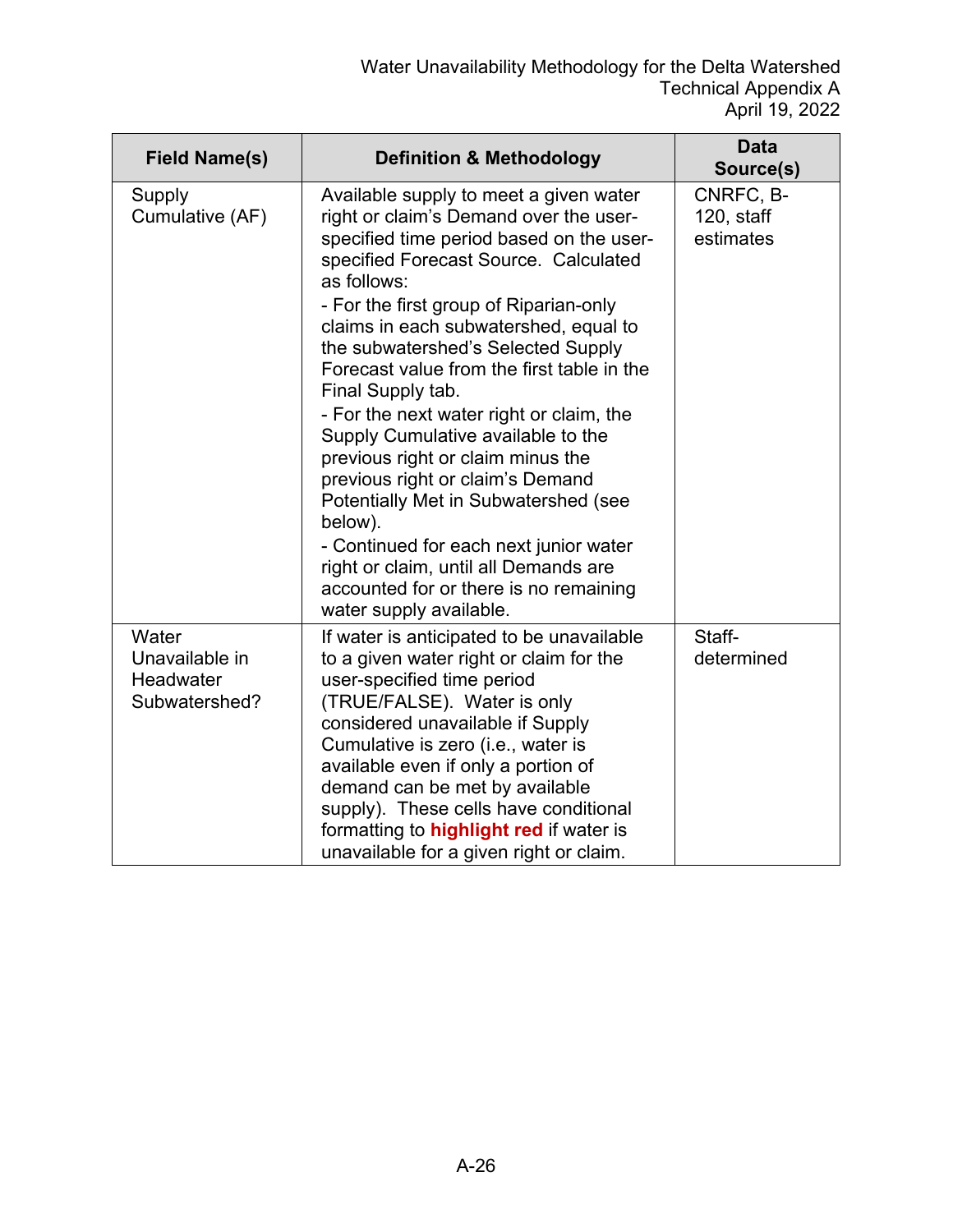| <b>Field Name(s)</b>                                 | <b>Definition &amp; Methodology</b>                                                                                                                                                                                                                                                                                                                                                                                                | Data<br>Source(s) |
|------------------------------------------------------|------------------------------------------------------------------------------------------------------------------------------------------------------------------------------------------------------------------------------------------------------------------------------------------------------------------------------------------------------------------------------------------------------------------------------------|-------------------|
| Demand<br>Potentially Met in<br>Subwatershed<br>(AF) | Amount of a given right or claim's<br>Demand which can be met by available<br>supply over the user-specified time<br>period, calculated as follows:<br>- If Supply Cumulative > Demand, equal<br>to Demand.<br>- If 0 < Supply Cumulative < Demand,<br>equal to Supply Cumulative (i.e., only a<br>portion of Demand can be met).<br>- If Supply Cumulative $= 0$ , equal to zero<br>(i.e., Water Unavailable in<br>Subwatershed). | Calculated        |
| Demand Unmet in<br>Subwatershed<br>(AF)              | Amount of a given right or claim's<br>Demand which cannot be met by<br>available water supply over the user-<br>specified time period, calculated as<br>follows:<br>- If Demand Potentially Met = Demand,<br>equal to zero.<br>- If Demand Potentially Met < Demand,<br>equal to Demand - Demand Potentially<br>Met in Subwatershed.<br>- If Demand Potentially Met in<br>Subwatershed = 0, equal to Demand.                       | Calculated        |

#### **Watersheds**

This tab contains tabular water unavailability analyses for the Sacramento and San Joaquin River watersheds. In each watershed, total forecasted supplies are used to determine water unavailability for each right or claim in order of priority date. Demands compared in this analysis include those in headwater subwatersheds which may be met by local supplies (see previous section), as well as all demands located in lower subwatersheds and in the Legal Delta. Rights or claims which are not expected to have water available to meet their demands are flagged for the receipt of a notice of water unavailability or curtailment order. This is in addition to those flagged for receipt of a notice of water unavailability or curtailment order in the Headwaters analysis; while there may be enough water present locally to meet a given demand, those supplies may not actually be available if they are needed to supply more senior rights or claims further downstream in the watershed. Headwater subwatersheds where not all senior demands (Riparian priority) can be met by available supplies have their supplies and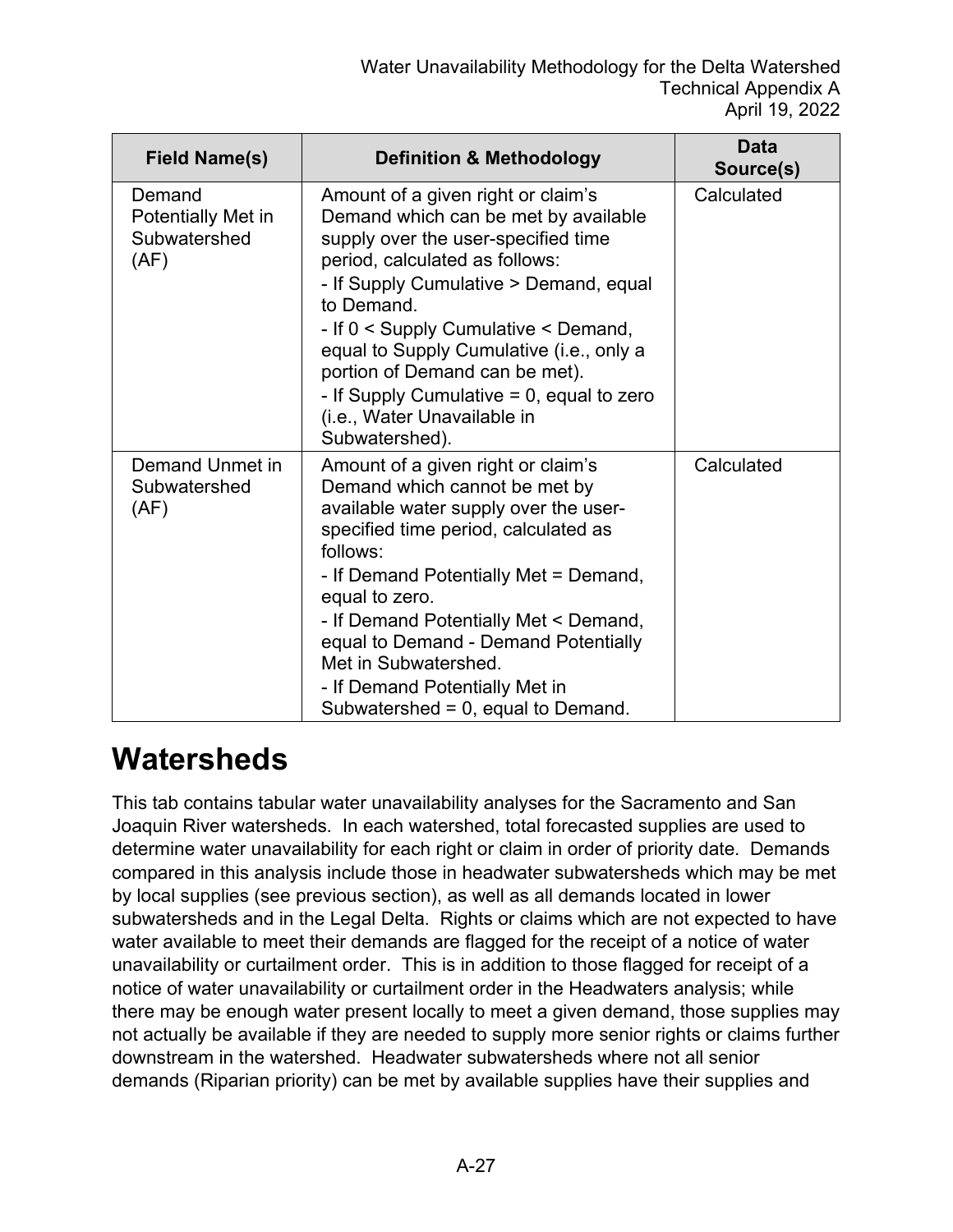demands removed from the Watershed Analysis (see Final Supply and Headwaters sections).

This analysis is set-up for each watershed as follows:

- 1. The water rights and claims listed in the Final Demand tab of the spreadsheet are grouped by watershed. Rights or claims in the Legal Delta (Legal Delta? = TRUE), with the exception of Riparian-only claims (Water Right Type = Statement of Div and Use (Riparian)), are present in both watersheds so that they can be prorated to each based on available supplies.
- 2. Any duplicate records (i.e., with the same Application ID, Subwatershed, Watershed, and Legal Delta? values) are merged; this occurs for any records with multiple PODs in the same subwatershed. All Riparian-priority claims in each watershed are also merged since water unavailability is not determined for individual Riparian-priority claims; they are merged into four distinct categories based on their Water Right Type and location outside or within the Legal Delta.
- 3. Any records with total Direct and Storage Weight (see Final Demand section) sums of zero for the given Application ID, Subwatershed, and Legal Delta? value (i.e., with only inactive PODs or points of rediversion in the given area) are removed to ensure that water availability for these rights or claims is analyzed only based on where they divert natural flow. This affects only four rights owned by the U.S. Bureau of Reclamation for Black Butte Reservoir on Stony Creek, New Melones Reservoir on the Stanislaus River, and Hensley Lake on the Fresno River.
- 4. Rights and claims in each watershed are sorted by priority date, with the most senior rights or claims first: Riparian, Pre-1914 Appropriative, Appropriative, Project (see the description of Assumed Priority Dates for certain Statements in the Demand section). All Riparian claims of right are assumed to have senior priority over all pre-1914 appropriative claims, which are in turn assumed to have priority over all post-1914 appropriative rights.
- 5. For each right or claim in a watershed, each of the following parameters is calculated or determined: demand (both total and headwater subwatershed demand which can potentially be met by local supplies), cumulative supply available, water unavailability (i.e., will this right or claim receive a notice of water unavailability or curtailment order?), demand met, and demand unmet. Demands are calculated, and thus water unavailability is evaluated, only for the userspecified time period in the Supply Forecast tab.

This tab is grouped into two tables separated by black rows, one for each watershed (Sacramento and San Joaquin).

NOTE: Though this tab evaluates water unavailability for any user-specified time period entered in the Supply Forecast tab, water unavailability analyses for the purpose of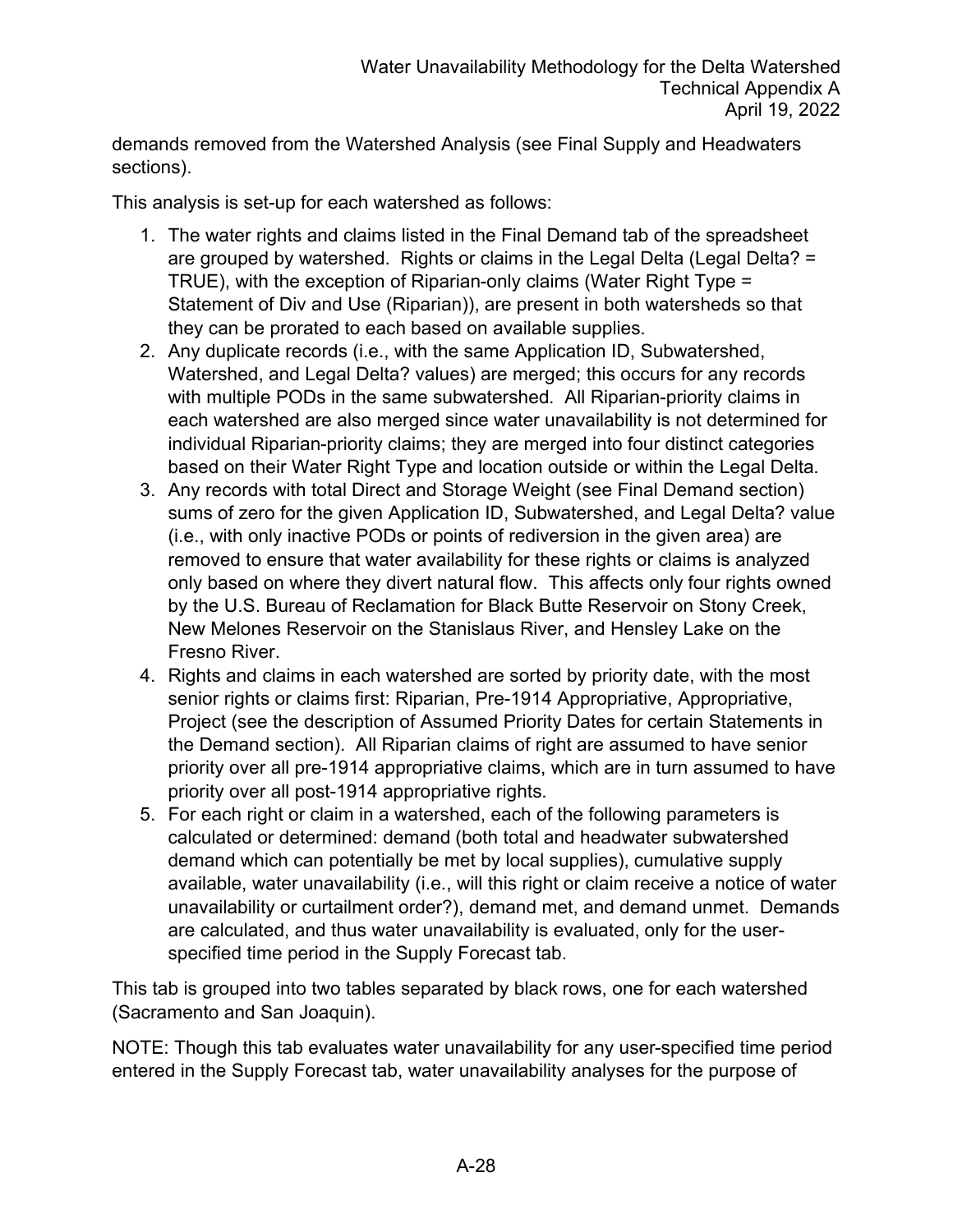issuing curtailments in the Legal Delta will not be performed on a timestep any shorter than one month.

| <b>Field Name(s)</b>              | <b>Definition &amp; Methodology</b>                                                                                                                                                                                                                                                                                                           | <b>Data</b><br>Source(s)                      |
|-----------------------------------|-----------------------------------------------------------------------------------------------------------------------------------------------------------------------------------------------------------------------------------------------------------------------------------------------------------------------------------------------|-----------------------------------------------|
| Watershed                         | The watershed in which the demand<br>occurs, Sacramento River or San Joaquin<br>River. Sourced from the Final Demand<br>tab. Legal Delta demands (Legal Delta?<br>= TRUE, with the exception of Water<br>Right Type = Statement of Div and Use<br>(Riparian)) are present in both<br>watersheds, with their demands prorated<br>between them. | <b>USGS WBD</b>                               |
| Subwatershed                      | Smallest area over which water<br>unavailability is determined, based on<br>one or more HUC8s. Sourced from the<br>Final Demand tab.                                                                                                                                                                                                          | Staff-<br>determined                          |
| <b>Application ID</b>             | Application ID of a given water right or<br>claim, sourced from the Final Demand<br>tab. Any duplicate Application IDs in a<br>single subwatershed with the same Legal<br>Delta? value are merged.                                                                                                                                            | eWRIMS<br>database                            |
| <b>Primary Owner</b>              | Name of the primary owner of the water<br>right or claim, sourced from the Demand<br>tab.                                                                                                                                                                                                                                                     | eWRIMS<br>database                            |
| <b>Water Right</b><br><b>Type</b> | Water right or claim type, sourced from<br>the Demand tab.                                                                                                                                                                                                                                                                                    | eWRIMS<br>database w/<br>staff<br>adjustments |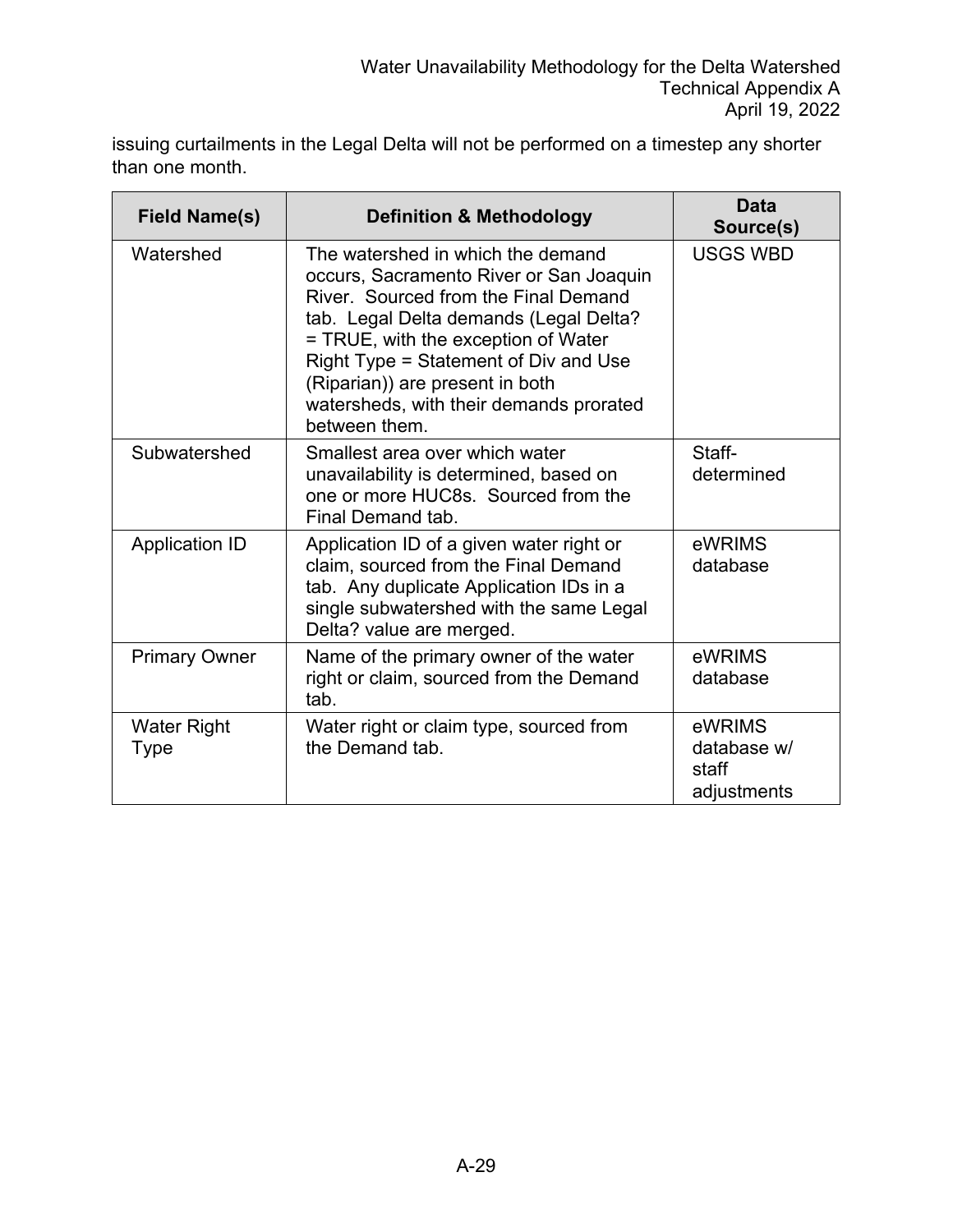| <b>Field Name(s)</b>       | <b>Definition &amp; Methodology</b>                                                                                                                                                                                                                                                                                                                                                                                                                                                                                                                                                                                                                                                                                                                                                             | <b>Data</b><br>Source(s)                      |
|----------------------------|-------------------------------------------------------------------------------------------------------------------------------------------------------------------------------------------------------------------------------------------------------------------------------------------------------------------------------------------------------------------------------------------------------------------------------------------------------------------------------------------------------------------------------------------------------------------------------------------------------------------------------------------------------------------------------------------------------------------------------------------------------------------------------------------------|-----------------------------------------------|
| <b>Priority Date</b>       | The priority date of a water right or claim,<br>sourced from the 'Assumed Priority Date'<br>field in the Demand tab (YYYY/MM/DD).<br>Statements with 'Riparian' priority are<br>grouped together as four demands<br>(Riparian-only or 'Riparian or Pre-1914'<br>and Other, either within or outside of the<br>Legal Delta) at the top of each watershed,<br>all of which are assumed to have equal<br>senior priority. With the exception of two<br>New Melones water rights, Project rights<br>listed in Board Decision 1641 are denoted<br>as 'Project' priority and are assumed to<br>be junior to other appropriative demands.<br>Statements with 'Pending' priority are<br>assumed to be junior to all other water<br>rights and claims and are listed at the<br>bottom of each watershed. | eWRIMS<br>database w/<br>staff<br>adjustments |
| Legal Delta?               | If demand for that row occurs in the Legal<br>Delta (TRUE/FALSE), sourced from the<br>Final Demand tab. Each water right or<br>claim located in the Legal Delta (with the<br>exception of Water Right Type =<br>Statement of Div and Use (Riparian)) is<br>present in both the Sacramento and San<br>Joaquin Watershed Analyses.                                                                                                                                                                                                                                                                                                                                                                                                                                                                | eWRIMS<br>database                            |
| Headwater<br>Subwatershed? | If demand for that row occurs in a<br>headwater subwatershed (TRUE/FALSE),<br>sourced from the Subwatersheds tab<br>based on the Subwatershed value.                                                                                                                                                                                                                                                                                                                                                                                                                                                                                                                                                                                                                                            | Staff-<br>determined                          |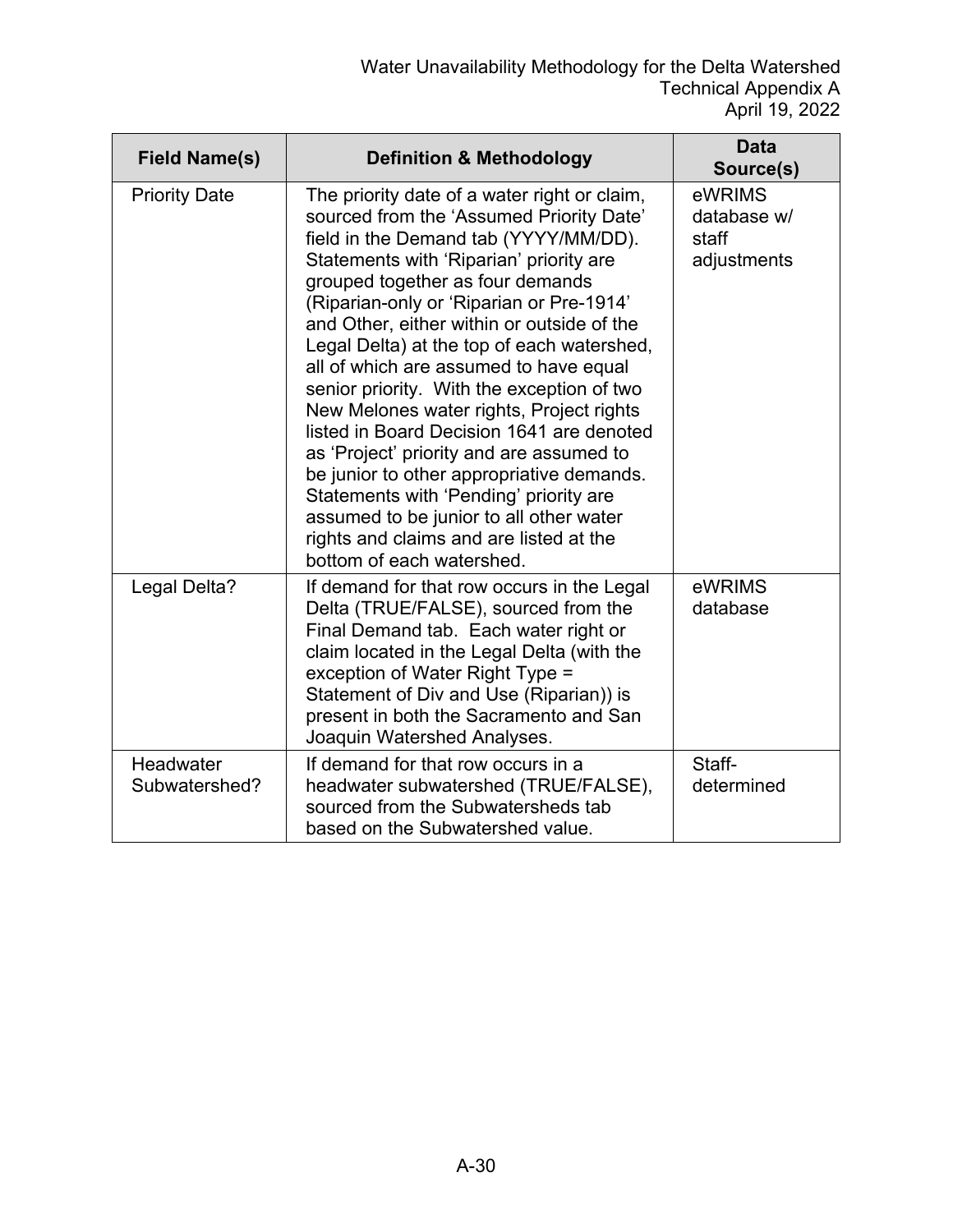| <b>Field Name(s)</b>                                  | <b>Definition &amp; Methodology</b>                                                                                                                                                                                                                                                                                                                                                                                                                                                                                                                                                                                 | Data<br>Source(s)                             |
|-------------------------------------------------------|---------------------------------------------------------------------------------------------------------------------------------------------------------------------------------------------------------------------------------------------------------------------------------------------------------------------------------------------------------------------------------------------------------------------------------------------------------------------------------------------------------------------------------------------------------------------------------------------------------------------|-----------------------------------------------|
| Demand (AF)                                           | Demands by a given water right or claim<br>in the respective subwatershed for the<br>user-specified Demand Year over the<br>user-specified time period in the Supply<br>Forecast tab, summed from the Final<br>Demand tab. If the right or claim is<br>located in the Legal Delta (Legal Delta? =<br>TRUE, with the exception of Water Right<br>Type = Statement of Div and Use<br>(Riparian)), the demand is multiplied by<br>the respective watershed's supply ratio<br>(see Total Supply values in the second<br>table in the Final Supply tab) in order to<br>prorate these demands between both<br>watersheds. | eWRIMS<br>database w/<br>staff<br>adjustments |
| Water<br>Unavailable in<br>Headwater<br>Subwatershed? | If water is anticipated to be unavailable in<br>a headwater subwatershed<br>(TRUE/FALSE):<br>- If located in a headwater subwatershed<br>and outside the Legal Delta, equal to the<br>Water Unavailable in Subwatershed?<br>value in the Headwaters tab for the<br>respective right or claim.<br>- FALSE if located in a lower<br>subwatershed and/or in the Legal Delta.<br>These cells have conditional formatting to<br>highlight red if water is unavailable for a<br>given right or claim.                                                                                                                     | Staff-<br>determined                          |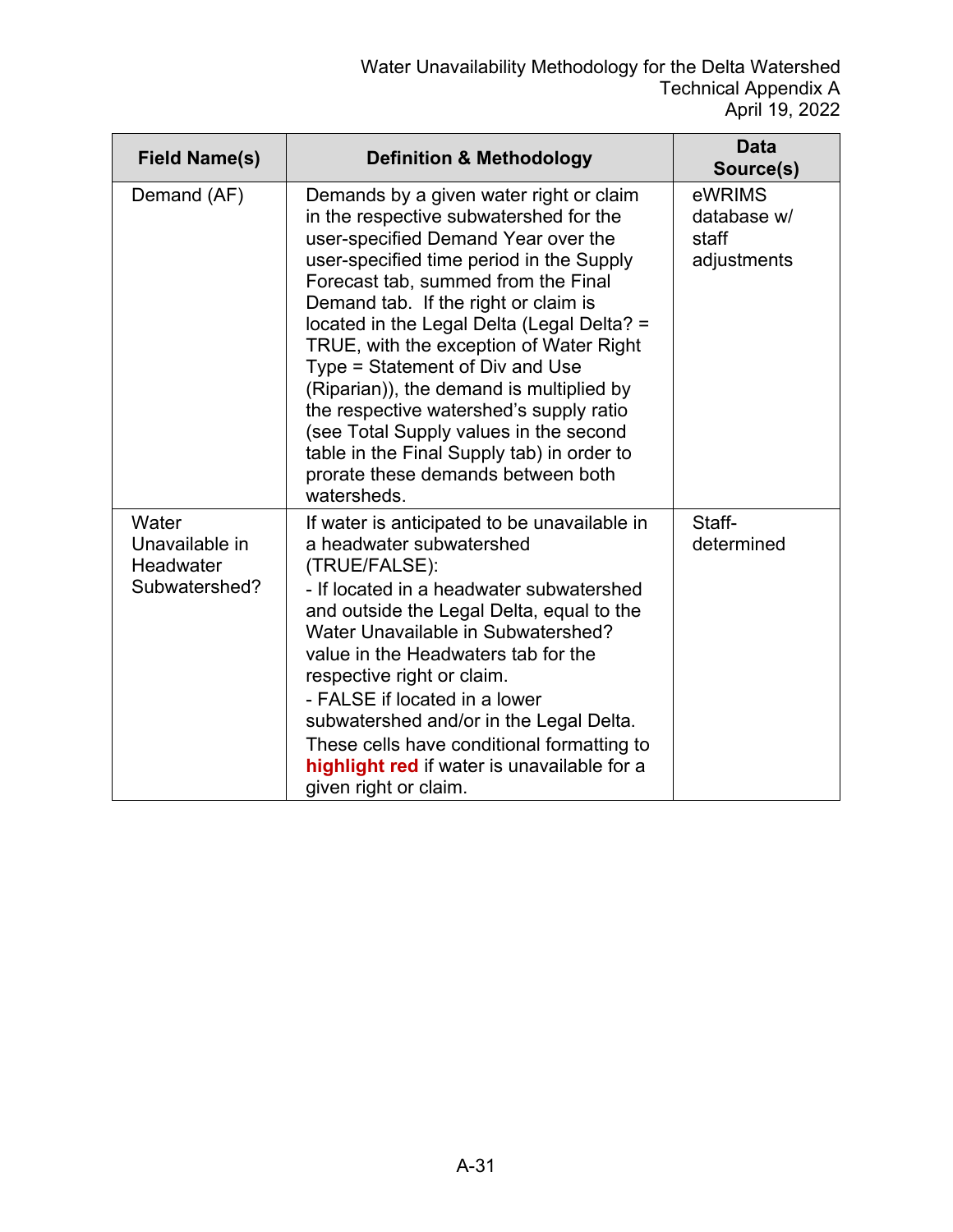| <b>Field Name(s)</b>                                           | <b>Definition &amp; Methodology</b>                                                                                                                                                                                                                                                                                                                                                                                                                                                                                                                                                                                                      | Data<br>Source(s) |
|----------------------------------------------------------------|------------------------------------------------------------------------------------------------------------------------------------------------------------------------------------------------------------------------------------------------------------------------------------------------------------------------------------------------------------------------------------------------------------------------------------------------------------------------------------------------------------------------------------------------------------------------------------------------------------------------------------------|-------------------|
| Demand<br><b>Potentially Met</b><br>in<br>Subwatershed<br>(AF) | Demand by a given water right or claim<br>which could be met by available supply in<br>the respective subwatershed:<br>- If supply is less than the total demand of<br>Riparian-priority Statements in the given<br>headwater subwatershed (see<br>Disconnected? value in the second table<br>in the Final Supply tab), equal to zero.<br>- If located in a headwater subwatershed<br>and outside the Legal Delta, equal to the<br>Demand Potentially Met in Subwatershed<br>value in the Headwaters tab for the<br>respective right or claim.<br>- If located in a lower subwatershed<br>and/or in the Legal Delta, equal to<br>Demand. | Calculated        |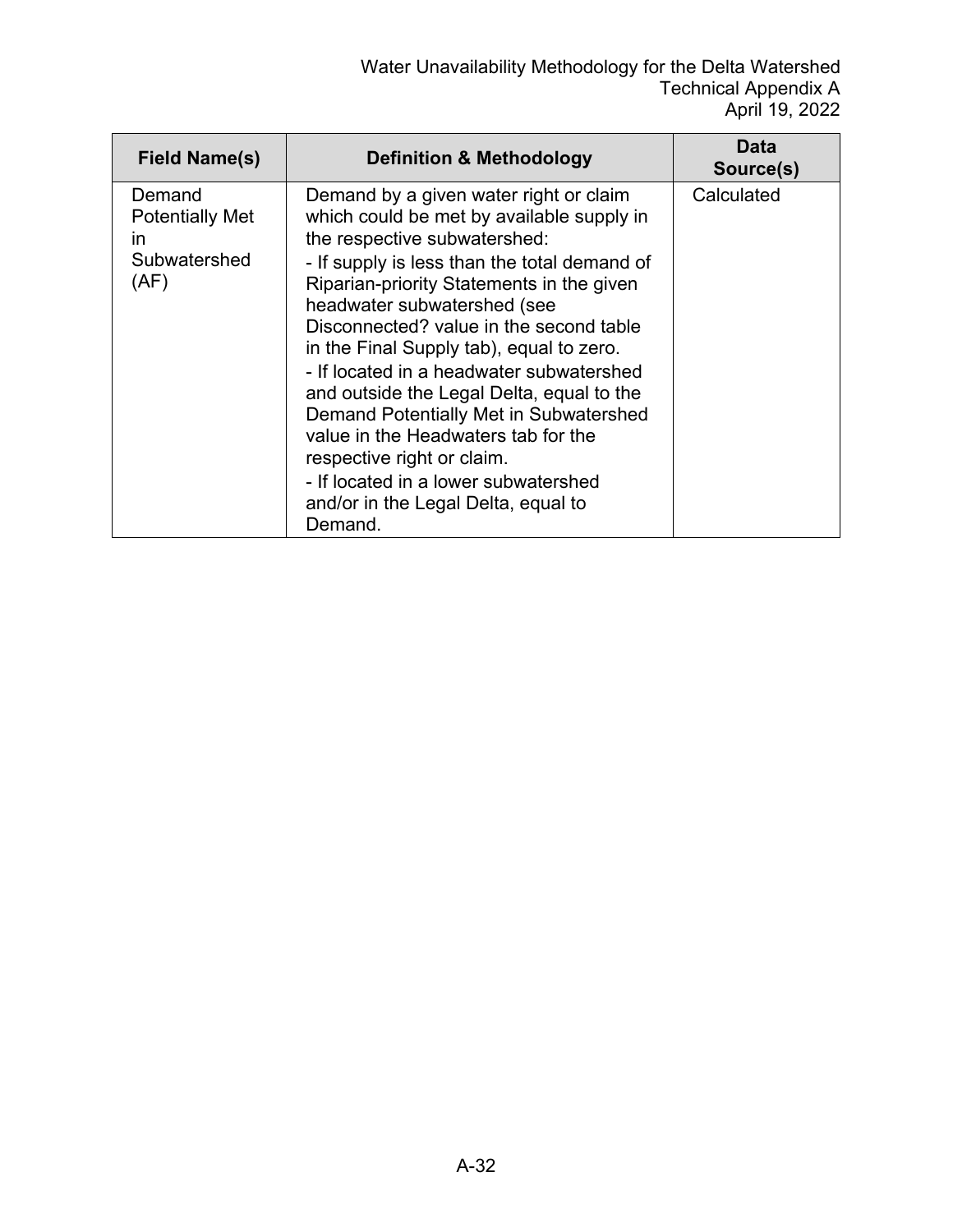| <b>Field Name(s)</b>                  | <b>Definition &amp; Methodology</b>                                                                                                                                                                                                                                                                                                                                                                                                                                                                                                                                                                                                                                                                                                                                                                                                                                                                                                                                                                                                                                                                                                                                                            | <b>Data</b><br>Source(s)             |
|---------------------------------------|------------------------------------------------------------------------------------------------------------------------------------------------------------------------------------------------------------------------------------------------------------------------------------------------------------------------------------------------------------------------------------------------------------------------------------------------------------------------------------------------------------------------------------------------------------------------------------------------------------------------------------------------------------------------------------------------------------------------------------------------------------------------------------------------------------------------------------------------------------------------------------------------------------------------------------------------------------------------------------------------------------------------------------------------------------------------------------------------------------------------------------------------------------------------------------------------|--------------------------------------|
| Supply<br>Cumulative (AF)             | Available supply to meet a given water<br>right or claim's Demand Potentially Met in<br>Subwatershed over the user-specified<br>time period based on the user-specified<br>Forecast Source. Calculated as follows:<br>- For the first group of Riparian-only<br>claims outside the Legal Delta in each<br>watershed, equal to the watershed's Total<br>Supply value minus its Instream Flow in<br>Excess of Supply value from the second<br>table in the Final Supply tab.<br>- For the second group of claims, the<br>previous group's Supply Cumulative<br>minus the previous group's Demand Met<br>in Watershed (see below).<br>- For the third group of 'Riparian or Pre-<br>1914' or Other claims outside the Legal<br>Delta, the previous Supply Cumulative<br>minus the previous Demand Met in<br>Watershed plus the watershed's Instream<br>Flow in Excess of Supply value from the<br>second table in the Final Supply tab.<br>- For the fourth group of claims, the<br>previous Supply Cumulative minus the<br>previous Demand Met in Watershed.<br>- Continued for each next junior water<br>right or claim until all Demands are<br>accounted for or Supply Cumulative is<br>zero. | CNRFC, B-<br>120, staff<br>estimates |
| Water<br>Unavailable in<br>Watershed? | If water is anticipated to be unavailable to<br>a given water right or claim for the user-<br>specified time period (TRUE/FALSE).<br>Water is only considered unavailable if<br>Supply Cumulative is zero (i.e., water is<br>available even if only a portion of demand<br>can be met by available supply). These<br>cells have conditional formatting to<br>highlight red if water is unavailable for a<br>given right or claim.                                                                                                                                                                                                                                                                                                                                                                                                                                                                                                                                                                                                                                                                                                                                                              | Staff-<br>determined                 |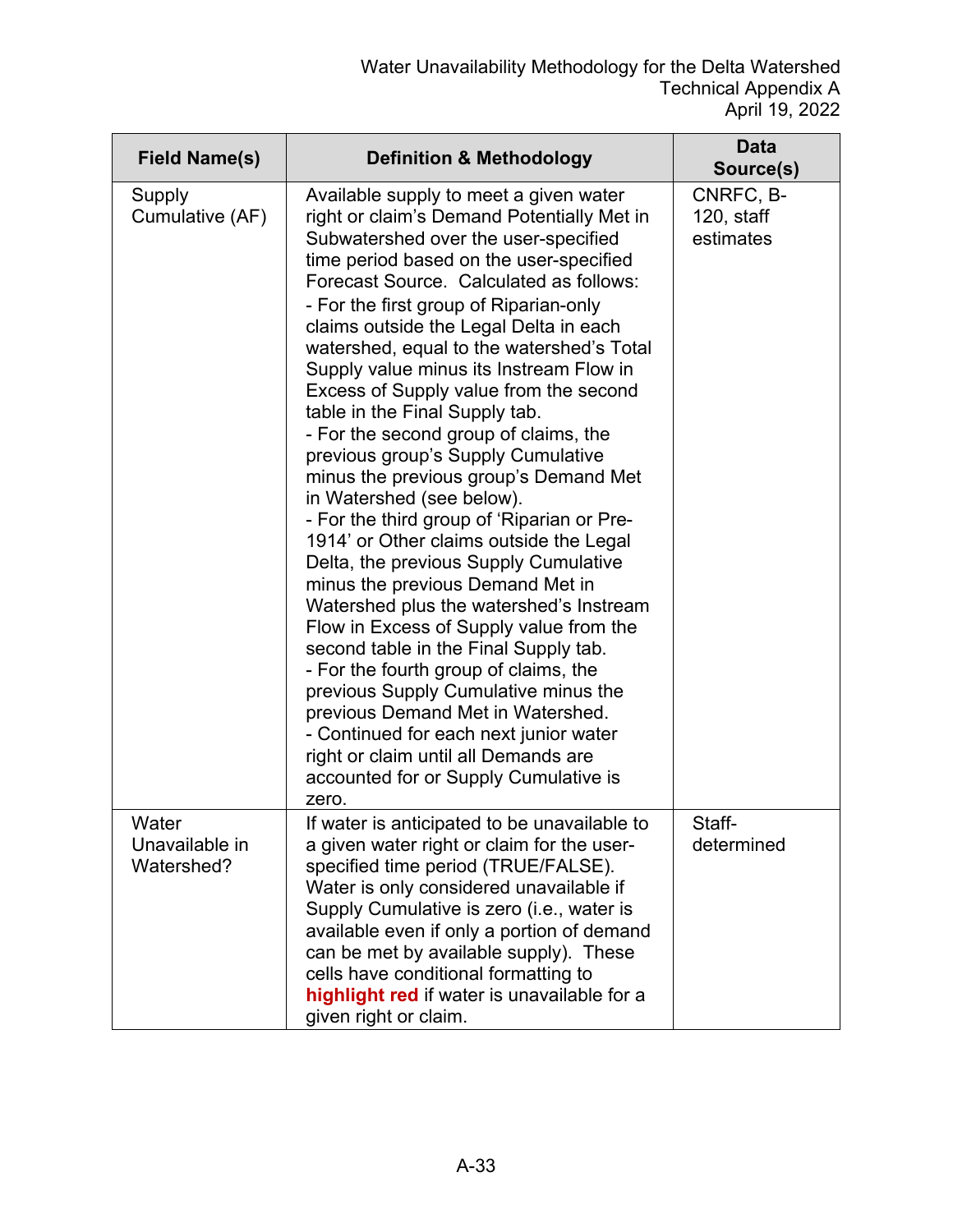| <b>Field Name(s)</b>                        | <b>Definition &amp; Methodology</b>                                                                                                                                                                                                                                                                                                                                                                                                                                                              | <b>Data</b><br>Source(s) |
|---------------------------------------------|--------------------------------------------------------------------------------------------------------------------------------------------------------------------------------------------------------------------------------------------------------------------------------------------------------------------------------------------------------------------------------------------------------------------------------------------------------------------------------------------------|--------------------------|
| Demand Met in<br>Watershed (AF)             | Amount of a given right or claim's<br>Demand Potentially Met in Subwatershed<br>which can be met by available supply in<br>the watershed, calculated as follows:<br>- If Supply Cumulative > Demand<br>Potentially Met in Subwatershed, equal to<br><b>Demand Potentially Met in</b><br>Subwatershed.<br>- If 0 < Supply Cumulative < Demand                                                                                                                                                     | Calculated               |
|                                             | Potentially Met in Subwatershed, equal to<br>Supply Cumulative (i.e., only a portion of<br>Demand can be met).<br>- If Supply Cumulative $= 0$ , equal to zero<br>(i.e., Water Unavailable in Watershed).                                                                                                                                                                                                                                                                                        |                          |
| <b>Demand Unmet</b><br>in Watershed<br>(AF) | Amount of a given right or claim's<br>Demand which can be physically met by<br>local supply but is unavailable, calculated<br>as follows:<br>- If Demand Met = Demand Potentially<br>Met in Subwatershed, equal to zero.<br>- If Demand Met < Demand Potentially<br>Met in Subwatershed, equal to Demand<br>Potentially Met in Subwatershed -<br>Demand Met.<br>- If Demand Met $= 0$ , equal to Demand<br>Potentially Met in Subwatershed.                                                      | Calculated               |
| Water<br>Unavailable?                       | If water is anticipated to be unavailable to<br>the given water right or claim over the<br>user-specified time period (i.e., will this<br>right or claim receive a notice of water<br>unavailability or curtailment order?),<br>either from the Headwaters Analysis<br>(Water Unavailable in Subwatershed?) or<br>Watershed Analysis (Water Unavailable<br>in Watershed?). These cells have<br>conditional formatting to highlight red if<br>water is unavailable for a given right or<br>claim. | Staff-<br>determined     |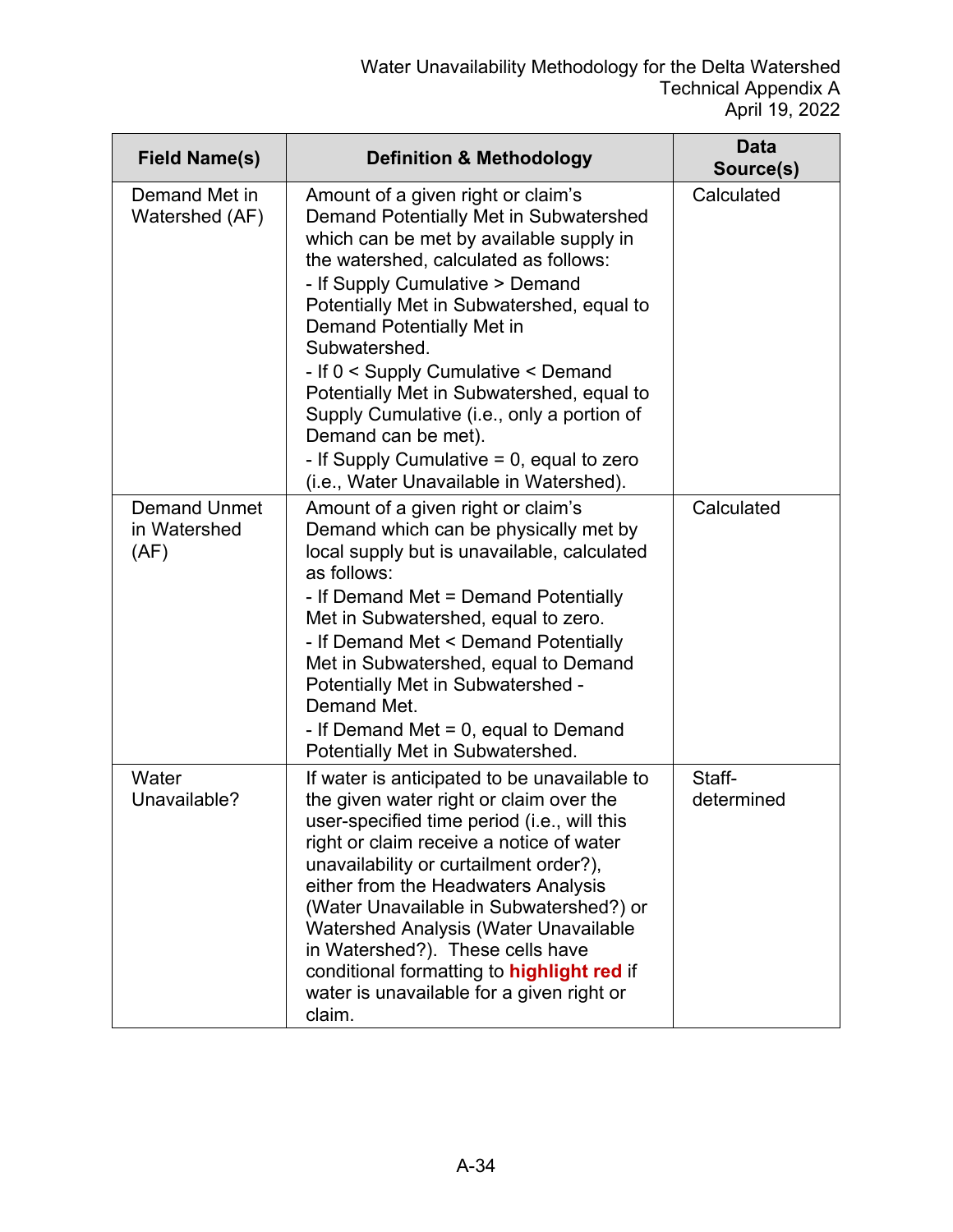## **Legal Delta**

This tab contains information on water rights and claims located in the Legal Delta. Because these rights and claims are assumed to have access to supplies from both the Sacramento and San Joaquin Rivers to meet their demands (see Demand column in Watersheds section), this tab quantifies total demands and demands met from each watershed to identify which rights or claims may receive notices of water unavailability or curtailment orders. Riparian-priority claims in the Legal Delta are merged into two rows (one for Riparian-only claims, one for 'Pre-1914 and Riparian' and Other claims) since water unavailability is not determined for individual Riparian-priority claims. Per State Water Board Order WR 89-8, this analysis assumes that demands by Statements of Diversion and Use claiming only Riparian water rights can only be met by supply from the watershed in which they are located; therefore, they are excluded from demand proration between watersheds.

Water rights or claims in the Legal Delta will only receive a notice of water unavailability or curtailment order if water is anticipated to be unavailable from both watersheds. This tab does not contain any new analysis, it only compiles values from the Watersheds tab for rights or claims located in the Legal Delta (Legal Delta? = TRUE in the Final Demand tab). Duplicate rights were merged in this tab, so each row represents a single water right's total demand. Water rights that have PODs both within and outside the Legal Delta are not included in this tab because they will only receive a notice of water unavailability or curtailment order if water is determined to be unavailable from all potential sources; these rights can be found in the Curtailments tab (see next section).

NOTE: Though this tab evaluates water unavailability for any user-specified time period entered in the Supply Forecast tab, water unavailability analyses for the purpose of issuing curtailments in the Legal Delta will not be performed on a timestep any shorter than one month.

| <b>Field Name(s)</b>       | <b>Definition &amp; Methodology</b>                                                       | <b>Data</b><br>Source(s)                      |
|----------------------------|-------------------------------------------------------------------------------------------|-----------------------------------------------|
| <b>Application ID</b>      | Application ID of a given water right or<br>claim, sourced from the Final Demand tab.     | eWRIMS<br>database                            |
| <b>Primary Owner</b>       | Name of the primary owner of the water<br>right or claim, sourced from the Demand<br>tab. | eWRIMS<br>database                            |
| <b>Water Right</b><br>Type | Water right or claim type, sourced from the<br>Demand tab.                                | eWRIMS<br>database w/<br>staff<br>adjustments |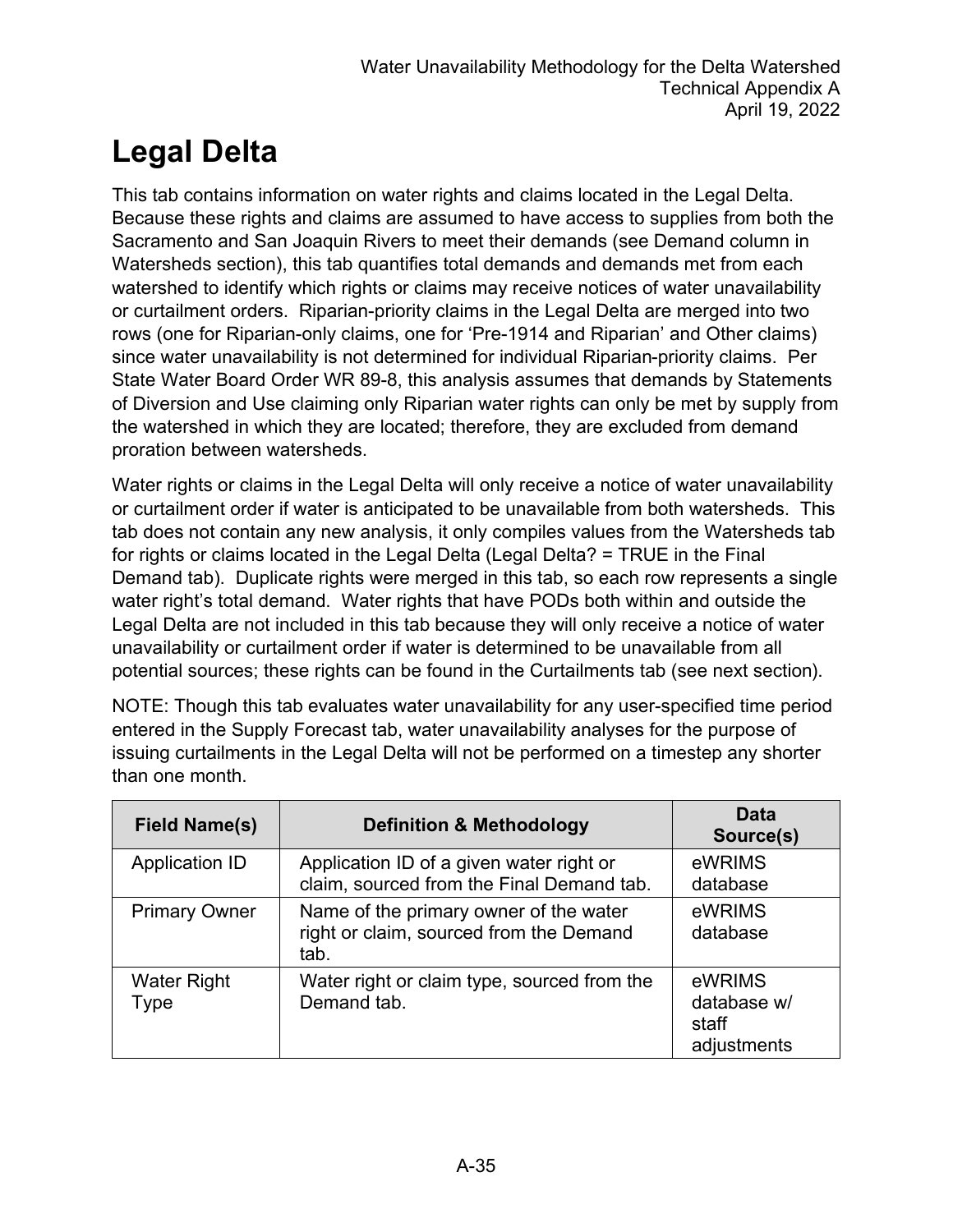| <b>Field Name(s)</b>                                    | <b>Definition &amp; Methodology</b>                                                                                                                                                                                                                                                                                                                                                                              | <b>Data</b><br>Source(s)                      |
|---------------------------------------------------------|------------------------------------------------------------------------------------------------------------------------------------------------------------------------------------------------------------------------------------------------------------------------------------------------------------------------------------------------------------------------------------------------------------------|-----------------------------------------------|
| <b>Priority Date</b>                                    | The priority date of a water right or claim,<br>sourced from the 'Assumed Priority Date'<br>field in the Demand tab (YYYY/MM/DD).                                                                                                                                                                                                                                                                                | eWRIMS<br>database w/<br>staff<br>adjustments |
| Sacramento/<br>San Joaquin<br>Demand (AF)               | Demands by a given water right or claim in<br>the respective watershed for the user-<br>specified Demand Year over the user-<br>specified time period, sourced from the<br>Demand column of the Watersheds tab.                                                                                                                                                                                                  | eWRIMS<br>database w/<br>staff<br>adjustments |
| Water<br>Unavailable in<br>Sacramento/<br>San Joaquin?  | If the water right or claim is anticipated to<br>face water unavailability from the<br>respective watershed, sourced from the<br>Water Unavailable in Watershed? column<br>of the Watersheds tab. These cells have<br>conditional formatting to highlight red if<br>water is unavailable for a given right or<br>claim.                                                                                          | Staff-<br>determined                          |
| Sacramento/<br>San Joaquin<br><b>Demand Met</b><br>(AF) | Amount of a given right or claim's Demand<br>in the respective watershed which can be<br>met by available supplies, sourced from<br>the Watersheds tab.                                                                                                                                                                                                                                                          | Staff-<br>determined                          |
| Water<br>Unavailable?                                   | If the water right or claim is anticipated to<br>face water unavailability in both the<br>Sacramento and San Joaquin River<br>watersheds over the user-specified time<br>period (i.e., will this right or claim receive a<br>notice of water unavailability or curtailment<br>order?). These cells have conditional<br>formatting to <b>highlight red</b> if water is<br>unavailable for a given right or claim. | Staff-<br>determined                          |

#### **Curtailments**

This tab contains information on the curtailment status of all water rights and claims in the Delta watershed. It does not contain any new analysis, it only compiles values from the Watersheds tab to determine which rights or claims face water unavailability over the user-specified time period in the Supply Forecast tab. Information presented for each right or claim includes ownership, location, total demands, and curtailment status based on either headwater subwatershed or watershed-wide water unavailability. Rights and claims are only curtailed if there is zero supply available to meet their demands (either based on local supply or watershed-wide availability). Any rights with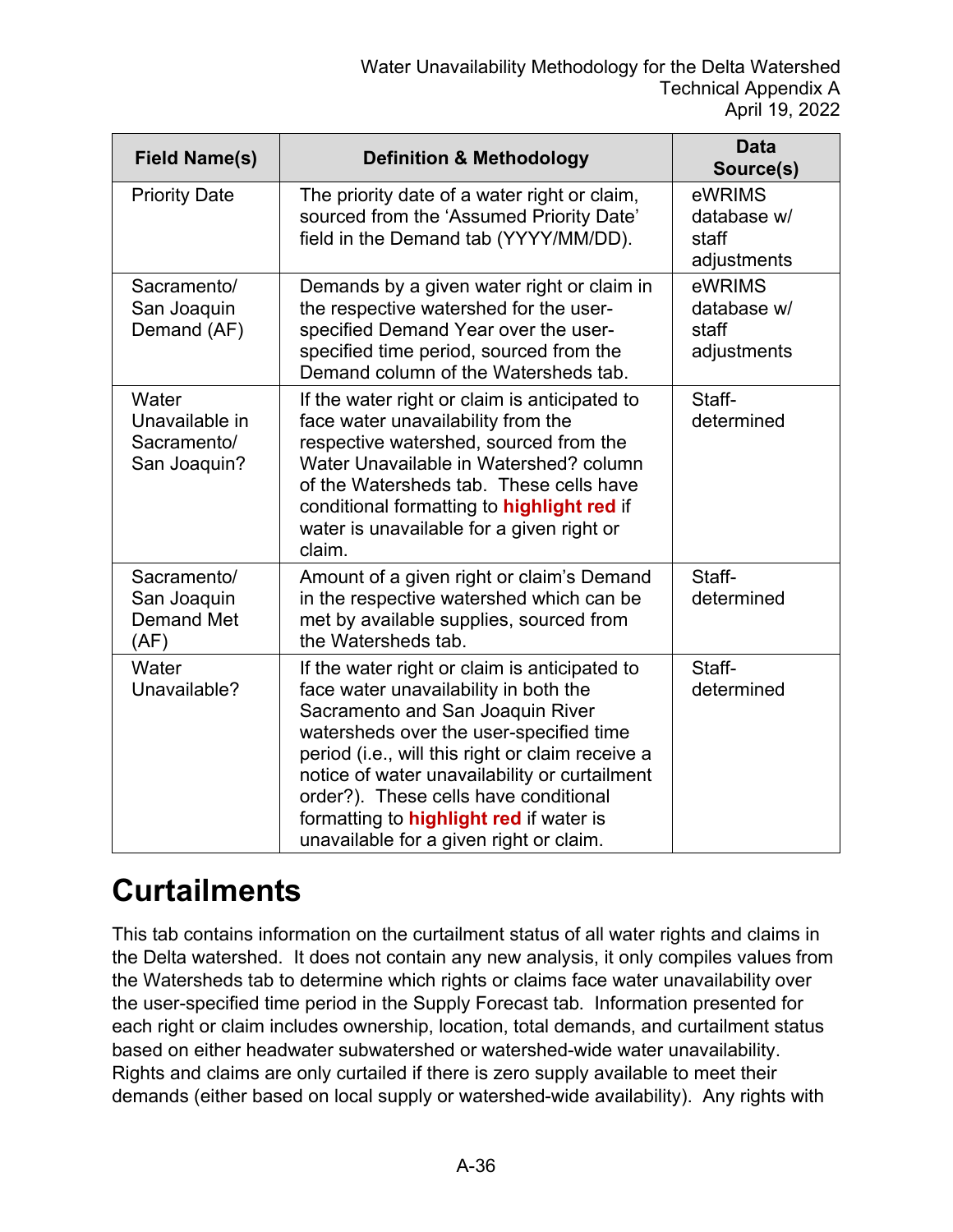multiple PODs are merged into single rows in this tab, including rights and claims in the Legal Delta that are assumed to have access to supplies from both the Sacramento and San Joaquin River watersheds or any other rights or claims with PODs in multiple subwatersheds that are assumed to have access to water from all of them (with the exception of subwatersheds with zero demand, as described in the Headwaters and Watersheds sections). These rights and claims will only receive a notice of water unavailability or curtailment order if water is unavailable from all potential water sources (i.e., all subwatersheds where demands occur or both the Sacramento and San Joaquin River watersheds).

NOTE: Though this tab contains water unavailability determinations for any userspecified time period entered in the Supply Forecast tab, water unavailability analyses for the purpose of issuing curtailments in the Legal Delta will not be performed on a timestep any shorter than one month.

| <b>Field Name(s)</b>    | <b>Definition &amp; Methodology</b>                                                                                                                                                                                    | <b>Data</b><br>Source(s)                      |
|-------------------------|------------------------------------------------------------------------------------------------------------------------------------------------------------------------------------------------------------------------|-----------------------------------------------|
| <b>Application ID</b>   | Application ID of a given water right or<br>claim, sourced from the Final Demand<br>tab.                                                                                                                               | eWRIMS<br>database                            |
| <b>Primary Owner</b>    | Name of the primary owner of the water<br>right or claim, sourced from the<br>Demand tab.                                                                                                                              | eWRIMS<br>database                            |
| <b>Water Right Type</b> | Water right or claim type, sourced from<br>the Demand tab.                                                                                                                                                             | eWRIMS<br>database w/<br>staff<br>adjustments |
| <b>Priority Date</b>    | The priority date of a water right or<br>claim, sourced from the 'Assumed<br>Priority Date' field in the Demand tab<br>(YYYY/MM/DD.                                                                                    | eWRIMS<br>database w/<br>staff<br>adjustments |
| Watershed               | The watershed in which the demand<br>occurs, Sacramento River or San<br>Joaquin River. Sourced from the Final<br>Demand tab; water rights with multiple<br>PODs that fall in both watersheds are<br>denoted as 'Both.' | <b>USGS WBD</b>                               |
| Subwatershed            | Smallest area over which water<br>unavailability is determined, based on<br>one or more HUC8s. Sourced from the<br>Final Demand tab; water rights with<br>PODs in multiple subwatersheds are<br>denoted as 'Multiple.' | Staff-<br>determined                          |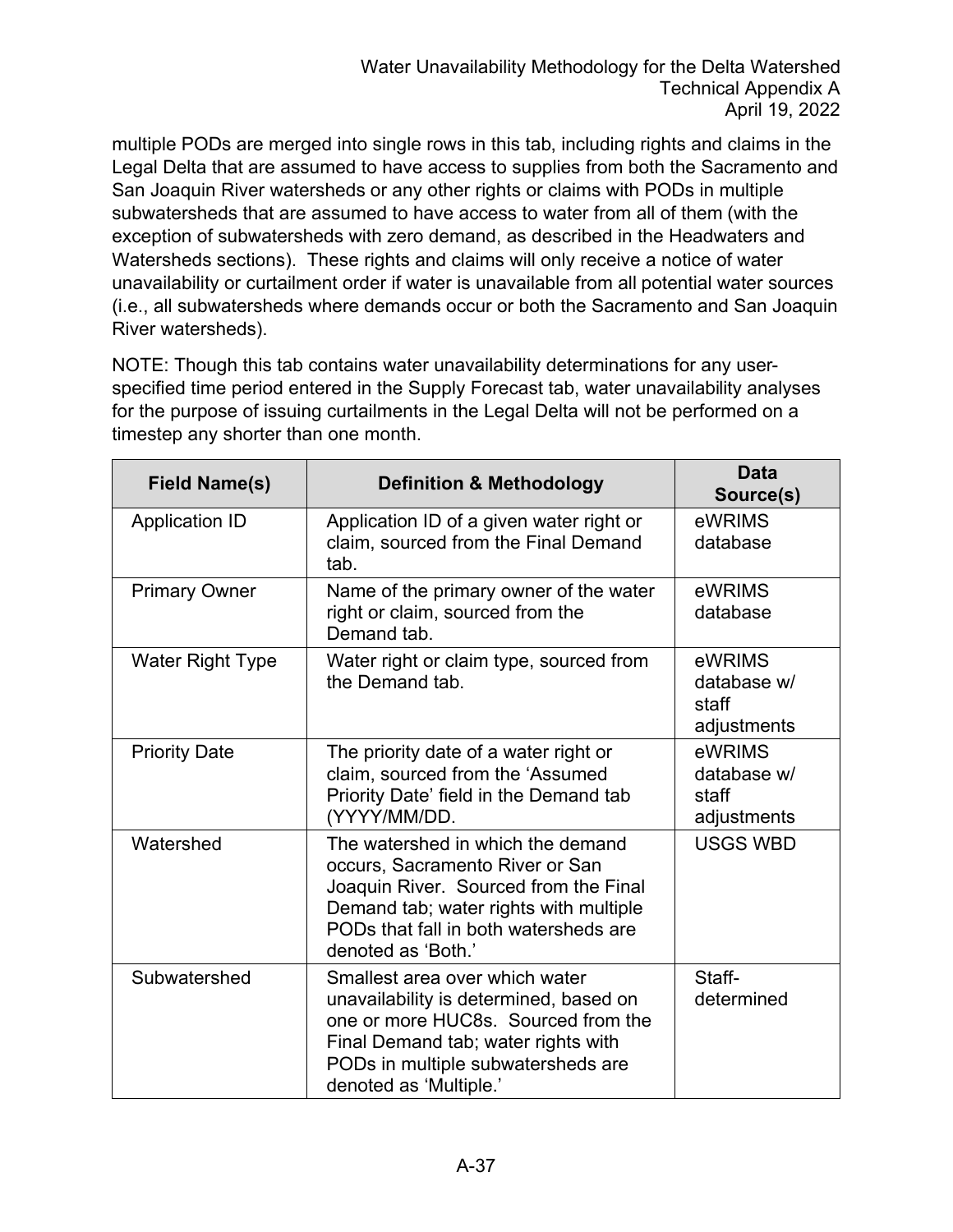| <b>Field Name(s)</b>                         | <b>Definition &amp; Methodology</b>                                                                                                                                                                                                                                                                                                                                                                                                                                                                                                                                                                                                                                                                                                              | <b>Data</b><br>Source(s)                      |
|----------------------------------------------|--------------------------------------------------------------------------------------------------------------------------------------------------------------------------------------------------------------------------------------------------------------------------------------------------------------------------------------------------------------------------------------------------------------------------------------------------------------------------------------------------------------------------------------------------------------------------------------------------------------------------------------------------------------------------------------------------------------------------------------------------|-----------------------------------------------|
| Legal Delta?                                 | If demand for that row occurs in the<br>Legal Delta (TRUE/FALSE), sourced<br>from the Final Demand tab; water rights<br>with multiple PODs both within and<br>outside the Legal Delta are denoted as<br>'Partial.'                                                                                                                                                                                                                                                                                                                                                                                                                                                                                                                               | eWRIMS<br>database w/<br>staff<br>adjustments |
| Demand (AF)                                  | Total demands by a given water right or<br>claim for the user-specified Demand<br>Year over the user-specified time<br>period, sourced from the Watersheds<br>tab.                                                                                                                                                                                                                                                                                                                                                                                                                                                                                                                                                                               | eWRIMS<br>database w/<br>staff<br>adjustments |
| Demand Met (AF)                              | Amount of each right or claim's<br>Demand which can be met by available<br>supply, sourced from the Demand Met<br>in Watershed column in the<br>Watersheds tab.<br>NOTE: This column does not compute<br>partially met demands for Riparian-<br>priority claims; these claims will either<br>appear as having all of their demand<br>met (if some supply is available) or<br>having zero demand met (if there is<br>zero supply available in their respective<br>subwatershed or watershed).                                                                                                                                                                                                                                                     |                                               |
| <b>Water Unavailable</b><br>in Subwatershed? | If the water right or claim is anticipated<br>to face water unavailability due to<br>limited local supplies in a headwater<br>subwatershed. Sourced from the<br>Water Unavailable in Subwatershed?<br>column of the Watersheds tab; will only<br>equal TRUE if there is zero supply<br>available at a given record's priority of<br>right. Riparian claims will only equal<br>TRUE if zero supply is available in their<br>respective subwatershed. Rights or<br>claims in the Legal Delta or rights with<br>PODs in multiple subwatersheds will<br>only equal TRUE if water is unavailable<br>from all potential sources. These cells<br>have conditional formatting to highlight<br>red if water is unavailable for a given<br>right or claim. | Staff-<br>determined                          |